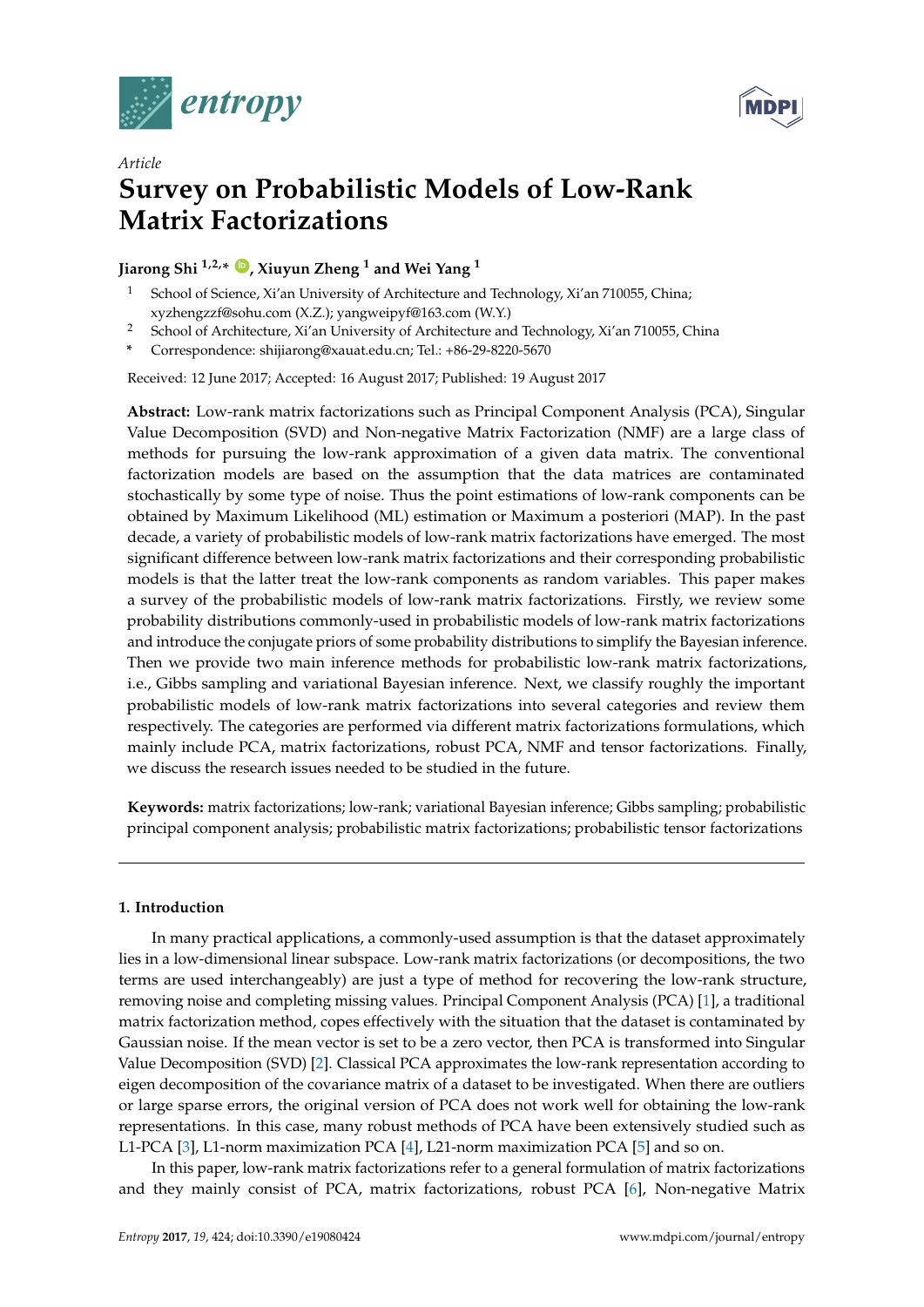Factorization (NMF) [\[7\]](#page-27-6) and tensor decompositions [\[8\]](#page-27-7). As a matter of fact, matrix factorizations are usually a special case of PCA and they directly factorize a data matrix into the product of two low-rank matrices without consideration of the mean vector. Matrix completion aims to complete all missing values according to the approximate low-rank structure and it is mathematically described as a nuclear norm minimization problem [\[9\]](#page-27-8). To this end, we regard matrix completion as a special case of matrix factorizations. In addition, robust PCA decomposes the data matrix into the superposition of a low-rank matrix and a sparse component, and recovers both the low-rank and the sparse matrices via principal component pursuit [\[6\]](#page-27-5).

Low-rank matrix factorizations suppose that the low-rank components are corrupted by certain random noise and the low-rank matrices are deterministic unknown parameters. Maximum Likelihood (ML) estimation and Maximum a posteriori (MAP) are two most popular methodologies used in estimating the low-rank matrices. A prominent advantage of the aforementioned point estimate methods is that they are simple and easy to implement. However, we can not obtain the probability distributions of the low-rank matrices that are pre-requisite in exploring the generative models. Probabilistic models of low-rank matrix factorizations can approximate the true probability distributions of the low-rank matrices and they have attracted a great deal of attention in the past two decades. These models have been widely applied in the fields of signal and image processing, computer vision, machine learning and so on.

Tipping and Bishop [\[10\]](#page-27-9) originally presented probabilistic PCA in which the latent variables are assumed to be a unit isotropic Gaussian distribution. Subsequently, several other probabilistic models of PCA were proposed successively, such as Bayesian PCA [\[11\]](#page-27-10), Robust L1 PCA [\[12\]](#page-27-11), Bayesian robust PCA [\[13\]](#page-28-0) and so on. As a special case of probabilistic models of PCA, Bayesian matrix factorization [\[14\]](#page-28-1) placed zero-mean spherical Gaussian priors on two low-rank matrices and it was applied to collaborative filtering. Probabilistic models of matrix factorizations also include probabilistic matrix factorization [\[15\]](#page-28-2), Bayesian probabilistic matrix factorization [\[16\]](#page-28-3), robust Bayesian matrix factorization [\[17\]](#page-28-4), probabilistic robust matrix factorization [\[18\]](#page-28-5), sparse Bayesian matrix completion [\[19\]](#page-28-6), Bayesian robust matrix factorization [\[20\]](#page-28-7) and Bayesian L1-norm low-rank matrix factorizations [\[21\]](#page-28-8).

As to robust PCA, we take the small dense noise into account. In other words, the data matrix is decomposed into the sum of a low-rank matrix, a sparse noise matrix and a dense Gaussian noise matrix. Hence, the corresponding probabilistic models are robust to outliers and large sparse noise, and they are mainly composed of Bayesian robust PCA [\[22\]](#page-28-9), variational Bayesian robust PCA [\[23\]](#page-28-10) and sparse Bayesian robust PCA [\[19\]](#page-28-6). As another type of low-rank matrix factorizations, NMF decomposes a non-negative data matrix into the product of two non-negative low-rank matrices. Compared with PCA, NMF is a technique which learns holistic, not parts-based representations [\[7\]](#page-27-6). Different probabilistic models of NMF were proposed in [\[24–](#page-28-11)[28\]](#page-28-12). Recently, probabilistic models of low-rank matrix factorizations are also extended to the case of tensor decompositions. Tucker decomposition and CANDECOMP/PARAFAC (CP) decomposition are two most important tensor decompositions. By generalizing the subspace approximation, some new low rank tensor decompositions have emerged, such as the hierarchical Tucker (HT) format [\[29,](#page-28-13)[30\]](#page-28-14), the tensor tree structure [\[31\]](#page-28-15) and the tensor train (TT) format [\[32\]](#page-28-16). Among them, the TT format is a special case of the HT and the tensor tree structure [\[33\]](#page-28-17). The probabilistic models of the Tucker were presented in [\[34–](#page-28-18)[36\]](#page-28-19) and that of the CP were developed in [\[37–](#page-29-0)[48\]](#page-29-1).

For probabilistic models of low-rank matrix factorizations, there are three most frequently used statistical approaches for inferring the corresponding probability distributions or parameters, i.e., Expectation Maximization (EM) [\[49–](#page-29-2)[54\]](#page-29-3), Gibbs sampling(or a Gibbs sampler) [\[54–](#page-29-3)[62\]](#page-29-4) and variational Bayesian (VB) inference [\[54,](#page-29-3)[62](#page-29-4)[–71\]](#page-30-0). EM is an iterative algorithm with guaranteed the local convergence for ML estimation and does not require explicit evaluation of the likelihood function [\[70\]](#page-30-1). Although it has many advantages over ML, EM tends to be limited in applications because of its serious requirements for the posterior of the hidden variables and can not be used to solve complex Bayesian models [\[70\]](#page-30-1). However, VB inference relaxes some limitations of the EM algorithm and ameliorates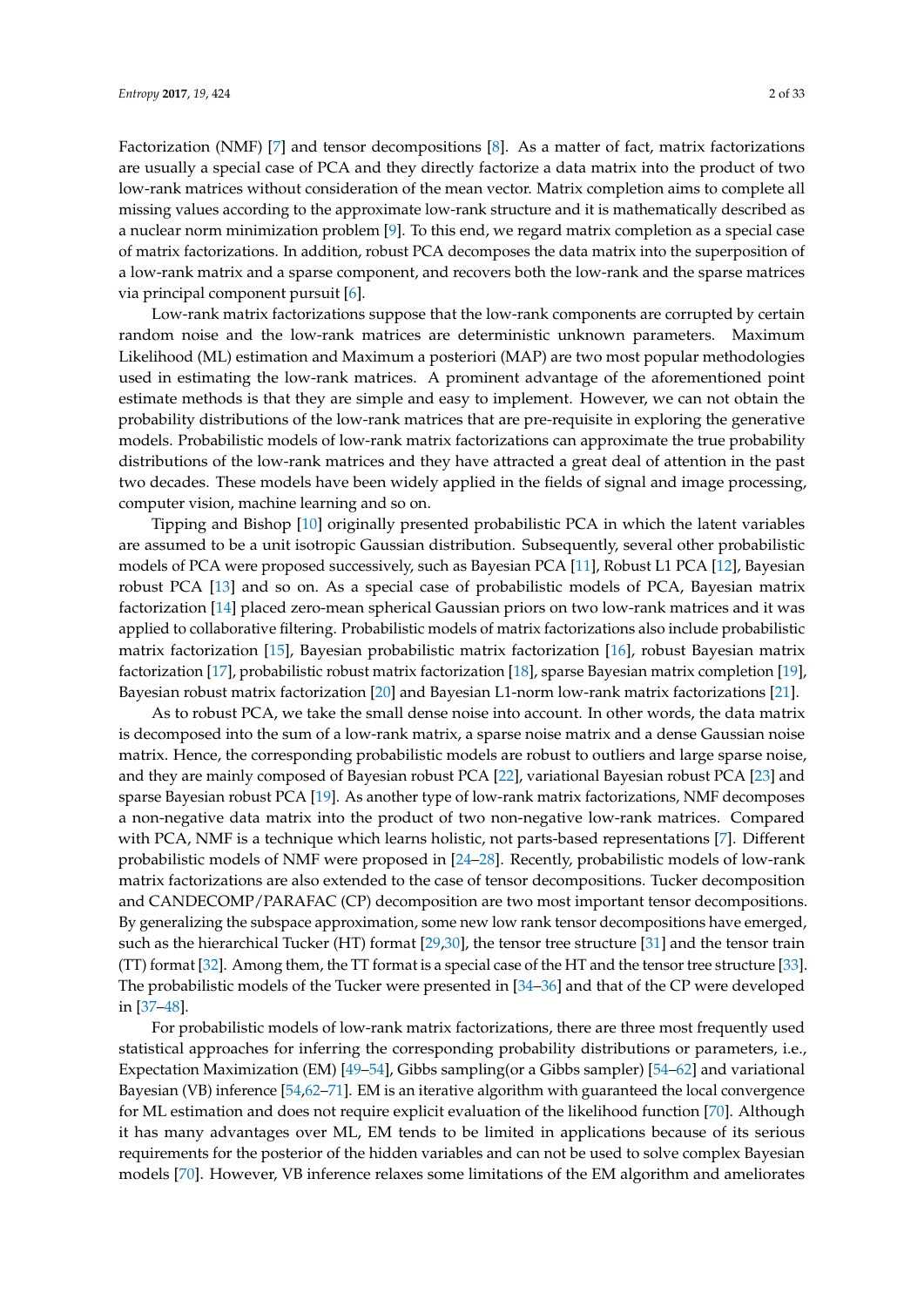its shortcomings. As a means of VB, Gibbs sampling is another method used to infer the probability distributions of all parameters and hidden variables.

This paper provides a survey on probabilistic models of low-rank matrix factorizations. Firstly, we review the significant probability distributions commonly-used in probabilistic low-rank matrix factorizations and introduce the conjugate priors that are essential to Bayesian statistics. Then we present two most important methods for inferring the probability distributions, that is, Gibbs sampling and VB inference. Next, we roughly divide the available low-rank matrix factorization models into five categories: PCA, matrix factorizations, robust PCA, NMF and tensor decompositions. For each category, we provide a detailed overview of the corresponding probabilistic models.

A central task for probabilistic low-rank matrix factorizations is to predict the missing or incomplete data. For the sake of concise descriptions, we do not consider the missing entries in all models except the sparse Bayesian model of matrix completion. The remainder of this paper is listed as below. Section [2](#page-2-0) introduces the commonly-used probability distributions and the conjugate priors. Section [3](#page-7-0) presents two frequently used inferring methods: Gibbs sampling and VB inference. Probabilistic models of PCA and matrix factorizations are reviewed respectively in Sections [4](#page-10-0) and [5.](#page-15-0) Sections [6](#page-22-0) and [7](#page-24-0) survey probabilistic models of robust PCA and NMF, respectively. Section [8](#page-26-0) provides other probabilistic models of low-rank matrix factorizations and probabilistic tensor factorizations. The conclusions and future research directions are drawn in Section [9.](#page-26-1)

*Notation*: Let  $\mathbb R$  be the set of real numbers and  $\mathbb R_+$  the set of non-negative real numbers. We denote scalars with italic letters (e.g., *x*), vectors with bold letters (e.g., **x**), matrices with bold capital letters (e.g., **X**) and sets with italic capital letters (e.g., *X*). Given a matrix **X**, its *i*th row, *j*th column and (*i*, *j*)th element are expressed as  $x_i$ .,  $x_j$  and  $X_{ij}$ , respectively. If  $X$  is square, let  $Tr(X)$  and  $|X|$  be the trace and the determinant of **X**, respectively.

## <span id="page-2-0"></span>**2. Probability Distributions and Conjugate Priors**

This section will introduce some probability distributions commonly adopted in probabilistic models of low-rank matrix factorizations and discuss the conjugate priors for algebraic and intuitive convenience in Bayesian statistics.

# <span id="page-2-1"></span>*2.1. Probability Distributions*

We consider some significant probability distributions that will be needed in the following sections. Given a univariate random variable *x* or a random vector **x**, we denote its probability density/mass function by  $p(x)$  or  $p(x)$ . Let  $E(x)$  be the expectation of **x** and Cov(**x**, **x**) the covariance matrix of **x**.

Several probability distributions such as Gamma distribution and Beta distribution deal with the gamma function defined by

$$
\Gamma(x) = \int_0^{+\infty} u^{x-1} \exp(-u) \mathrm{d}u.
$$
 (1)

We summarize the probability distributions used frequently in probabilistic models of low-rank matrix factorizations, as shown in Table [1.](#page-4-0) In this table, we list the notation for each probability distribution, the probability density/mass function, the expectation and the variance/covariance respectively. For the Wishart distribution  $W(\Lambda|W,v)$ , the term  $B(W,v)$  is given by

$$
|\mathbf{W}|^{-v/2} \left( 2^{v d/2} \pi^{d(d-1)/4} \prod_{i=1}^d \Gamma((v+1-i)/2) \right)^{-1}
$$
 (2)

where the positive integer  $v \geq d-1$  is named the degrees of freedom. For the generalized inverse Gaussian distribution GIG( $x|p$ ,  $a$ ,  $b$ ),  $K_p(c)$  is a modified Bessel function of the second kind. For brevity of notation, we stipulate a few simple representations of a random variable or vector. For instance, if **x** follows a multivariate Gaussian distribution with mean µ and covariance matrix **Σ**, we can write this distribution as  $\mathbf{x} \sim \mathcal{N}(\mathbf{x}|\boldsymbol{\mu}, \boldsymbol{\Sigma})$ , or  $\mathbf{x} \sim \mathcal{N}(\boldsymbol{\mu}, \boldsymbol{\Sigma})$ , or  $p(\mathbf{x}) = \mathcal{N}(\mathbf{x}|\boldsymbol{\mu}, \boldsymbol{\Sigma})$ . In addition, some probability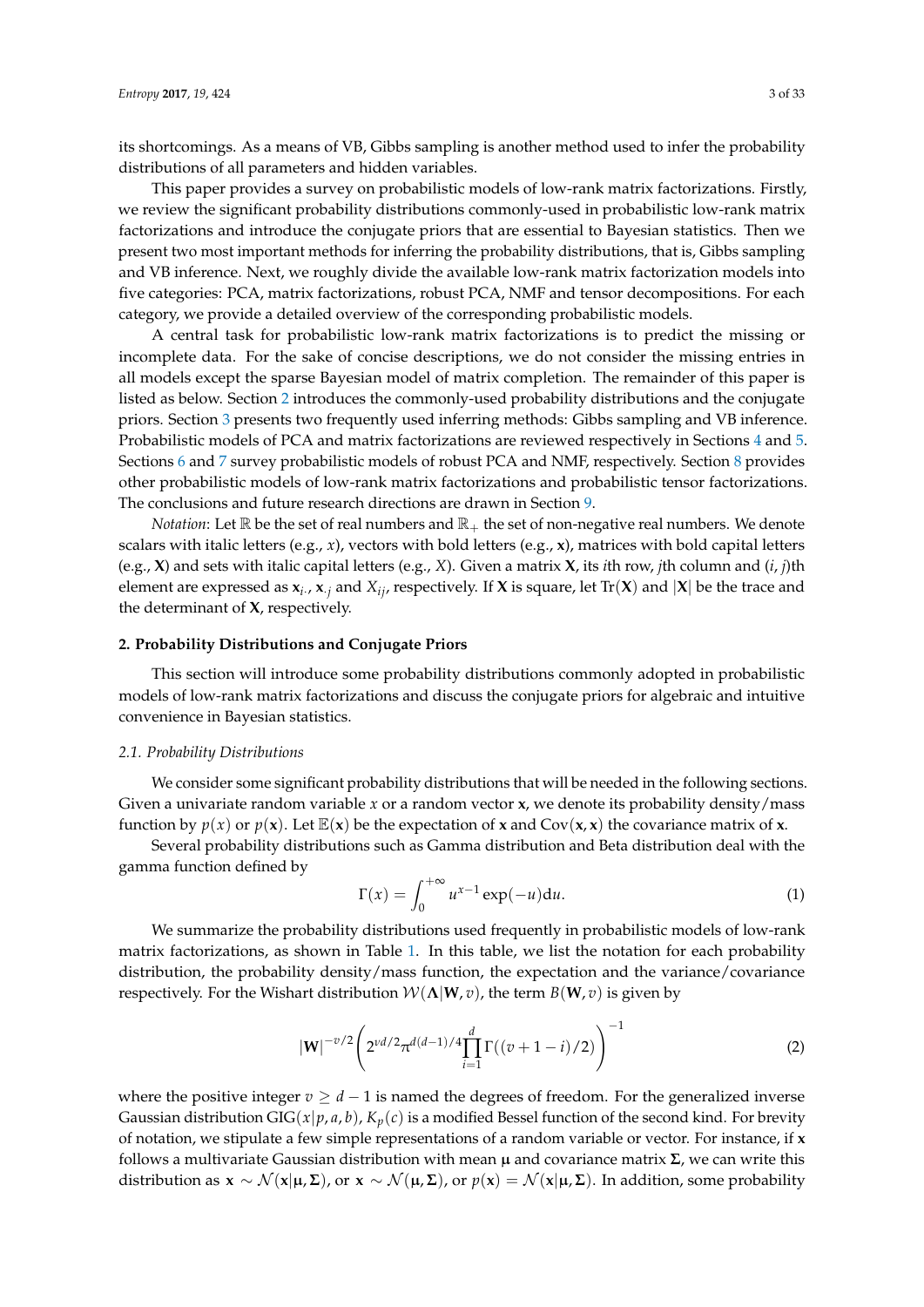distributions can be extended to the multivariate case under identical conditions. The following cites an example: if random variables  $x_i \sim St(\mu_i, \lambda_i, v_i)$  and  $x_1, x_2, \ldots, x_N$  are independent, then we have  $\mathbf{x} = (x_1, x_2, \dots, x_N)^T \sim \text{St}(\mu, \lambda, \mathbf{v})$  with the probability density function  $p(\mathbf{x}) = \prod_{i=1}^N \text{St}(x_i | \mu_i, \lambda_i, v_i)$ , where  $\mu = (\mu_1, \mu_2, ..., \mu_N)^T$ ,  $\lambda = (\lambda_1, \lambda_2, ..., \lambda_N)^T$  and  $\mathbf{v} = (v_1, v_2, ..., v_N)^T$ .

There exist close relationships among probability distributions listed in Table [1,](#page-4-0) as shown partially in Figure [1.](#page-5-0) Refer to [\[54,](#page-29-3)[62,](#page-29-4)[66\]](#page-30-2) for more probability distributions. Moreover, some continuous random variables can be reformulated as Gaussian scale mixtures with other distributions from a hierarchical viewpoint. Now, we give two most frequently used examples as below.

**Example 1.** *For given parameter*  $\mu$ , if the conditional probability distribution of *x* is  $p(x|\lambda) = \mathcal{N}(x|\mu, \lambda^{-1})$ and the prior distribution of  $\lambda$  is  $p(\lambda) = \text{IGam}(\lambda|1,1)$ , then we have  $p(x) = \text{Lap}\Big(\textstyle{x|\mu,\sqrt{2}/2}\Big).$ 

The probability density function of  $x$  is derived as:

$$
p(x) = \int_0^{+\infty} p(\lambda) p(x|\lambda) d\lambda
$$
  
\n
$$
= \int_0^{+\infty} \frac{1}{\sqrt{2\pi}} \lambda^{-3/2} \exp\left(-\frac{1}{\lambda}\right) \exp\left(-\frac{1}{2}\lambda(x-\mu)^2\right) d\lambda
$$
  
\n
$$
\lambda = 2t \int_0^{+\infty} \frac{1}{2\sqrt{\pi}} t^{-3/2} \exp\left(-\frac{1}{2t}\right) \exp\left(-t(x-\mu)^2\right) dt
$$
  
\n
$$
= \mathcal{L}\left\{\frac{1}{2\sqrt{\pi}} t^{-3/2} \exp\left(-\frac{1}{2t}\right)\right\} (x-\mu)^2.
$$
\n(3)

Meanwhile, it holds that

$$
\mathcal{L}^{-1}\left\{\frac{\sqrt{2}}{2}\exp\left(-\sqrt{2(x-\mu)^2}\right)\right\}(t) = \frac{1}{2\sqrt{\pi}}t^{-3/2}\exp\left(-\frac{1}{2t}\right)
$$
(4)

where  $\mathcal{L}\{\cdot\}$  is the Laplace transform and  $\mathcal{L}^{-1}\{\cdot\}$  is the inverse Laplace transform. Hence, we get *<sup>x</sup>* ∼ Lap *µ*,  $\sqrt{2}/2$ .

**Example 2.** For given parameters  $\mu$  and  $\tau$ , if the conditional probability distribution of  $x$  is  $p(x|u)$  =  $\mathcal{N}\Big(x|\mu,(\tau u)^{-1}\Big)$  and the prior distribution of  $u$  is  $p(u|v) = \text{Gam}(u|v/2,v/2)$ , then it holds that  $p(x|v) =$  $St(x|\mu, \tau, v)$ , where v is a fixed parameter.

The derivation process for  $p(x|v)$  is described as follows:

$$
p(x|v) = \int_0^{+\infty} p(x, u|v) du = \int_0^{+\infty} p(u|v) p(x|u) du
$$
  
\n
$$
\propto \int_0^{+\infty} u^{(v+1)/2 - 1} \exp\left(-\frac{u(v + (x - \mu)^2 \tau)}{2}\right) du
$$
  
\n
$$
\propto \frac{1}{(v + (x - \mu)^2 \tau)^{(v+1)/2}}.
$$
\n(5)

So,  $p(x|v) = \text{St}(x|\mu, \tau, v)$ .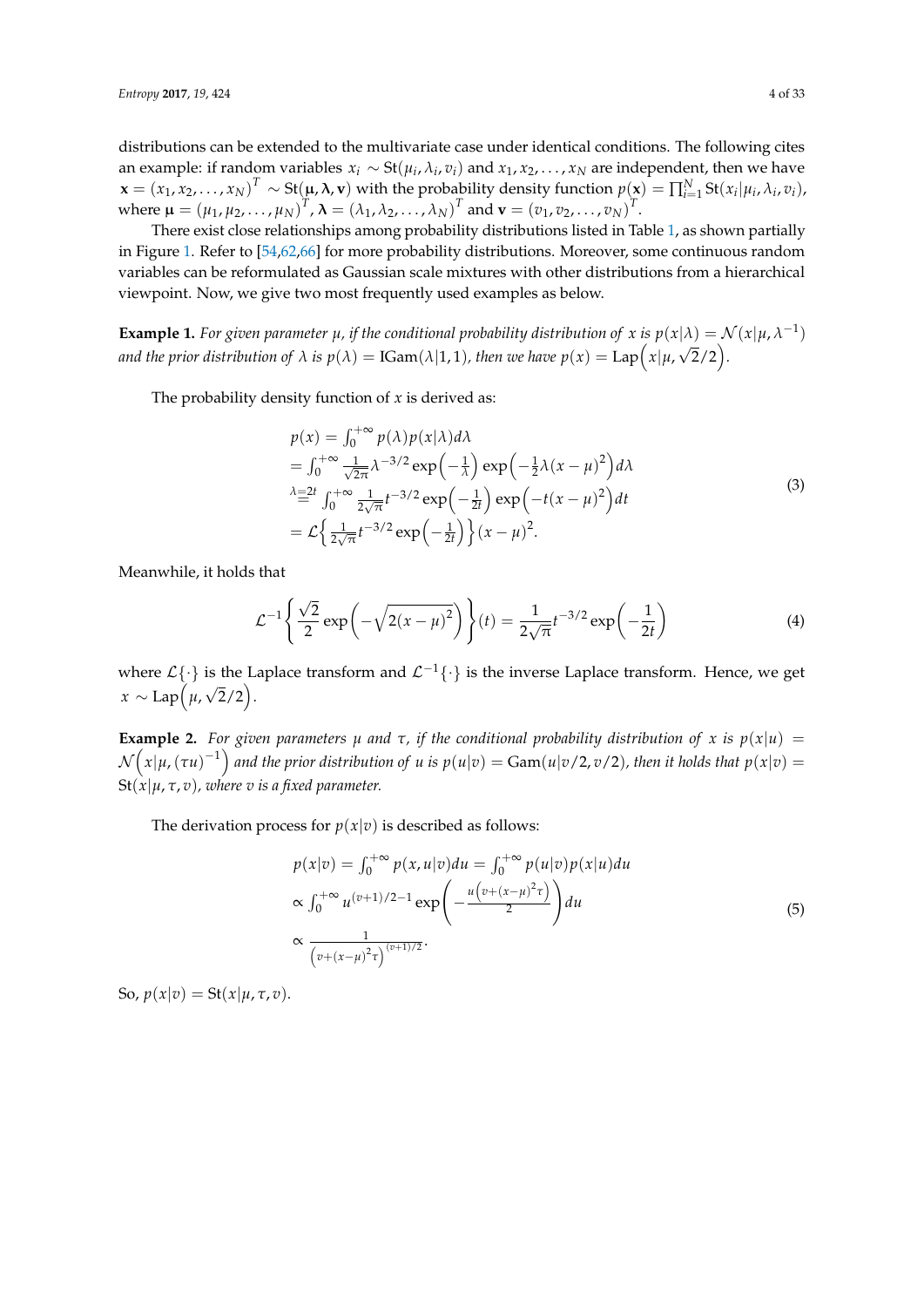<span id="page-4-0"></span>

| <b>Probability Distribution</b>              | <b>Notation</b>                                         | <b>Probability Density/Mass Function</b>                                                                                                                                                                      | Expectation                                                   | Variance/Covariance                                          |  |
|----------------------------------------------|---------------------------------------------------------|---------------------------------------------------------------------------------------------------------------------------------------------------------------------------------------------------------------|---------------------------------------------------------------|--------------------------------------------------------------|--|
| Bernoulli distribution                       | $\text{Bern}(x \mu)$                                    | $\mu^x(1-\mu)^{1-x}$ , $x \in \{0,1\}$                                                                                                                                                                        | $\mu$                                                         | $\mu(1-\mu)$                                                 |  |
| Poisson distribution                         | Poiss $(x \lambda)$                                     | $\frac{\lambda^x}{x!}$ exp( $-\lambda$ ), $x = 0, 1, \ldots$                                                                                                                                                  | $\lambda$                                                     | $\lambda$                                                    |  |
| Uniform distribution                         | U(x a, b)                                               | $\frac{1}{b-a}$ , $x \in (a, b)$                                                                                                                                                                              | $rac{a+b}{2}$                                                 | $\frac{(b-a)^2}{12}$                                         |  |
| Multivariate<br>Gaussian distribution        | $\mathcal{N}(\mathbf{x} \mathbf{\mu}, \mathbf{\Sigma})$ | $\frac{1}{(2\pi)^{d/2} \Sigma ^{1/2}} \exp\left(-\frac{1}{2}(\mathbf{x}-\boldsymbol{\mu})^T \Sigma^{-1}(\mathbf{x}-\boldsymbol{\mu})\right), \Sigma$ is<br>a $d \times d$ symmetric, positive definite matrix | μ                                                             | Σ                                                            |  |
| Exponential distribution                     | $Exp(x \lambda)$                                        | $\lambda \exp(-\lambda x), x > 0$                                                                                                                                                                             | $\frac{1}{\lambda}$                                           | $\frac{1}{\lambda^2}$                                        |  |
| Laplace distribution                         | $Lap(x \mu,\sigma)$                                     | $\frac{1}{2\sigma}$ exp $\left(-\frac{ x-\mu }{\sigma}\right)$                                                                                                                                                | $\mu$                                                         | $\sigma^2$                                                   |  |
| Gamma distribution                           | Gam(x a, b)                                             | $\frac{1}{\Gamma(a)}b^ax^{a-1}\exp(-bx), x>0$                                                                                                                                                                 | $rac{a}{b}$                                                   | $rac{a}{b^2}$                                                |  |
| Inverse-Gamma distribution                   | IGam(x a, b)                                            | $\frac{1}{\Gamma(a)}b^ax^{-a-1}\exp\left(-\frac{b}{x}\right), x>0$                                                                                                                                            | $\frac{b}{a-1}$ for $a > 1$                                   | $\frac{b^2}{(a-1)^2(a-2)}$ for $a > 2$                       |  |
| Student's t-distribution                     | $St(x \mu,\lambda,\nu)$                                 | $\frac{\Gamma((v+1)/2)}{\Gamma(v/2)}\left(\frac{\lambda}{\pi v}\right)^{1/2}\left(1+\frac{\lambda(x-\mu)^2}{v}\right)^{-(v+1)/2}$                                                                             | $\mu$                                                         | $\frac{v}{\lambda(v-2)}$ for $v > 2$                         |  |
| Beta distribution                            | Beta(x a, b)                                            | $\frac{\Gamma(a+b)}{\Gamma(a)\Gamma(b)}x^{a-1}(1-x)^{b-1}, x \in [0,1]$                                                                                                                                       | $rac{a}{a+b}$                                                 | ab<br>$\overline{(a+b)^2(a+b+1)}$                            |  |
| Wishart distribution                         | $W(\Lambda W,v)$                                        | $B(\mathbf{W}, v) \mathbf{\Lambda} ^{(\nu-d-1)/2} \exp\left(-\frac{1}{2}\text{Tr}(\mathbf{W}^{-1}\mathbf{\Lambda})\right)$ , $\mathbf{\Lambda}$ is<br>a $d \times d$ symmetric, positive definite matrix      | vW                                                            | $v(W_{ii}^2 + W_{ii}W_{jj})$ for $\Lambda_{ij}$              |  |
| Inverse Gaussian distribution                | $IG(x \mu,\lambda)$                                     | $\sqrt{\frac{\lambda}{2\pi x^3}} \exp\left(-\frac{\lambda(x-\mu)^2}{2\mu^2 x}\right), x > 0$                                                                                                                  | $\mu$                                                         | $\frac{\mu^3}{\lambda}$                                      |  |
| Generalized inverse<br>Gaussian distribution | GIG(x p, a, b)                                          | $\frac{(a/b)^{p/2}x^{p-1}}{2K_P(\sqrt{ab})}\exp\left(-\frac{1}{2}\left(ax+\frac{b}{x}\right)\right), x>0$                                                                                                     | $\frac{\sqrt{bK_{p+1}(c)}}{\sqrt{aK_p(c)}}$ , $c = \sqrt{ab}$ | $bK_{p+1}^2(c)$<br>$bK_{p+2}(c)$<br>$aK_p^2(c)$<br>$aK_n(c)$ |  |

**Table 1.** Commonly-used probability distributions.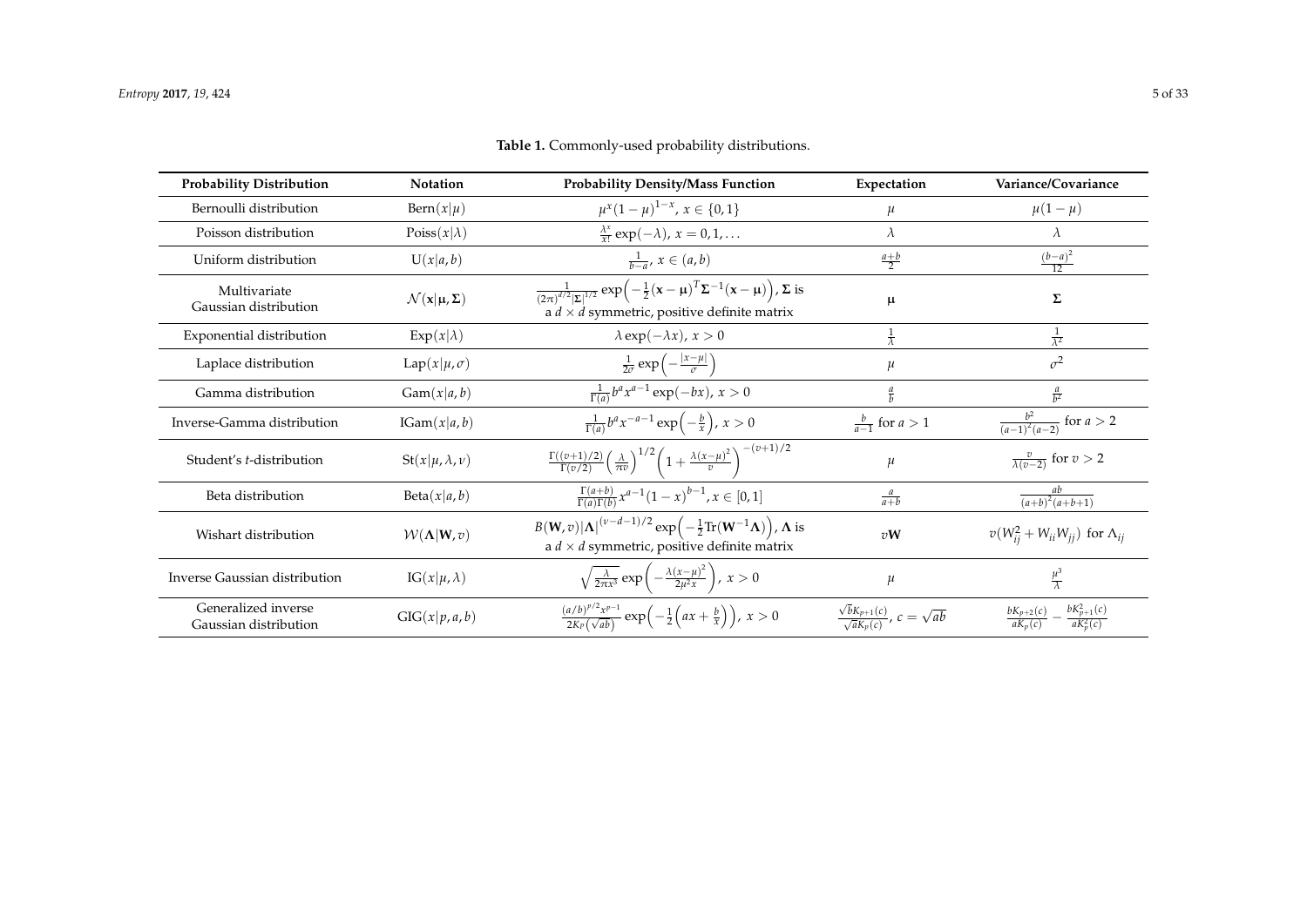<span id="page-5-0"></span>

**Figure 1.** Relationships among several probability distributions. **Figure 1.** Relationships among several probability distributions.

# *2.2. Conjugate Priors 2.2. Conjugate Priors*

Let **x** be a random vector with the parameter vector **z** and  $X = \{x_1, x_2, ..., x_N\}$  a collection of N observed samples. In the presence of latent variables, they are also absorbed into  $z$ . For given  $z$ , the conditional probability density/mass function of **x** is denoted by  $p(x|z)$ . Thus, we can construct the likelihood function: the likelihood function:

$$
L(\mathbf{z}|X) = p(X|\mathbf{z}) = \prod_{i=1}^{N} p(\mathbf{x}_i|\mathbf{z}).
$$
\n(6)

1 *i* = As for variational Bayesian methods, the parameter vector **z** is usually assumed to be stochastic. Here, the prior distribution of **z** is expressed as  $p(\mathbf{z})$ .

To simplify Bayesian analysis, we hope that the posterior distribution  $p(\mathbf{z}|X)$  is in the same functional form as the prior  $p(z)$ . Under this circumstance, the prior and the posterior are called  $L(z|X)$  [\[54](#page-29-3)[,66\]](#page-30-2). In the following, we provide three most commonly-used examples of conjugate priors. conjugate distributions and the prior is also called a conjugate prior for the likelihood function *L X* (| ) **z** conjugate distributions and the prior is also called a conjugate prior for the likelihood function

**Example 3.** Assume that random variable x obeys the Bernoulli distribution with parameter  $\mu$ . We have the *likelihood function for x:*

$$
L(\mu|X) = \prod_{i=1}^{N} \text{Bern}(x_i|\mu) = \prod_{i=1}^{N} \mu^{x_i} (1-\mu)^{1-x_i} = \mu^{\sum_{i=1}^{N} x_i} (1-\mu)^{N-\sum_{i=1}^{N} x_i}
$$
(7)

where the observations  $x_i \in \{0,1\}.$  In consideration of the form of  $L(\mu | X)$ , we stipulate the prior distribution 1 1 *i i of µ as the Beta distribution with parameters a and b:*

$$
p(\mu) = \text{Beta}(\mu|a, b) = \frac{\Gamma(a+b)}{\Gamma(a)\Gamma(b)} \mu^{a-1} (1-\mu)^{b-1}.
$$
 (8)

At this moment, we get the posterior distribution of  $\mu$  via the Bayes' rule:

$$
p(\mu|X) = \frac{p(\mu)p(X|\mu)}{p(X)} \propto p(\mu)p(X|\mu).
$$
\n(9)

Because

$$
p(\mu)p(X|\mu) = p(\mu)L(\mu|X) \n\propto \mu^{a-1}(1-\mu)^{b-1}\mu^{\sum_{i=1}^{N}x_i}(1-\mu)^{N-\sum_{i=1}^{N}x_i} \n\propto \mu^{a+\sum_{i=1}^{N}x_i-1}(1-\mu)^{b+N-\sum_{i=1}^{N}x_i-1}
$$
\n(10)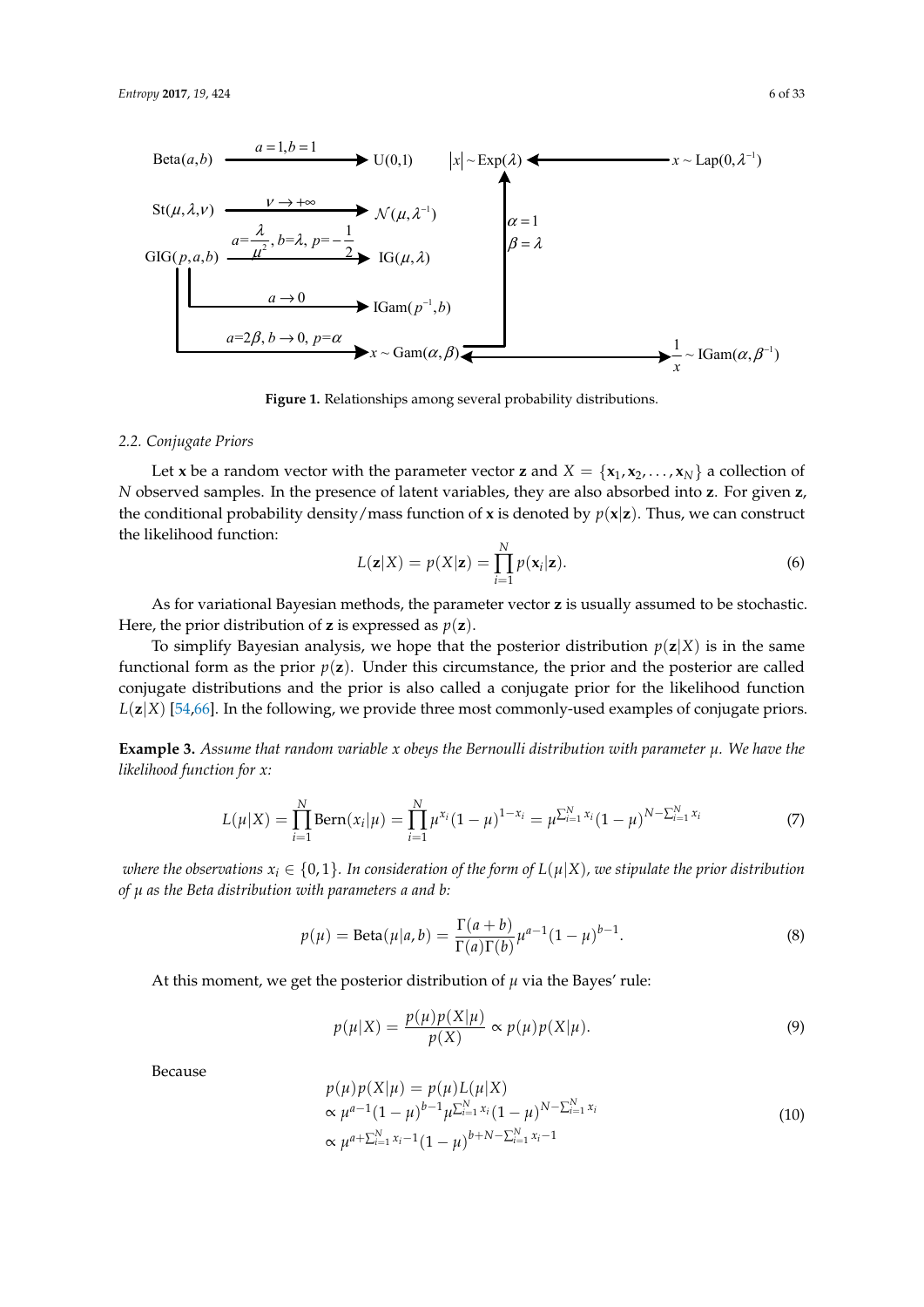*we* have  $p(\mu|X)$  ∼ Beta $(a + \sum_{i=1}^{N} x_i, b + N - \sum_{i=1}^{N} x_i)$ . The conclusion means that the Beta distribution is the conjugate prior for the Bernoulli likelihood.

**Example 4.** Assume that random variable x obeys a univariate Gaussian distribution  $\mathcal{N}(\mu, \lambda^{-1})$ , where  $\lambda$  is *also named the precision. The likelihood function of x for given µ is*

$$
L(\lambda|\mu, X) = \prod_{i=1}^{N} \mathcal{N}(x_i|\mu, \lambda^{-1})
$$
  
= 
$$
\prod_{i=1}^{N} \frac{\sqrt{\lambda}}{\sqrt{2\pi}} \exp\left(-\frac{\lambda}{2}(x_i - \mu)^2\right)
$$
  
= 
$$
\lambda^{N/2} (2\pi)^{-N/2} \exp\left(-\frac{\lambda}{2} \sum_{i=1}^{N} (x_i - \mu)^2\right)
$$
 (11)

We further suppose that the prior distribution of *λ* is the Gamma distribution with parameters *a* and *b*. Let  $p(\lambda | \mu, X)$  be the posterior distribution of  $\lambda$ . Then we have

$$
p(\lambda|\mu, X) \propto p(\lambda)p(X, \mu|\lambda). \tag{12}
$$

Because

$$
p(\lambda)p(X,\mu|\lambda)
$$
  
=  $\frac{1}{\Gamma(a)}b^a\lambda^{a-1}\exp(-b\lambda)\lambda^{N/2}(2\pi)^{-N/2}\exp\left(-\frac{\lambda}{2}\sum_{i=1}^N(x_i-\mu)^2\right)$   
 $\propto \lambda^{a+N/2-1}\exp\left(-\lambda\left(b+\sum_{i=1}^N(x_i-\mu)^2/2\right)\right)$  (13)

we get  $p(\lambda|\mu, X) \sim \text{Gam}(a + N/2, b + \sum_{i=1}^{N} (x_i - \mu)^2/2)$ . Therefore, the conjugate prior of the precision for a Gaussian likelihood is a Gamma distribution.

**Example 5.** Assume that random vector **x** obeys a d-dimensional Gaussian distribution  $\mathcal{N}(\mu, \mathbf{\Lambda}^{-1})$ , where **Λ***, the inverse of covariance matrix, is called the precision matrix. We consider the case that both* µ *and* **Λ** *are unknown. Thus, the likelihood function for* **x** *is*

$$
L(\mu, \Lambda | X) = \prod_{i=1}^{N} \mathcal{N}(\mathbf{x}_i | \mu, \Lambda^{-1})
$$
  
= 
$$
\prod_{i=1}^{N} \frac{|\Lambda|^{1/2}}{(2\pi)^{d/2}} \exp\left(-\frac{1}{2}(\mathbf{x}_i - \mu)^T \Lambda(\mathbf{x}_i - \mu)\right)
$$
  
= 
$$
\frac{|\Lambda|^{N/2}}{(2\pi)^{dN/2}} \exp\left(-\frac{1}{2} \sum_{i=1}^{N} (\mathbf{x}_i - \mu)^T \Lambda(\mathbf{x}_i - \mu)\right).
$$
 (14)

The prior distribution of  $(\mu, \Lambda)$  is given by a Gaussian–Wishart distribution  $\mathcal{NW}(\mu, \Lambda | \mu_0, \beta, W, v)$ with the joint probability density function:

$$
p(\mathbf{\mu}, \mathbf{\Lambda} | \mathbf{\mu}_0, \beta, \mathbf{W}, v) = \mathcal{N}\left(\mathbf{\mu} | \mathbf{\mu}_0, (\beta \mathbf{\Lambda})^{-1}\right) \mathcal{W}(\mathbf{\Lambda} | \mathbf{W}, v)
$$
(15)

where  $\mu_0$ , *β*, **W** and *v* are the fixed hyperparameters. Hence, it holds that

$$
p(\mathbf{\mu}, \mathbf{\Lambda} | \mathbf{\mu}_0, \beta, \mathbf{W}, v) p(X | \mathbf{\mu}, \mathbf{\Lambda})
$$
  
=  $\mathcal{N}(\mathbf{\mu} | \mathbf{\mu}_0, (\beta \mathbf{\Lambda})^{-1}) \mathcal{W}(\mathbf{\Lambda} | \mathbf{W}, v) L(\mathbf{\mu}, \mathbf{\Lambda} | X)$   
 $\propto |\mathbf{\Lambda}|^{(N+\nu-d)/2} \exp\left(-\frac{1}{2} \left((\mathbf{\mu} - \mathbf{\mu}_0)^T (\beta \mathbf{\Lambda})(\mathbf{\mu} - \mathbf{\mu}_0) + \sum_{i=1}^N (\mathbf{x}_i - \mathbf{\mu})^T \mathbf{\Lambda} (\mathbf{x}_i - \mathbf{\mu}) + \text{Tr}(\mathbf{W}^{-1} \mathbf{\Lambda})\right)\right).$  (16)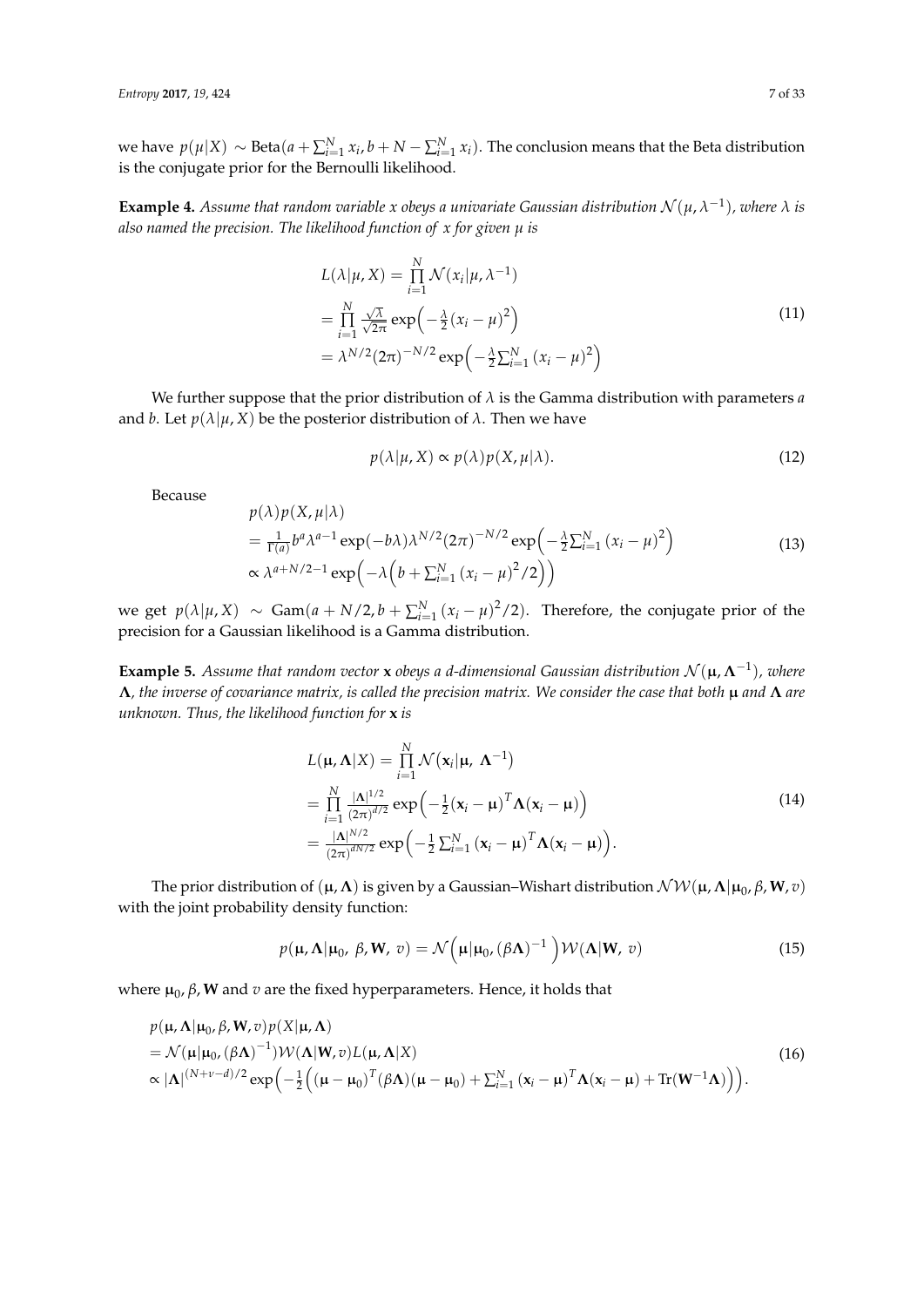Denote  $\bar{\mathbf{x}} = \sum_{i=1}^{N} \mathbf{x}_i/N$  and  $\mathbf{X} = (\mathbf{x}_1, \mathbf{x}_2, ..., \mathbf{x}_N)$ . To obtain the above probability density function, we first derive the following formula:

$$
(\mu - \mu_0)^T (\beta \Lambda) (\mu - \mu_0) + \sum_{i=1}^N (\mathbf{x}_i - \mu)^T \Lambda (\mathbf{x}_i - \mu)
$$
  
\n
$$
= \mu^T (\beta \Lambda) \mu - 2\mu_0^T (\beta \Lambda) \mu + \mu_0^T (\beta \Lambda) \mu_0 + \sum_{i=1}^N (\mu^T \Lambda \mu - 2\mathbf{x}_i^T \Lambda \mu + \mathbf{x}_i^T \Lambda \mathbf{x}_i)
$$
  
\n
$$
= (\beta + N) \mu^T \Lambda \mu - 2(\Lambda (\beta \mu_0 + N\overline{\mathbf{x}}))^T \mu + \text{Tr}((\beta \mu_0 \mu_0^T + \mathbf{X} \mathbf{X}^T) \Lambda)
$$
  
\n
$$
= (\mu - (\beta \mu_0 + N\overline{\mathbf{x}})/(\beta + N))^T ((\beta + N) \Lambda) (\mu - (\beta \mu_0 + N\overline{\mathbf{x}})/(\beta + N))
$$
  
\n
$$
+ \text{Tr}((\beta \mu_0 \mu_0^T + \mathbf{X} \mathbf{X}^T - (\beta \mu_0 + N\overline{\mathbf{x}})(\beta \mu_0 + N\overline{\mathbf{x}})^T / (\beta + N)) \Lambda).
$$
 (17)

Then we get

$$
p(\mathbf{\mu}, \mathbf{\Lambda}|\mathbf{\mu}_0, \beta, \mathbf{W}, v)p(X|\mathbf{\mu}, \mathbf{\Lambda})
$$
  
\n
$$
\propto |\mathbf{\Lambda}|^{1/2} \exp\left(-\frac{1}{2}(\mathbf{\mu} - (\beta\mathbf{\mu}_0 + N\overline{\mathbf{x}})/(\beta + N))^T((\beta + N)\mathbf{\Lambda})(\mathbf{\mu} - (\beta\mathbf{\mu}_0 + N\overline{\mathbf{x}})/(\beta + N))\right)
$$
  
\n
$$
|\mathbf{\Lambda}|^{(N+\nu-d-1)/2} \exp\left(-\frac{1}{2} \text{Tr}\left(\left(\mathbf{W}^{-1} + \beta\mathbf{\mu}_0\mathbf{\mu}_0^T + \mathbf{X}\mathbf{X}^T - (\beta\mathbf{\mu}_0 + N\overline{\mathbf{x}})(\beta\mathbf{\mu}_0 + N\overline{\mathbf{x}})^T/(\beta + N)\right)\mathbf{\Lambda}\right)\right).
$$
\n(18)

Because  $p(\mathbf{\mu}, \mathbf{\Lambda} | X) \propto p(\mathbf{\mu}, \mathbf{\Lambda} | \mathbf{\mu}_0, \beta, \mathbf{W}, v) p(X | \mathbf{\mu}, \mathbf{\Lambda})$ , we have

$$
p(\mathbf{\mu}, \mathbf{\Lambda} | X) \sim
$$
  
\n
$$
\mathcal{NW}\left(\frac{\beta \mathbf{\mu}_0 + N\bar{\mathbf{x}}}{\beta + N}, \beta + N, \left(\mathbf{W}^{-1} + \beta \mathbf{\mu}_0 \mathbf{\mu}_0^T + \mathbf{X} \mathbf{X}^T - \frac{(\beta \mathbf{\mu}_0 + N\bar{\mathbf{x}})(\beta \mathbf{\mu}_0 + N\bar{\mathbf{x}})^T}{(\beta + N)}\right)^{-1}, N + v\right).
$$
\n(19)

This example shows that the conjugate prior of  $(\mu, \Lambda)$  for a multivariate Gaussian  $\mathcal{N}(x|\mu, \Lambda)$  is a Gaussian–Wishart distribution.

There are some other conclusions on the conjugate priors. For instance, given Gaussian likelihood, the conjugate prior for the mean is another Gaussian distribution, the conjugate prior for the precision matrix is a Wishart distribution. All probability distributions discussed in Section [2.1](#page-2-1) belong to a broad class of distributions, that is, the exponential family. It is shown that the exponential family distributions have conjugate priors [\[54](#page-29-3)[,66](#page-30-2)[,72\]](#page-30-3).

# <span id="page-7-0"></span>**3. Gibbs Sampling and Variational Bayesian Inference**

Due to the existence of the latent variables or unknown parameters, computing the posterior distribution is analytically intractable in general. In this section, we will provide two approximation inference methods: Gibbs sampling and variational Bayesian inference.

#### *3.1. Gibbs Sampling*

As a powerful framework for sampling from a probability distribution, Markov chain Monte Carlo (MCMC) methods, also called Markov chain simulation, construct a Markov chain such that its equilibrium distribution is the desired distribution [\[73](#page-30-4)[–80\]](#page-30-5). Random walk Monte Carlo methods are a large subclass of MCMC and they include mainly Metropolis–Hastings [\[54](#page-29-3)[,62](#page-29-4)[,66](#page-30-2)[,81\]](#page-30-6), Gibbs sampling, Slice sampling [\[54,](#page-29-3)[62,](#page-29-4)[66\]](#page-30-2), Multiple-try Metropolis [\[82](#page-30-7)[,83\]](#page-30-8).

Gibbs sampling or Gibbs sampler, a simple MCMC algorithm, is especially applicable for approximating a sequence of observations by a specified probability distribution when direct sampling is intractable. In addition, the basic version of Gibbs sampling is also a special case of the Metropolis–Hastings algorithm [\[54,](#page-29-3)[62\]](#page-29-4). In detailed implementation, Gibbs sampling adopts the strategy of sampling from a conditional probability distribution instead of marginalizing the joint probability distribution by integrating over other variables. In other words, Gibbs sampling generates alternatively an instance from its corresponding conditional probability distribution by fixing other variables.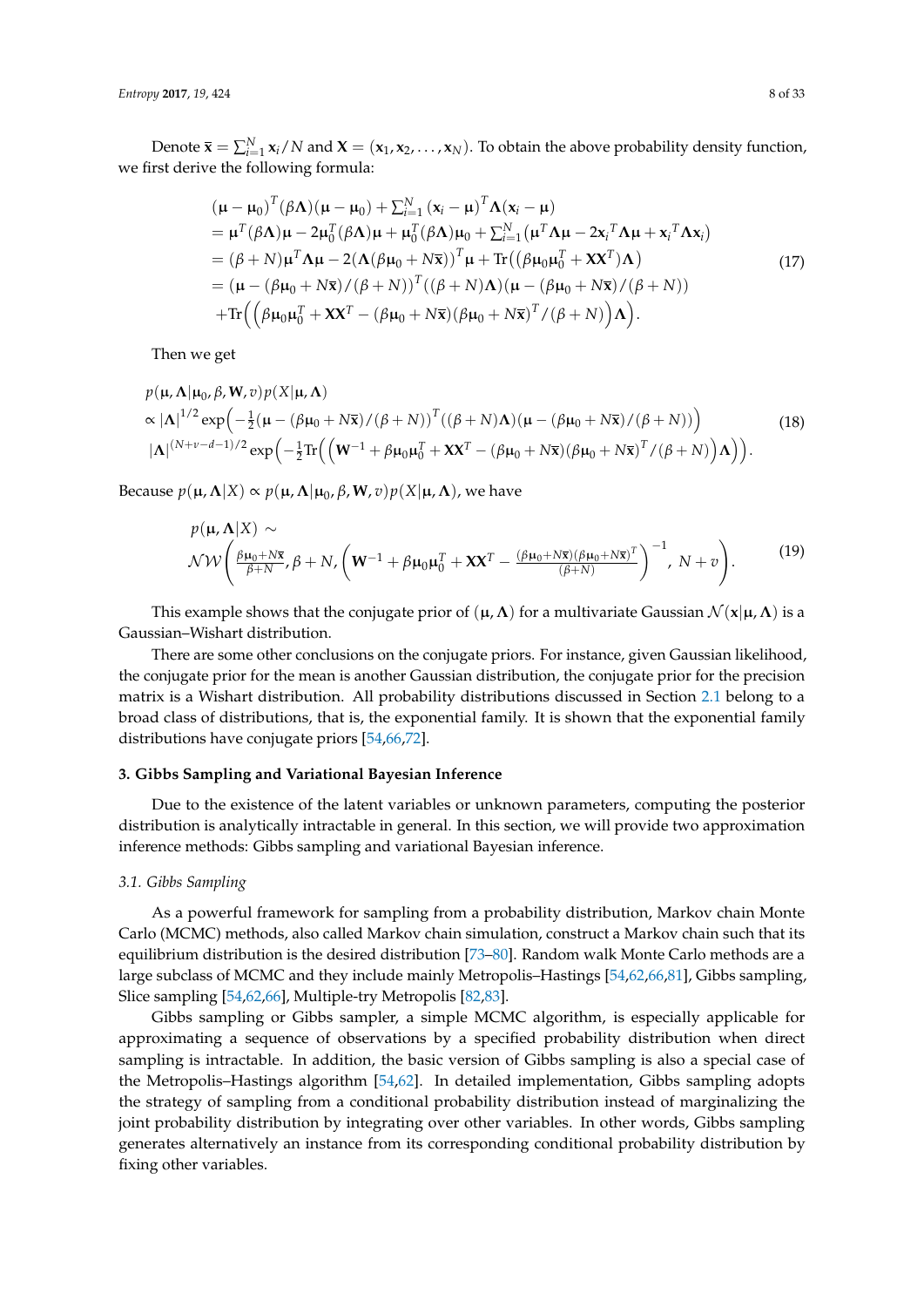Let  $z_1, z_2, \ldots, z_M$  be *M* blocks of random variables and set  $z = (z_1, z_2, \ldots, z_M)$ . The joint probability distribution of **z** is written as  $p(\mathbf{z}) = p(\mathbf{z}_1, \mathbf{z}_2, \dots, \mathbf{z}_M)$ . In this subsection, we only consider the case that it is difficult to directly sampling from the joint probability distribution  $p(z)$ . To this end, we can sample each component **z***<sup>i</sup>* from marginal distribution in order. The marginal distribution of **z***<sup>i</sup>* can be theoretically obtained by the following formulation:

$$
p(\mathbf{z}_i) = \int \int \cdots \int p(\mathbf{z}_1, \mathbf{z}_2, \dots, \mathbf{z}_M) d\mathbf{z}_1 \cdots d\mathbf{z}_{i-1} d\mathbf{z}_{i+1} \cdots d\mathbf{z}_M.
$$
 (20)

Generally speaking, the integrating term in the above formula is not tractable. A wise sampling strategy is that we generate  $z_i$  according to the conditional probability distribution  $p(z_i|z\rangle z_i)$ , where  $\mathbf{z}\backslash \mathbf{z}_i = (\mathbf{z}_1,\ldots,\mathbf{z}_{i-1},\mathbf{z}_{i+1},\ldots,\mathbf{z}_M)$ . By using Bayes' rule, the relationship between the conditional probability distribution and the joint probability distribution is given as follows:

$$
p(\mathbf{z}_i|\mathbf{z}\backslash \mathbf{z}_i)=\frac{p(\mathbf{z}_1,\mathbf{z}_2,\ldots,\mathbf{z}_M)}{p(\mathbf{z}_1,\ldots,\mathbf{z}_{i-1},\mathbf{z}_{i+1},\ldots,\mathbf{z}_M)}\propto p(\mathbf{z}_1,\mathbf{z}_2,\ldots,\mathbf{z}_M).
$$
 (21)

The sampling procedure is repeated by cycling through all variables. We summarize the outline of Gibbs sampling as below.

1. Initialize  $\mathbf{z}_i = \mathbf{z}_i^{(0)}$  $i^{(0)}$ ,  $i = 2, \ldots, M$ . 2. For  $k = 1, 2, ..., T$ For  $i = 1, 2, ..., M$ Generate **z** (*k*)  $i'$  from the conditional probability distribution  $p(\mathbf{z}_i|\mathbf{z}_1^{(k)})$  $\mathbf{z}_{i-1}^{(k)}, \ldots, \mathbf{z}_{i-1}^{(k)}$  $\sum_{i=1}^{(k)}$ , **z**<sub>i+1</sub>  $\binom{(k-1)}{i+1}, \ldots, \mathbf{z}_M^{(k-1)}$ . End End

In the above sampling procedure, *T* is the maximum number of iterations. Therefore, we have *T* samples  $\mathbf{z}^{(k)} = (\mathbf{z}_1^{(k)})$  $\binom{k}{1}$ ,  $\mathbf{z}_2^{(k)}$  $\mathbf{z}_2^{(k)}, \ldots, \mathbf{z}_M^{(k)}$ ,  $k = 1, 2, \ldots, T$ . To alleviate the influence of random initializations, we can ignore the samples within the burn-in period. Although Gibbs sampling is commonly efficient in obtaining marginal distributions from conditional distributions, it can be highly inefficient for some cases such as sampling from Mexican hat like distribution [\[53\]](#page-29-5).

The Metropolis algorithm is an instance of MCMC algorithms and walks randomly with an acceptance/rejection rule until the convergence is achieved. As the generalization of Metropolis algorithm, the Metropolis–Hastings algorithm modifies the jumping rules and its convergence speed is improved [\[66\]](#page-30-2). Broadly speaking, the advanced Gibbs sampling algorithm can be regarded as a special case of the Metropolis–Hastings algorithm. The Gibbs sampler is applicable for models that are conditionally conjugate, while the Metropolis algorithm can be used for not conditionally conjugate models. Hence, we can combine both the Gibbs sampler and the Metropolis algorithm to sample from complex distributions [\[66\]](#page-30-2).

#### *3.2. Variational Bayesian Inference*

Another widely used class of approximating the marginal probability distribution  $p(\mathbf{z}_i)$  is the variational Bayesian (VB) inference [\[54\]](#page-29-3). We still use the notation  $\mathbf{X} = (\mathbf{x}_1, \mathbf{x}_2, \dots, \mathbf{x}_N)$  to represent a matrix composed of *N* observed datum and  $z = (z_1, z_2, \ldots, z_M)$  to represent a vector constructed by *M* blocks of latent variables. In VB methods, both **X** and **z** are assumed to be stochastic.

Given the prior distribution  $p(z)$  and the data likelihood  $p(X|z)$ , the probability distribution of data matrix **X**, also called the evidence, can be calculated as  $p(X) = \int p(z)p(X|z)dz$ . Then we derive the conditional probability distribution of **z** via Bayes' rule:

$$
p(\mathbf{z}|\mathbf{X}) = \frac{p(\mathbf{z})p(\mathbf{X}|\mathbf{z})}{\int p(\mathbf{z})p(\mathbf{X}|\mathbf{z})d\mathbf{z}}.
$$
 (22)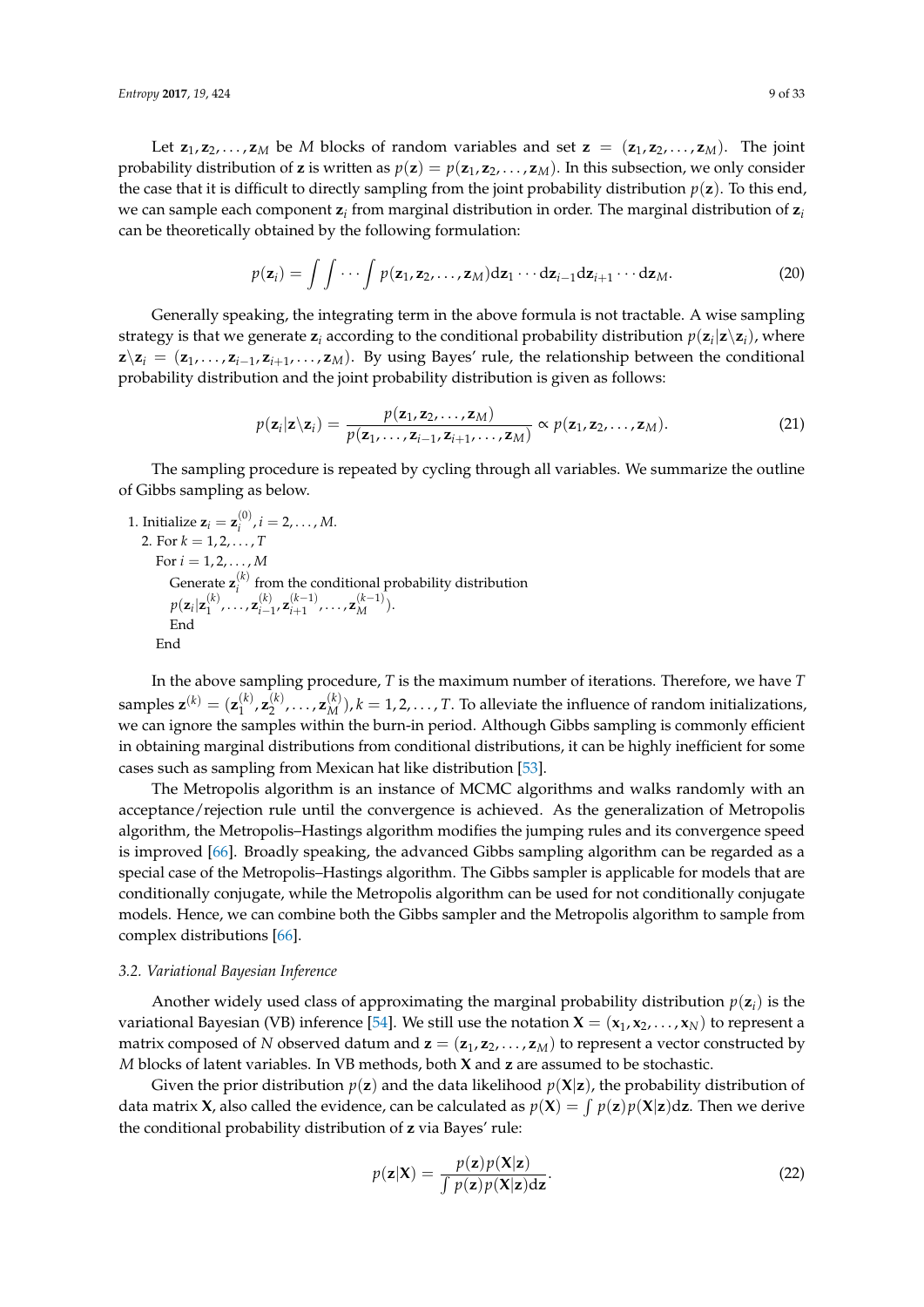However, the integrating term  $\int p(\mathbf{z})p(\mathbf{X}|\mathbf{z})d\mathbf{z}$  is analytically intractable under normal conditions. Now, we harness VB methods to approximate the posterior distribution  $p(z|X)$  as well as  $p(X)$ .

Let  $q(\mathbf{z})$  be the trial probability distribution of  $p(\mathbf{z}|\mathbf{X})$ . The log of the probability distribution  $p(\mathbf{X})$ is decomposed as below:

$$
\ln p(\mathbf{X}) = \int q(\mathbf{z}) \ln p(\mathbf{X}) d\mathbf{z} = \int q(\mathbf{z}) \ln \frac{p(\mathbf{X}|\mathbf{z})}{p(\mathbf{z}|\mathbf{X})} d\mathbf{z}
$$
  
=  $\int q(\mathbf{z}) \ln p(\mathbf{X}, \mathbf{z}) d\mathbf{z} - \int q(\mathbf{z}) \ln p(\mathbf{z}|\mathbf{X}) d\mathbf{z}$   
=  $\int q(\mathbf{z}) \ln p(\mathbf{X}, \mathbf{z}) d\mathbf{z} - (\int q(\mathbf{z}) \ln \frac{p(\mathbf{z}|\mathbf{X})}{q(\mathbf{z})} d\mathbf{z} + \int q(\mathbf{z}) \ln q(\mathbf{z}) d\mathbf{z})$  (23)  
=  $L(q) + KL(q||p) \ge L(q)$ 

where  $L(q) = \int q(\mathbf{z}) \ln \frac{p(\mathbf{X}, \mathbf{z})}{q(\mathbf{z})} d\mathbf{z}$  and  $KL(q||p) = -\int q(\mathbf{z}) \ln \frac{p(\mathbf{z}|\mathbf{X})}{q(\mathbf{z})} d\mathbf{z}$ . The term  $KL(q||p)$  is called the Kullback–Leibler (KL) divergence [\[54](#page-29-3)[,84](#page-30-9)[–87\]](#page-30-10) between  $q(z)$  and  $p(z|X)$ , and  $L(q)$  is the lower bound of ln  $p(X)$  that achieves its lower bound if and only if  $KL(q||p) = 0$  (or equivalently  $q = p$ ). The above divergence can also be explained as the information gain changing from the prior *q*(**z**) to the posterior  $p(z|X)$  [\[85\]](#page-30-11).

Another perspective for Equation (23) is that,

$$
\ln p(\mathbf{X}) = \ln \int p(\mathbf{X}, \mathbf{z}) d\mathbf{z} = \ln \int q(\mathbf{z}) \frac{p(\mathbf{X}, \mathbf{z})}{q(\mathbf{z})} d\mathbf{z} \ge \int q(\mathbf{z}) \ln \frac{p(\mathbf{X}, \mathbf{z})}{q(\mathbf{z})} d\mathbf{z} = L(q).
$$
 (24)

The above inequality is obtained by Jensen's inequality. The negative lower bound −*L*(*q*) is called the free energy [\[88,](#page-30-12)[89\]](#page-30-13).

The KL divergence  $KL(q||p)$  can be regarded as a metric for evaluating the approximation performance of the prior distribution  $q(\mathbf{z})$  over the posterior distribution  $p(\mathbf{z}|\mathbf{X})$  [\[54\]](#page-29-3). In the light of Equation (23), minimizing  $KL(q||p)$  is equivalent to maximizing  $L(q)$ . What's more, the lower bound can be further derived as below:

$$
L(q) = \int q(\mathbf{z}) \ln p(\mathbf{X}|\mathbf{z}) d\mathbf{z} + \int q(\mathbf{z}) \ln p(\mathbf{z}) d\mathbf{z} - \int q(\mathbf{z}) \ln q(\mathbf{z}) d\mathbf{z}
$$
  
= 
$$
\int q(\mathbf{z}) \ln p(\mathbf{X}|\mathbf{z}) d\mathbf{z} + \int q(\mathbf{z}) \ln \frac{p(\mathbf{z})}{q(\mathbf{z})} d\mathbf{z}
$$
  
= 
$$
\mathbb{E}_{q(\mathbf{z})} \ln p(\mathbf{X}|\mathbf{z}) - KL(q||p).
$$
 (25)

The above Equation means that  $\ln p(\mathbf{X})$  can also be regarded as the expectation of the log likelihood function  $\ln p(X|z)$  with respect to **z**.

To reduce the difficulty of approximating the trial distribution  $q(z)$ , we partition all latent variables into *M* disjoint block variables  $\{z_1, z_2, \ldots, z_M\}$  and assume that  $z_1, z_2, \ldots, z_M$  are mutually independent. Based on the above assumption, we have

$$
q(\mathbf{z}) = q(\mathbf{z}_1)q(\mathbf{z}_2)\cdots q(\mathbf{z}_M).
$$
 (26)

Afterwards, we utilize the mean field theory to obtain the approximation of  $q(\mathbf{z})$ . Concretely speaking, we update each  $q(\mathbf{z}_i)$  in turn. Let  $q(\mathbf{z}_i)$  be unknown and  $q(\mathbf{z}_i)(j \neq i)$  be fixed. Under this circumstance, we can get the optimal  $q(\mathbf{z}_i)$  by solving the following variational maximization problem:

$$
q^*(\mathbf{z}_i) = \underset{q(\mathbf{z}_i)}{\operatorname{argmax}} L(q(\mathbf{z}))
$$
\n(27)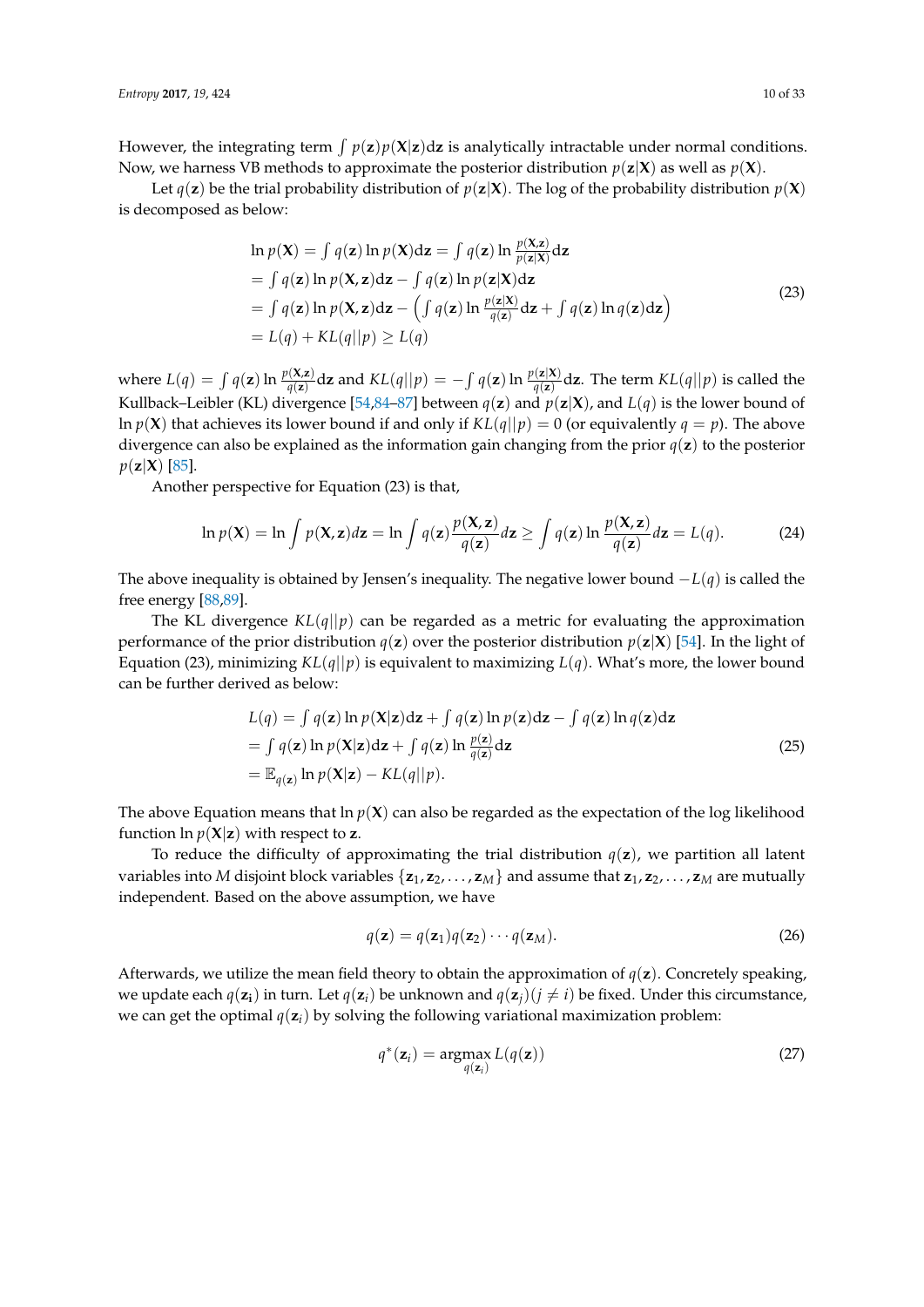Plugging Equation (26) into the lower bound of  $\ln p(\mathbf{X})$ , we have

$$
L(q) = \int \prod_{j=1}^{M} q(\mathbf{z}_{j}) \ln p(\mathbf{X}, \mathbf{z}) \prod_{j=1}^{M} d\mathbf{z}_{j} - \int \prod_{j=1}^{M} q(\mathbf{z}_{j}) \sum_{j=1}^{M} \ln q(\mathbf{z}_{j}) \prod_{j=1}^{M} d\mathbf{z}_{j}
$$
  
\n
$$
= \int q(\mathbf{z}_{i}) \left( \int \ln p(\mathbf{X}, \mathbf{z}) \prod_{j \neq i} q(\mathbf{z}_{j}) \prod_{j \neq i} d\mathbf{z}_{j} \right) d\mathbf{z}_{i} - \int q(\mathbf{z}_{i}) \ln q(\mathbf{z}_{i}) d\mathbf{z}_{i} + \text{const}
$$
  
\n
$$
= \int q(\mathbf{z}_{i}) \ln \widetilde{p}(\mathbf{X}, \mathbf{z}_{i}) d\mathbf{z}_{i} - \int q(\mathbf{z}_{i}) \ln q(\mathbf{z}_{i}) d\mathbf{z}_{i} + \text{const}
$$
  
\n
$$
= \int q(\mathbf{z}_{i}) \ln \frac{\widetilde{p}(\mathbf{X}, \mathbf{z}_{i})}{q(\mathbf{z}_{i})} d\mathbf{z}_{i} + \text{const}
$$
  
\n(28)

where "const" is a term independent of  $z_i$  and  $\tilde{p}(X, z_i)$  is a new probability distribution whose log is defined by

$$
\ln \widetilde{p}(\mathbf{X}, \mathbf{z}_i) = \int \ln p(\mathbf{X}, \mathbf{z}) \prod_{j \neq i} q(\mathbf{z}_j) \prod_{j \neq i} d\mathbf{z}_j + \text{const}
$$
\n
$$
= \mathbb{E}_{\mathbf{z} \setminus \mathbf{z}_i} [p(\mathbf{X}, \mathbf{z})] + \text{const.}
$$
\n(29)

Therefore,  $\tilde{p}(\mathbf{X}, \mathbf{z}_i)$  is the optimal solution of problem (27) obtained by minimizing the KL divergence between  $q(\mathbf{z}_i)$  and  $\widetilde{p}(\mathbf{X}, \mathbf{z}_i)$ .

An advantage of the VB methods is that they are immune to over fitting. But they also have some shortcomings. For example, the probability distributions derived via VB have always less probability mass in the wings than the true solution and this systematic bias may break applications. A VB method approximates a full posterior distribution by maximizing the corresponding lower bound on the marginal likelihood and it can only handle a smaller dataset. In contrast, the stochastic variational inference optimizes a subset at each iteration. This batch inference algorithm is scalable and outperforms traditional variational inference methods [\[90,](#page-30-14)[91\]](#page-30-15).

# *3.3. Comparisons between Gibbs Sampling and Variational Bayesian Inference*

Evaluating the posterior distribution  $p(z|X)$  is a central task in probabilistic models of low-rank matrix factorizations. In many practical applications, it is often infeasible to compute the posterior distribution or the expectations with respect to this distribution. Gibbs sampling and VB inference are two dominant methods for approximating the posterior distribution. The former is a stochastic approximation and the latter is a deterministic technique.

The fatal shortcoming of Expectation Maximization (EM) algorithm is that the posterior distribution of the latent variables should be given in advance. Both Gibbs sampling and VB inference can ameliorate the shortcoming of EM algorithm. Gibbs sampling is easy to implement due to the fact it adopts a Monte Carlo procedure. Another advantage of Gibbs sampling is that it can generate exact results [\[54\]](#page-29-3). But this method is often suitable for small-scale problems because it costs a large amount of computation. Compared with Gibbs sampling, VB inference does not generate exact results and has small computation complexity. Therefore, their strengths and weaknesses are complementary rather than competitive.

## <span id="page-10-0"></span>**4. Probabilistic Models of Principal Component Analysis**

Principal Component Analysis (PCA) is a special type of low-rank matrix factorizations. This section first introduces the classical PCA and then reviews its probabilistic models.

## *4.1. Principal Component Analysis*

The classical PCA converts a set of samples with possibly correlated variables into another set of samples with linearly uncorrelated variables via an orthogonal transformation [\[1\]](#page-27-0). Based on this, PCA is an effective technique widely used in performing dimensionality reduction and extracting features.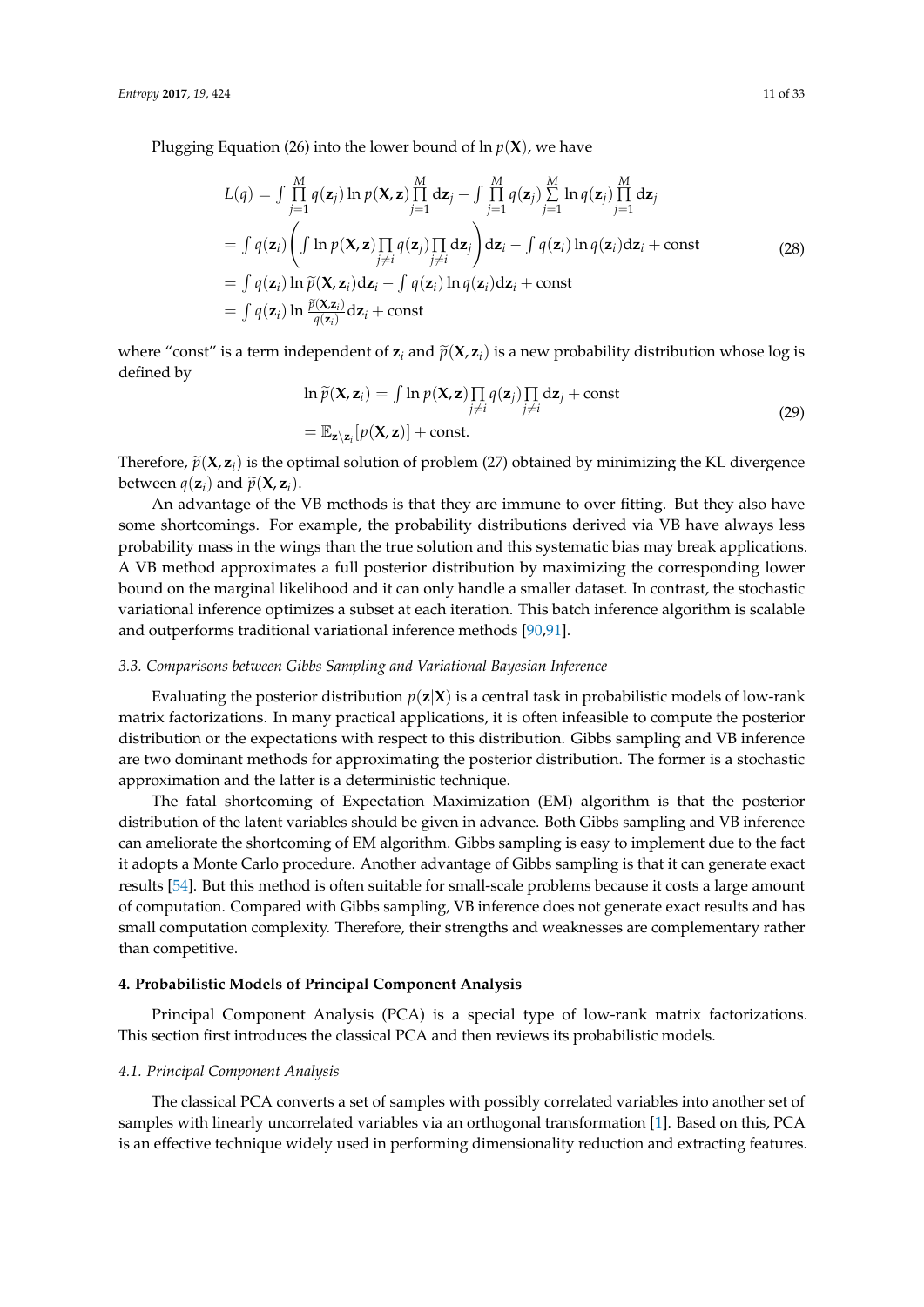Let  $X = \{x_1, x_2, \ldots, x_N\}$  be a collection of *N* samples with *d* dimensions and  $I_r(r < d)$  and *r*-by-*r* identity matrix. Given a projection transformation matrix  $\mathbf{W} \in \mathbb{R}^{d \times r}$ , the PCA model can be expressed as

$$
\mathbf{x}_i = \mathbf{W} \mathbf{z}_i + \overline{\mathbf{x}} + \varepsilon_i, \ i = 1, 2, \dots, N
$$
 (30)

where the mean vector  $\bar{\mathbf{x}} = \sum_{i=1}^{N} \mathbf{x}_i / N$ , **W** satisfies  $\mathbf{W}^T \mathbf{W} = \mathbf{I}_r$ ,  $\mathbf{z}_i$  is a representation coefficient vector with *r* dimensions and  $\epsilon_1, \epsilon_2, \ldots, \epsilon_N \sim \mathcal{N}(0, \sigma^2 \mathbf{I}_d)$  are independent and identically distributed noise vectors. Denote  $X = (x_1, x_2, \ldots, x_N)$ ,  $Z = (z_1, z_2, \ldots, z_N)$ ,  $\overline{X} = (\overline{x}, \overline{x}, \ldots, \overline{x}) \in \mathbb{R}^{d \times N}$  and **. Then PCA can be rewritten as the following matrix factorization formulation:** 

$$
X = WZ + \overline{X} + E. \tag{31}
$$

According to the maximum likelihood estimation, the optimal **W** and **Z** can be obtained by solving the minimization problem:

$$
\min_{\mathbf{W},\mathbf{Z}} \|\mathbf{X} - \overline{\mathbf{X}} - \mathbf{W}\mathbf{Z}\|_{F}^{2}, \quad \text{s.t. } \mathbf{W}^{T}\mathbf{W} = \mathbf{I}_{r}
$$
\n(32)

where  $\|\cdot\|_F$  is the Frobenious norm of a matrix. Although this optimization problem is not convex, we can obtain the optimal transform matrix **W**<sup>∗</sup> by stacking *r* singular vectors corresponding to the first *r* largest singular values of the sample covariance matrix  $S = \sum_{i=1}^{N} (x_i - \overline{x})(x_i - \overline{x})^T/(N-1)$ . Let  $z_i^*$  be the optimal low-dimensional representation of  $\mathbf{x}_i$ . Then it holds that  $\mathbf{z}_i^* = \mathbf{W}^{*T}(\mathbf{x}_i - \overline{\mathbf{x}})$ .

The PCA technique only supposes that the dataset is contaminated by isotropic Gaussian noise. The advantage of PCA is that it is very simple and effective in achieving the point estimations of **W** and **Z**. But we can not obtain their probability distributions. In fact, the probability distributions of parameters are more useful and valuable than the point estimations in exploiting the intrinsic essence and investigating the procedure of data generation. Probabilistic models of PCA are just a class of methods for inferring the probability distributions of parameters.

## *4.2. Probabilistic Principal Component Analysis*

In Equation (30), the low-dimensional representation **z***<sup>i</sup>* is an unknown and deterministic parameter vector. In contrast, the original probabilistic PCA [\[10\]](#page-27-9) regards **z***<sup>i</sup>* as a stochastic vector. This probability model provides a general form of decomposing a *d*-dimensional input sample **x**:

$$
x = Wz + \mu + \varepsilon \tag{33}
$$

where the latent random vector  $z \sim \mathcal{N}(0, I_r)$ , the noise  $\epsilon \sim \mathcal{N}(0, \sigma^2 I_d)$  and  $\mu$  is the mean vector. In the following, a Maximum Likelihood (ML) method is proposed to obtain the point estimations of **W**,  $\mu$  and  $\sigma^2$ .

It is obvious that  $p(\mathbf{x}|\mathbf{z}) = \mathcal{N}(\mathbf{x}|\mathbf{W}\mathbf{z} + \mathbf{\mu}, \sigma^2 \mathbf{I}_d)$ . Hence we have

$$
p(\mathbf{x}) = \int p(\mathbf{x}|\mathbf{z})p(\mathbf{z})d\mathbf{z} = \mathcal{N}(\mathbf{x}|\mathbf{\mu}, \sigma^2 \mathbf{I}_d + \mathbf{W}\mathbf{W}^T).
$$
 (34)

Given the observed sample set  $X = \{x_1, x_2, \ldots, x_N\}$ , the log-likelihood function is

$$
L(\mathbf{W}, \mu, \sigma^2 | X) = \sum_{i=1}^{N} \ln p(\mathbf{x}_i) = \sum_{i=1}^{N} \ln \mathcal{N}(\mathbf{x}_i | \mu, \sigma^2 \mathbf{I}_d + \mathbf{W} \mathbf{W}^T).
$$
 (35)

The optimal  $W$ ,  $\mu$ ,  $\sigma^2$  can be obtained by maximizing  $L(W, \mu, \sigma^2|X)$ . By letting the partial derivative of  $L(\mathbf{W}, \mu, \sigma^2 | X)$  with respect to  $\mu$  be the zero vector, we can easily get the maximum likelihood estimation of  $\mu$ :  $\mu_{ML} = \bar{x}$ . Hence, the optimal **W** and  $\sigma^2$  can be achieved by the stationary points of  $L(W, \mu_{\text{ML}}, \sigma^2 | X)$  with respect to **W** and  $\sigma^2$ .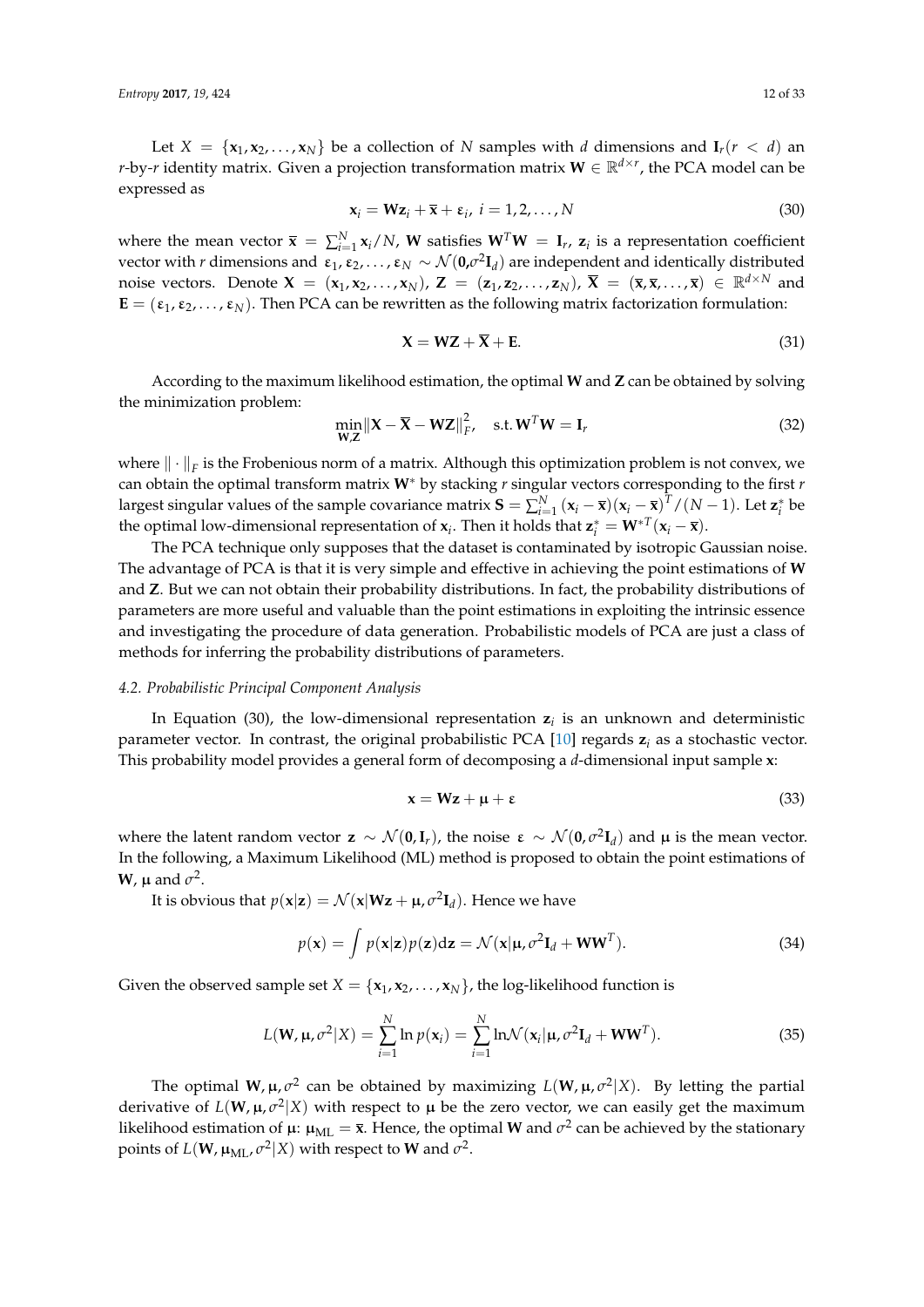The aforementioned method is slightly complex when computing **W** and  $\sigma^2$ . For this purpose, an Expectation Maximization (EM) algorithm was also presented to solve probabilistic PCA. If  $W$ ,  $\mu$  and *σ* <sup>2</sup> are given, then the joint probability distribution of **z** and **x** can be derived as follows:

$$
p(\mathbf{z}, \mathbf{x} | \mathbf{W}, \mathbf{\mu}, \sigma^2) = p(\mathbf{z} | \mathbf{W}, \mathbf{\mu}, \sigma^2) p(\mathbf{x} | \mathbf{z}, \mathbf{W}, \mathbf{\mu}, \sigma^2)
$$
  
=  $\mathcal{N}(\mathbf{z} | \mathbf{0}, \mathbf{I}_r) \mathcal{N}(\mathbf{x} | \mathbf{Wz} + \mathbf{\mu}, \sigma^2 \mathbf{I}_d).$  (36)

The posterior distribution of **z** for given **x** is

$$
p(\mathbf{z}|\mathbf{x}, \mathbf{W}, \mathbf{\mu}, \sigma^2) = \frac{p(\mathbf{z}, \mathbf{x}|\mathbf{W}, \mathbf{\mu}, \sigma^2)}{p(\mathbf{x}|\mathbf{W}, \mathbf{\mu}, \sigma^2)} \propto \mathcal{N}(\mathbf{z}|\mathbf{0}, \mathbf{I}_r) \mathcal{N}(\mathbf{x}|\mathbf{W}\mathbf{z} + \mathbf{\mu}, \sigma^2 \mathbf{I}_d).
$$
 (37)

Because

$$
\mathcal{N}(\mathbf{z}|\mathbf{0}, \mathbf{I}_r) \mathcal{N}(\mathbf{x}|\mathbf{W}\mathbf{z} + \mathbf{\mu}, \sigma^2 \mathbf{I}_d) \n\propto \exp\left(-\frac{1}{2}\mathbf{z}^T\mathbf{z}\right) \exp\left(-\frac{1}{2\sigma^2}(\mathbf{x} - \mathbf{W}\mathbf{z} - \mathbf{\mu})^T(\mathbf{x} - \mathbf{W}\mathbf{z} - \mathbf{\mu})\right) \n\propto \exp\left(-\frac{1}{2}\left[\mathbf{z} - (\sigma^2\mathbf{I} + \mathbf{W}^T\mathbf{W})^{-1}\mathbf{W}^T(\mathbf{x} - \mathbf{\mu})\right]^T \frac{\sigma^2 \mathbf{I} + \mathbf{W}^T\mathbf{W}}{\sigma^2} \left[\mathbf{z} - (\sigma^2\mathbf{I} + \mathbf{W}^T\mathbf{W})^{-1}\mathbf{W}^T(\mathbf{x} - \mathbf{\mu})\right]\right)
$$
\n(38)

we have

$$
p(\mathbf{z}|\mathbf{x}, \mathbf{W}, \mathbf{\mu}, \sigma^2) \sim \mathcal{N}(\langle \mathbf{z} \rangle, \Sigma_{\mathbf{z}})
$$
\n(39)

where  $\Sigma_{\mathbf{z}}=\text{Cov}(\mathbf{z},\mathbf{z})=\sigma^2\big(\sigma^2\mathbf{I}+\mathbf{W}^T\mathbf{W}\big)^{-1}$  is the covariance matrix of  $\mathbf{z}$  and  $\langle \mathbf{z}\rangle=\Sigma_{\mathbf{z}}\mathbf{W}^T(\mathbf{x}-\mathbf{\mu})/\sigma^2$ is the mean of **z**. Based on the above analysis, we give the complete-data log-likelihood function:

$$
L_{C}(\mathbf{W}, \mu, \sigma^{2} | X) = \sum_{i=1}^{N} \ln p(\mathbf{x}_{i}, \mathbf{z}_{i} | \mathbf{W}, \mu, \sigma^{2})
$$
  
\n
$$
= \sum_{i=1}^{N} \ln \mathcal{N}(\mathbf{z}_{i} | \mathbf{0}, \mathbf{I}_{r}) + \ln \mathcal{N}(\mathbf{x}_{i} | \mathbf{W} \mathbf{z}_{i} + \mu, \sigma^{2} \mathbf{I})
$$
  
\n
$$
= -\frac{dN}{2} \ln \sigma^{2} - \frac{1}{2} \sum_{i=1}^{N} (\mathbf{z}_{i}^{T} \mathbf{z}_{i} + (\mathbf{x}_{i} - \mathbf{W} \mathbf{z}_{i} - \mu)^{T} (\mathbf{x}_{i} - \mathbf{W} \mathbf{z}_{i} - \mu) / \sigma^{2}) + \text{const}
$$
  
\n
$$
= -\frac{dN}{2} \ln \sigma^{2} - \frac{1}{2\sigma^{2}} \sum_{i=1}^{N} (\mathbf{z}_{i}^{T} (\sigma^{2} \mathbf{I} + \mathbf{W}^{T} \mathbf{W}) \mathbf{z}_{i} + (\mathbf{x}_{i} - \mu)^{T} (\mathbf{x}_{i} - \mu) + 2(\mathbf{x}_{i} - \mu)^{T} \mathbf{W} \mathbf{z}_{i}) + \text{const}
$$
\n(40)

where "const" is a term independent of **W**,  $\mu$  and  $\sigma^2$ .

In the expectation step, we take expectation on  $L_\mathsf{C}(\mathbf{W},\mathsf{\mu},\sigma^2|X)$  with respect to  $\mathbf{z}$ :

$$
\mathbb{E}_{\mathbf{z}}[L_{\mathcal{C}}(\mathbf{W}, \mathbf{\mu}, \sigma^2 | X)]
$$
\n
$$
= -\frac{dN}{2} \ln \sigma^2 - \frac{1}{2\sigma^2} \sum_{i=1}^N \left( \text{tr} \left( (\sigma^2 \mathbf{I} + \mathbf{W}^T \mathbf{W}) \mathbb{E} \left[ \mathbf{z}_i \mathbf{z}_i^T \right] \right) + (\mathbf{x}_i - \mathbf{\mu})^T (\mathbf{x}_i - \mathbf{\mu}) - 2(\mathbf{x}_i - \mathbf{\mu})^T \mathbf{W} \mathbb{E}[\mathbf{z}_i] \right) \tag{41}
$$
\n
$$
+ \text{const.}
$$

According to Equation (39), we have  $\mathbb{E}[z_i] = \Sigma_z W^T(x_i - \mu) / \sigma^2$  and  $\mathbb{E}[z_i z_i^T] = \Sigma_z + \mathbb{E}[z_i] \mathbb{E}[z_i]^T$ .

In the maximization step, we first obtain the maximum likelihood estimation of  $\mu$ :  $\mu$ <sub>ML</sub> =  $\bar{x}$  by setting the partial derivative of  $\mathbb{E}_{{\bf z}}\big[L_{\mathbb{C}}({\bf W},\mu,\sigma^2|X)\big]$  with respect to  $\mu$  be a zero vector. Similarly, we can also obtain the optimal estimations of **W** and  $\sigma^2$  by solving the equation set:

$$
\begin{cases}\n\frac{\partial}{\partial \mathbf{W}} \mathbb{E}_{\mathbf{z}} \left[ L_C(\mathbf{W}, \mathbf{\mu}_{\mathrm{ML}}, \sigma^2 | X) \right] = \mathbf{0}, \\
\frac{\partial}{\partial \sigma^2} \mathbb{E}_{\mathbf{z}} \left[ L_C(\mathbf{W}, \mathbf{\mu}_{\mathrm{ML}}, \sigma^2 | X) \right] = 0.\n\end{cases}
$$
\n(42)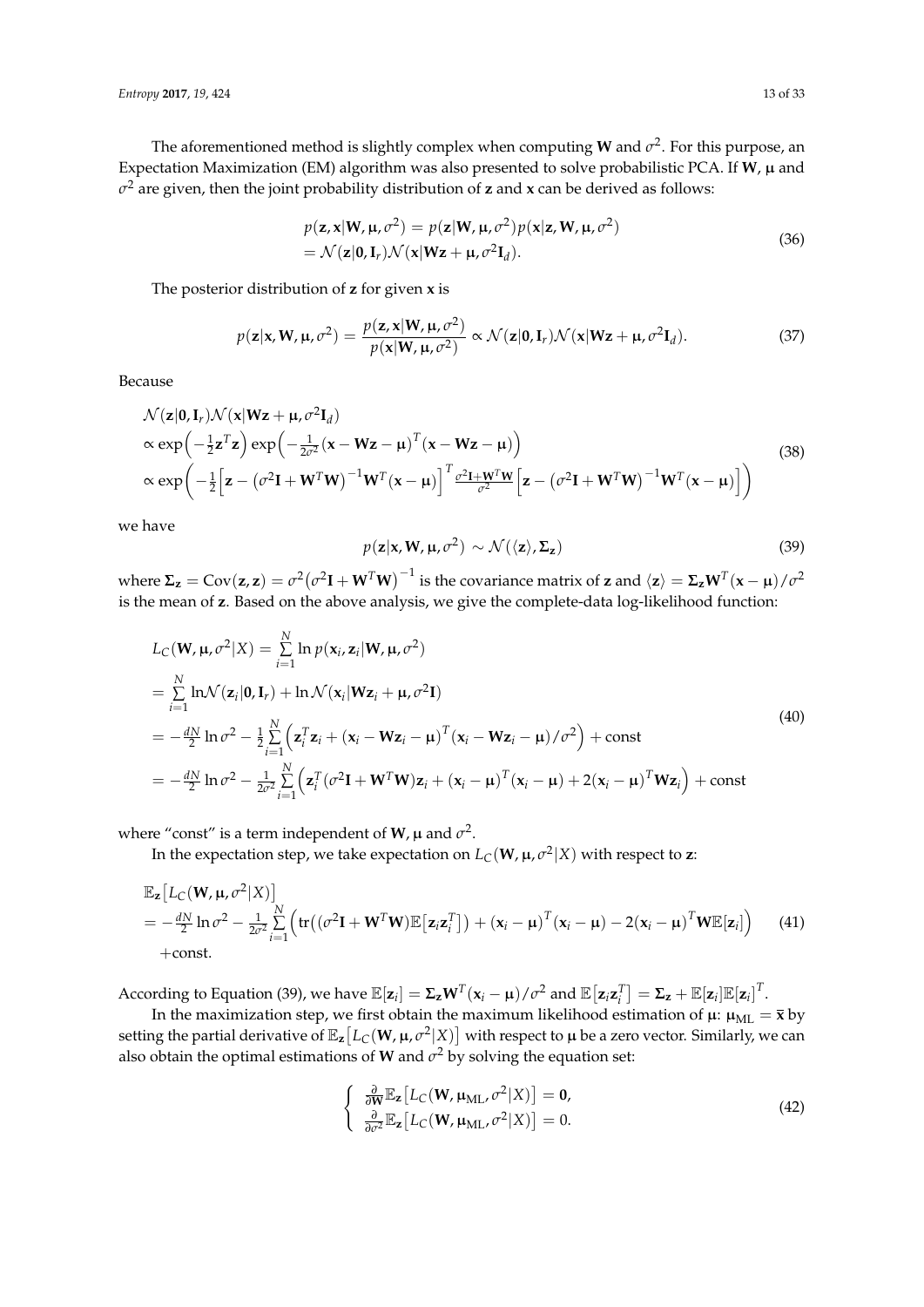Moreover, a mixture model for probabilistic PCA was proposed in [\[92\]](#page-30-16). Khan et al. replaced the Gaussian noise with Gaussian process and incorporated the information of preference pairs into the collaborative filtering [\[93\]](#page-31-0).

#### *4.3. Bayesian Principal Component Analysis*

In probabilistic PCA, both **z** and  $\varepsilon$  obey Gaussian distributions, and both **W** and  $\mu$  are non-stochastic parameters. Now, we further treat  $w_{.1}, w_{.2}, \ldots, w_{.r}$  and  $\mu$  as independent random variables, that is,  $\mathbf{w}_{\cdot i} \sim \mathcal{N}(\mathbf{0}, \alpha_i^{-1} \mathbf{I}_d)$  and  $\mu \sim \mathcal{N}(\mathbf{0}, \beta^{-1} \mathbf{I}_d)$ . At this moment, the corresponding probabilistic model of PCA is called Bayesian PCA [\[11\]](#page-27-10). Set  $\alpha = (\alpha_1, \alpha_2, ..., \alpha_r)^T$  and  $\tau = \sigma^{-2}$ . Then we give the prior distributions of *α* and *τ* as follows:

$$
p(\pmb{\alpha}) = \prod_{i=1}^{r} \text{Gam}(\alpha_i | a_0, b_0), p(\tau) = \text{Gam}(\tau | c_0, d_0)
$$
 (43)

where  $a_0$ ,  $b_0$ ,  $c_0$ ,  $d_0$  are four given hyperparameters.

The true joint probability distribution of complete data is given by

$$
p(\mathbf{X}, \mathbf{W}, \boldsymbol{\alpha}, \mathbf{Z}, \boldsymbol{\mu}, \boldsymbol{\tau})
$$
  
=  $p(\mathbf{W}, \boldsymbol{\alpha}, \mathbf{Z}, \boldsymbol{\mu}, \boldsymbol{\tau}) p(\mathbf{X} | \mathbf{W}, \boldsymbol{\alpha}, \mathbf{Z}, \boldsymbol{\mu}, \boldsymbol{\tau})$   
=  $p(\boldsymbol{\alpha}) p(\mathbf{W} | \boldsymbol{\alpha}) p(\mathbf{Z}) p(\boldsymbol{\mu}) p(\boldsymbol{\tau}) p(\mathbf{X} | \mathbf{W}, \mathbf{Z}, \boldsymbol{\mu}).$  (44)

We suppose that the trial distribution of *p*(**X**,**W**, *α*,**Z**, µ, *τ*) has the following form:

$$
q(\mathbf{W}, \boldsymbol{\alpha}, \mathbf{Z}, \boldsymbol{\mu}, \boldsymbol{\tau}) = q(\mathbf{W})q(\boldsymbol{\alpha})q(\mathbf{Z})q(\boldsymbol{\mu})q(\boldsymbol{\tau}).
$$
\n(45)

By making use of VB inference, we can obtain the trial probability distributions of **W**, *α*, **Z**, µ and *τ* respectively. In detailed implementation, the hyperparameters  $a_0$ ,  $b_0$ ,  $c_0$ ,  $d_0$ ,  $\beta$  can be set to be small positive numbers to obtain the broad priors. Unlike other approximation methods, the proposed method maximizes a rigorous lower bound.

#### *4.4. Robust L1 Principal Component Analysis*

The probabilistic model of robust L1 PCA  $[12]$  regards both  $\mu$  and **W** as deterministic parameters and µ is set to a zero vector without loss of the generality. We still suppose that **z** obeys a spherical multivariate Gaussian distribution, that is,  $z \sim \mathcal{N}(0, I_r)$ . To improve the robustness, the noise  $\varepsilon_i$  is assumed to follow a multivariate Laplace distribution:

$$
p(\varepsilon_i|\sigma) = \left(\frac{1}{2\sigma}\right)^{d/2} \exp\left(-\frac{1}{\sigma} ||\varepsilon_i||_1\right)
$$
(46)

where  $\|\cdot\|_1$  is the L1 norm of a vector. Due to the fact that the Laplace distribution has heavy tail, the proposed model in [\[12\]](#page-27-11) is more robust against data outliers.

We use the hierarchical model to deal with the Laplace distribution. The probability density distribution of a univariate Laplace distribution  $\text{Lap}(0, \sigma)$  can be rewritten as

$$
p(\varepsilon|\sigma) = \int \sqrt{\frac{\beta}{2\pi\sigma^2}} \exp\left(-\frac{\beta}{2\sigma^2}\varepsilon^2\right) \frac{1}{2}\beta^{-2} \exp\left(-\frac{1}{2\beta}\right) d\beta \tag{47}
$$

Hence, we can set  $\varepsilon_i \sim \mathcal{N}(\mathbf{0}, (\sigma^2/\beta_i) \mathbf{I}_d)$  and  $\beta_i \sim \text{IGam}(1, 1/2)$ . Let  $\rho = 1/\sigma^2$  and give its prior distribution:

$$
p(\rho) = \text{Gam}(\rho|a, b) \tag{48}
$$

where *a* and *b* are two given hyperparameters.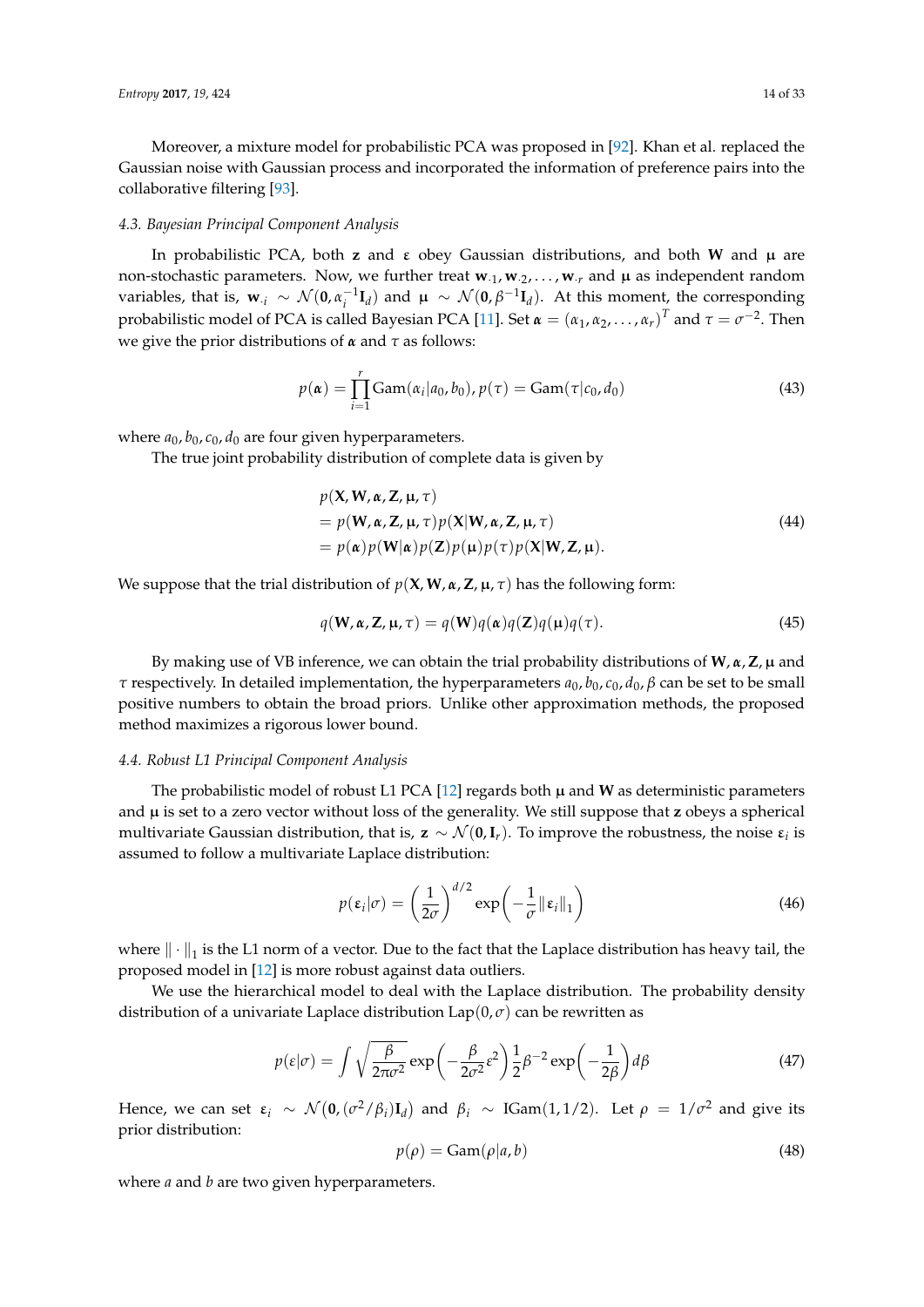We take **Z**, β and *ρ* as latent variables and **W** as the hyperparameters. For fixed **W**, the true joint probability distribution of all latent variables is

$$
p(\mathbf{Z}, \boldsymbol{\beta}, \rho, \mathbf{X} | \mathbf{W}) = p(\rho) p(\boldsymbol{\beta}) p(\mathbf{Z}) p(\mathbf{X} | \mathbf{W}, \mathbf{Z}).
$$
\n(49)

The trial joint distribution of **Z**, β and *ρ* is chosen as *q*(**Z**, β, *ρ*) = *q*(**Z**)*q*(β)*q*(*ρ*). By applying the VB inference, the probability distributions of **Z**, β and *ρ* are approximated respectively. What's more, **W** is updated by minimizing the robust reconstruction error of all samples.

# *4.5. Bayesian Robust Factor Analysis*

In previous probabilistic models of PCA, the noise ε obeys the same Gaussian distributions. However, different features maybe have different noise levels in practical applications. Now, we set ε ∼  $\mathcal{N}(\mathbf{0},\text{diag}(\boldsymbol{\tau}))$ , where  $\boldsymbol{\tau} = (\tau_1, \tau_2, \dots, \tau_d)^T$  and diag( $\boldsymbol{\tau}$ ) is a diagonal matrix. Probabilistic Factor Analysis (or PCA) [\[13\]](#page-28-0) further assumes that  $W_{ij} \sim \mathcal{N}(0,\tau_i^{-1}\alpha_j^{-1})$ ,  $\mu_i \sim \mathcal{N}(0,\tau_i^{-1}\beta^{-1})$ . In other words, different  $W_{ij}$  or  $\mu_i$  have different variances and the variances of  $W_{ij}$  and  $\mu_i$  also have a coupling relationship. Given  $W$ ,  $z$ ,  $\mu$ ,  $\tau$ , the conditional probability distribution of  $x$  is written as

$$
p(\mathbf{x}|\mathbf{W}, \mathbf{z}, \boldsymbol{\mu}, \boldsymbol{\tau}) = \mathcal{N}(\mathbf{x}|\mathbf{Wz} + \boldsymbol{\mu}, \text{diag}(\boldsymbol{\tau})).
$$
\n(50)

Meanwhile, the prior distributions for *τ<sup>i</sup>* , *α<sup>j</sup>* and *β* are given as follows:

$$
\tau_i \sim \text{Gam}(a_0, b_0), \, \alpha_j \sim \text{Gam}(c_0, d_0), \, \beta \sim \text{Gam}(e_0, f_0) \tag{51}
$$

where  $\{a_0, b_0, c_0, d_0, e_0, f_0\}$  is the set of hyperparameters.

The robust version of Bayesian factor analysis [\[13\]](#page-28-0) considers the Student's *t-*distributions instead of Gaussian noise corruptions due to the fact that the heavy tail of Student's *t-*distributions makes it more robust to outliers or large sparse noise. Let ε  $\sim$  St(0, τ. $^{-1}$ , v), where τ. $^{-1}$  = (1/τ<sub>1</sub>, 1/τ<sub>2</sub>, . . . , 1/τ<sub>N</sub>)<sup>T</sup> and  $\mathbf{v} = (v_1, v_2, \dots, v_N)^T$ . In this case, the probability distribution of **x** for given **W**, **z**,  $\mu$ , **τ**, **v** is

$$
p(\mathbf{x}|\mathbf{W},\mathbf{z},\mathbf{\mu},\boldsymbol{\tau},\mathbf{v}) = \mathrm{St}(\mathbf{x}|\mathbf{W}\mathbf{z} + \mathbf{\mu},\boldsymbol{\tau}.^{-1},\mathbf{v}).
$$
 (52)

We can represent hierarchically the above Student's *t*-distributions. Firstly, the conditional probability distribution of  $x_k$  can be expressed as:

$$
p(\mathbf{x}_k|\mathbf{W}, \mathbf{z}_k, \boldsymbol{\mu}, \boldsymbol{\tau}, \mathbf{u}_k) = \mathcal{N}\Big(\mathbf{x}_k|\mathbf{W}\mathbf{z}_k + \boldsymbol{\mu}, \text{diag}(\boldsymbol{\tau}^{-1} \cdot * \mathbf{u}_k \cdot \mathbf{u}_k)\Big) \tag{53}
$$

where **u***<sup>k</sup>* is a *d*-dimensional column vector, ".∗" is the Hadamard product (also known as entrywise product). Then we give the prior of **u***<sup>k</sup>* for fixed *d*-dimensional hyper parameter vector **v** as below:

$$
p(\mathbf{u}_k|\mathbf{v}) = \text{Gam}(\mathbf{u}_k|\mathbf{v}/2, \mathbf{v}/2). \tag{54}
$$

Another Bayesian robust factor analysis is on the basis of the Laplace distribution. At this moment, we assume that ε ∼ Lap(0, τ.<sup>-1/2</sup>), where τ.<sup>-1/2</sup> =  $\left( \tau_1^{-1/2}, \tau_2^{-1/2}, \ldots, \tau_N^{-1/2} \right)^T$ . In this case, we have

$$
p(\mathbf{x}|\mathbf{W}, \mathbf{z}, \boldsymbol{\mu}, \boldsymbol{\tau}) = \text{Lap}(\mathbf{x}|\mathbf{W}\mathbf{z} + \boldsymbol{\mu}, \boldsymbol{\tau}^{-1/2})
$$
\n(55)

The Laplace distribution generally leads to adverse effects on inferring the probability distributions of other random variables. Here, we still employ the hierarchical method, that is,

$$
p(\mathbf{x}|\mathbf{W},\mathbf{z},\mathbf{\mu},\boldsymbol{\tau},\mathbf{u})=\mathcal{N}(\mathbf{x}|\mathbf{W}\mathbf{z}+\mathbf{\mu},\mathrm{diag}\left(\boldsymbol{\tau}^{-1}.\ast\mathbf{u}^{-1}\right)), p(\mathbf{u})=\mathrm{IGam}(\mathbf{u}|1,1/2). \hspace{1cm} (56)
$$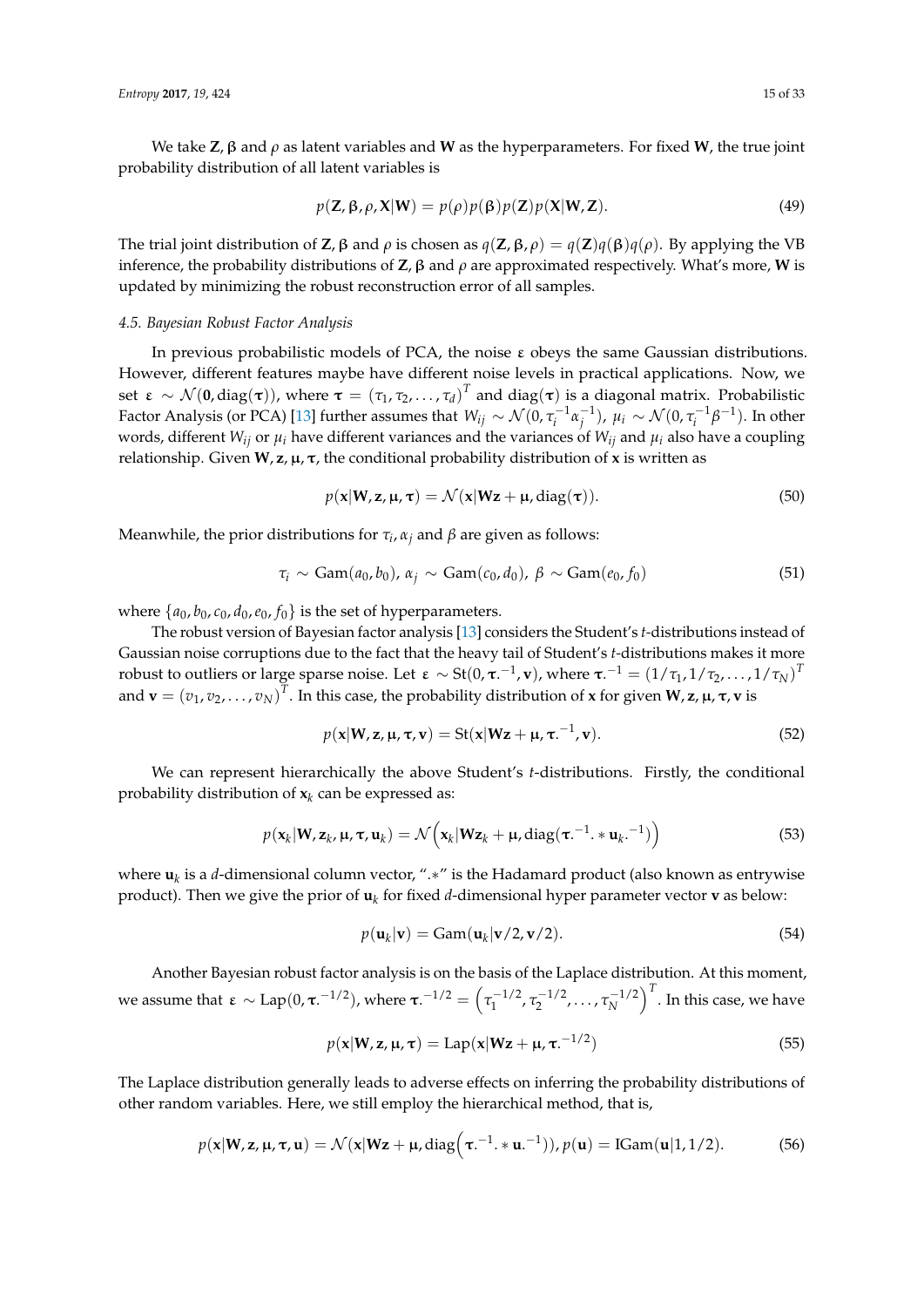Under this circumstance, we have

$$
p(\mathbf{x}|\mathbf{W}, \mathbf{z}, \boldsymbol{\mu}, \boldsymbol{\tau}) = \int p(\mathbf{x}, \mathbf{u}|\mathbf{W}, \mathbf{z}, \boldsymbol{\mu}, \boldsymbol{\tau}) d\mathbf{u} = \int p(\mathbf{x}|\mathbf{W}, \mathbf{z}, \boldsymbol{\mu}, \boldsymbol{\tau}, \mathbf{u}) p(\mathbf{u}) d\mathbf{u}
$$
  
\n
$$
= \int \mathcal{N}(\mathbf{x}|\mathbf{W}\mathbf{z} + \boldsymbol{\mu}, \text{diag}(\boldsymbol{\tau}^{-1} \cdot \mathbf{x} \mathbf{u}^{-1})) \text{IGam}(\mathbf{u}|1, 1/2) d\mathbf{u}
$$
  
\n
$$
\propto \int \prod_{i=1}^{N} (\tau_i u_i)^{1/2} \exp\left(-\frac{1}{2}\tau_i u_i (\mathbf{x} - \mathbf{W}\mathbf{z} - \boldsymbol{\mu})_i^2\right) u_i^{-2} \exp\left(-\frac{1}{2u_i}\right) du_i
$$
  
\n
$$
\propto \prod_{i=1}^{N} \int u_i^{-3/2} \exp\left(-\frac{1}{2u_i}\right) \exp\left(-\frac{1}{2}\tau_i (\mathbf{x} - \mathbf{W}\mathbf{z} - \boldsymbol{\mu})_i^2 u_i\right) du_i
$$
  
\n
$$
\propto \prod_{i=1}^{N} \mathcal{L} \left\{ u_i^{-3/2} \exp\left(-\frac{1}{2u_i}\right) \right\} \left(\frac{1}{2}\tau_i (\mathbf{x} - \mathbf{W}\mathbf{z} - \boldsymbol{\mu})_i^2\right)
$$

where (**x** − **Wz** − µ)*<sup>i</sup>* is the *i-*th element of vector **x** − **Wz** − µ. Because

$$
\mathcal{L}^{-1}\left\{\frac{\sqrt{2}}{2}\exp\left(-\sqrt{\tau_i(\mathbf{x}-\mathbf{Wz}-\mathbf{\mu})_i^2}\right)\right\}(t) = \frac{1}{2\sqrt{\pi}}t^{-3/2}\exp\left(-\frac{1}{2t}\right) \tag{58}
$$

we have  $p(\mathbf{x}|\mathbf{W}, \mathbf{z}, \mathbf{\mu}, \boldsymbol{\tau}) \propto \prod^N$ *i*=1  $\exp(-|\sqrt{\tau_i}(\mathbf{x}-\mathbf{W}\mathbf{z}-\mathbf{\mu})_i|)$ . Hence, Equation (56) holds.

For the aforementioned two probabilistic models of robust factor analysis, the VB inference was proposed to approximate the posterior distributions [\[13\]](#page-28-0). In practice, the probability distribution of the noise should be chosen based on the application. The probabilistic models of PCA are compared in Table [2.](#page-15-1)

<span id="page-15-1"></span>

|                                | <b>Table 2.</b> Probabilistic models of Principal Component Analysis (PCA) with the factorization |  |  |  |  |  |
|--------------------------------|---------------------------------------------------------------------------------------------------|--|--|--|--|--|
| $x = Wz + \mu + \varepsilon$ . |                                                                                                   |  |  |  |  |  |

| Probabilistic<br>Model                                 | Deterministic<br><b>Variables</b> | <b>Random Variables</b>                                                                                                                                                                                                                                         | <b>Prior Distributions</b>                                                                                                                                                                                                                                                                                | Solving<br><b>Strategy</b> |
|--------------------------------------------------------|-----------------------------------|-----------------------------------------------------------------------------------------------------------------------------------------------------------------------------------------------------------------------------------------------------------------|-----------------------------------------------------------------------------------------------------------------------------------------------------------------------------------------------------------------------------------------------------------------------------------------------------------|----------------------------|
| Probabilistic<br>PCA [10]                              | $W, \mu$                          | $\epsilon \sim \mathcal{N}(\mathbf{0}, \sigma^2 \mathbf{I}_d)$ ,<br>$\mathbf{z} \sim \mathcal{N}(\mathbf{0}, \mathbf{I}_r).$                                                                                                                                    |                                                                                                                                                                                                                                                                                                           | МL<br>EM                   |
| Bayesian<br><b>PCA</b> [11]                            |                                   | $\varepsilon \sim \mathcal{N}(\mathbf{0}, \sigma^2 \mathbf{I}_d)$ .<br>$\mathbf{z} \sim \mathcal{N}(\mathbf{0}, \mathbf{I}_r)$ ,<br>$\mathbf{w}_{\cdot i} \sim \mathcal{N}(\mathbf{0}, \alpha_i^{-1} \mathbf{I}_d),$<br>$\mu \sim \mathcal{N}(0, \beta^{-1}I).$ | $p(\boldsymbol{\alpha}) = \prod_{i=1}$ Gam $(\alpha_i   a_0, b_0)$ ,<br>$p(\tau) = \text{Gam}(\tau c_0, d_0),$<br>$\tau = \sigma^2$ .                                                                                                                                                                     | VB                         |
| Robust L1<br><b>PCA</b> [12]                           | $W, \mu$<br>$(\mu = 0)$           | $\epsilon_i \sim \mathcal{N}(\mathbf{0}, (\sigma^2/\beta_i)\mathbf{I}_d),$<br>$\mathbf{z} \sim \mathcal{N}(0, I_d)$ .                                                                                                                                           | $\beta_i \sim \text{IGam}(1,1/2)$ ,<br>$p(\rho) = \text{Gam}(\rho a, b),$<br>$\rho = 1/\sigma^2$ .                                                                                                                                                                                                        | VВ                         |
| Probabilistic<br>factor analysis<br>$\lceil 13 \rceil$ |                                   | $\varepsilon \sim \mathcal{N}(0, \sigma^2 \mathbf{I}_d)$ ,<br>$\mathbf{z} \sim \mathcal{N}(\mathbf{0}, \mathbf{I}_r)$ ,<br>$w_{ij} \sim \mathcal{N}(0, \tau_i^{-1} \alpha_i^{-1}),$<br>$\mu_i \sim \mathcal{N}(0, \tau_i^{-1} \beta^{-1}).$                     | $\tau_i \sim \text{Gam}(a_0, b_0)$ ,<br>$\alpha_i \sim \text{Gam}(c_0, d_0)$ ,<br>$\beta \sim \text{Gam}(e_0, f_0)$ .                                                                                                                                                                                     | VВ                         |
| Bayesian robust<br><b>PCA I [13]</b>                   |                                   | $\mathbf{z} \sim \mathcal{N}(\mathbf{0}, \mathbf{I}_r)$ ,<br>$W_{ij} \sim \mathcal{N}(0, \tau_i^{-1} \alpha_i^{-1}),$<br>$\mu_i \sim \mathcal{N}(0, \tau_i^{-1} \beta^{-1}).$                                                                                   | $\epsilon_k \sim \mathcal{N}(\mathbf{0}, \text{diag}(\tau,^{-1} * \mathbf{u}_k^{-1})), \ \ p(\mathbf{u}_k   \mathbf{v}) = \text{Gam}(\mathbf{u}_k   \mathbf{v}/2, \mathbf{v}/2),$<br>$\tau_i \sim \text{Gam}(a_0, b_0)$ ,<br>$\alpha_i \sim \text{Gam}(c_0, d_0)$ ,<br>$\beta \sim \text{Gam}(e_0, f_0).$ | VB                         |
| Bayesian robust<br>PCA II [13]                         |                                   | $\varepsilon \sim \mathcal{N}(0, \text{diag}(\tau, -1 * \mathbf{u}^{-1})),$<br>$\mathbf{z} \sim \mathcal{N}(\mathbf{0}, \mathbf{I}_r)$ ,<br>$w_{ij} \sim \mathcal{N}(0, \tau_i^{-1} \alpha_i^{-1}),$<br>$\mu_i \sim \mathcal{N}(0, \tau_i^{-1} \beta^{-1}).$    | $p(\mathbf{u}) = \text{IGam}(\mathbf{u} 1,1/2)$ ,<br>$\tau_i \sim \text{Gam}(a_0, b_0)$ ,<br>$\alpha_i \sim \text{Gam}(c_0, d_0)$ ,<br>$\beta \sim \text{Gam}(e_0, f_0).$                                                                                                                                 | <b>VB</b>                  |

# <span id="page-15-0"></span>**5. Probabilistic Models of Matrix Factorizations**

Matrix factorizations are a type of methods to approximating the data matrix by the product of two low-rank matrices. They can be regarded as a special case of PCA without considering the mean. This section will discuss the existing probabilistic models of matrix factorizations.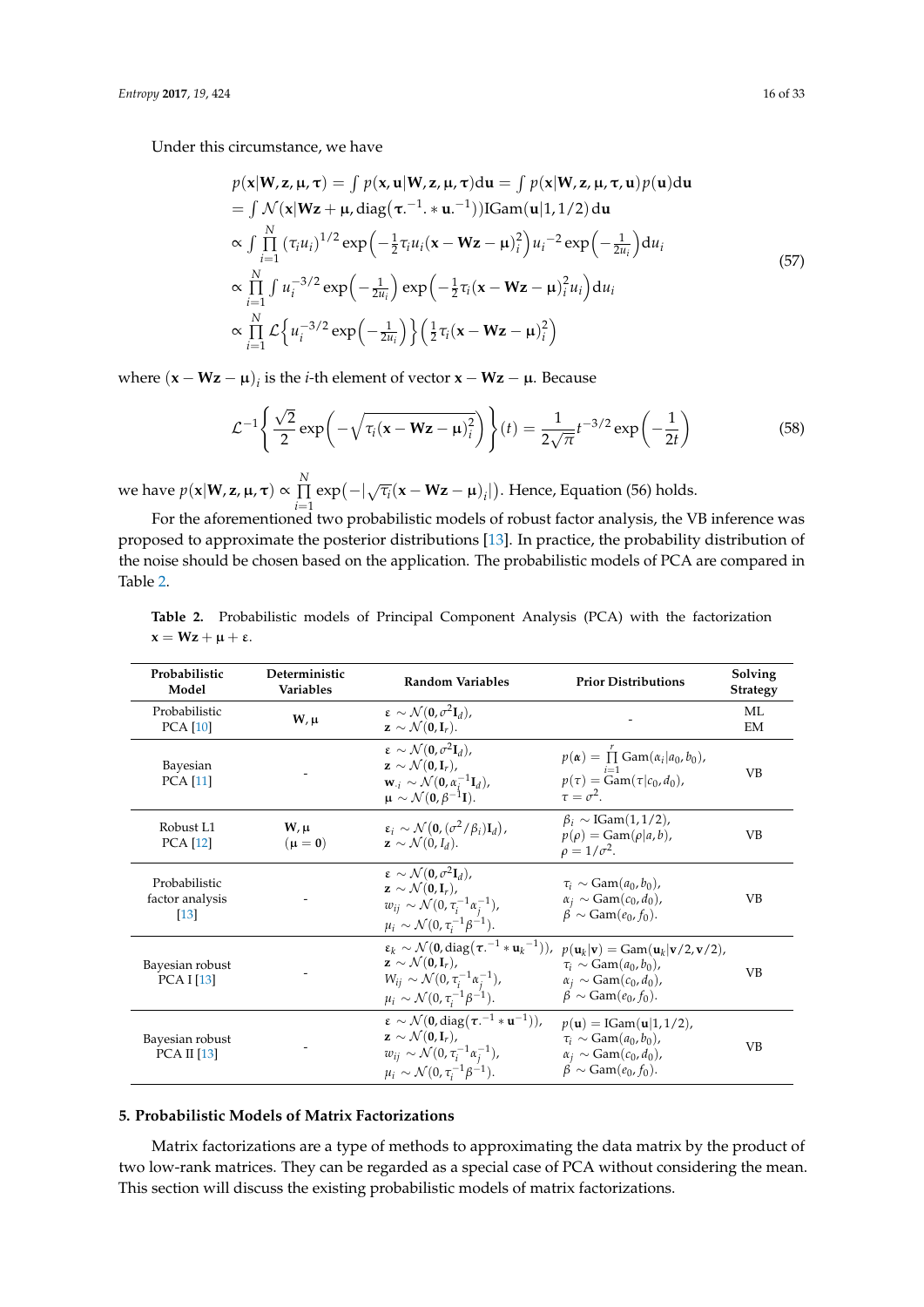#### *5.1. Matrix Factorizations*

For given data matrix **X**, its low-rank factorization model is written as

$$
X = WZ + E \tag{59}
$$

where  $W \in \mathbb{R}^{d \times r}$ ,  $Z \in \mathbb{R}^{r \times N}$ , **E** is the noise matrix and  $r < d$ . We assume that  $E_{ij} \sim \mathcal{N}(0, \sigma^2)$  are independent and identically distributed. We can get the optimal **W** and **Z** according to the maximum likelihood estimation. More specifically, we need to solve the following minimization problem:

$$
\min_{\mathbf{W},\mathbf{Z}} \|\mathbf{X} - \mathbf{W}\mathbf{Z}\|_{F}.\tag{60}
$$

The closed-form solution to problem (60) can be obtained by the Singular Value Decomposition (SVD).

To enhance the robustness to outliers or large sparse noise, we now assume that  $E_{ii} \sim \text{Lap}(0, \sigma)$ . For the moment, we solve the following optimization problem:

$$
\min_{\mathbf{W},\mathbf{Z}} \|\mathbf{X} - \mathbf{W}\mathbf{Z}\|_1\tag{61}
$$

where  $\|\cdot\|_1$  is the L1-norm of a matrix (i.e., the sum of the absolute value of all elements). This problem is also called L1-norm PCA and the corresponding optimization methods were proposed in [\[3,](#page-27-2)[4\]](#page-27-3). Srebro and Jaakkola considered the weighted low-rank approximations problems and provided an EM algorithm [\[94\]](#page-31-1).

# *5.2. Probabilistic Matrix Factorization*

We still consider Gaussian noise corruptions, that is,  $E_{ij}\sim\mathcal{N}(0,\sigma^2).$  Furthermore, the zero-mean spherical Gaussian priors are respectively imposed on each row of **W** and each column of **Z**:

$$
p(\mathbf{W}|\sigma_{\mathbf{W}}^2) = \prod_{i=1}^d \mathcal{N}(\mathbf{w}_i|\mathbf{0}, \sigma_{\mathbf{W}}^2 \mathbf{I}_r), p(\mathbf{Z}|\sigma_{\mathbf{Z}}^2) = \prod_{j=1}^N \mathcal{N}(\mathbf{z}_{\cdot j}|0, \sigma_{\mathbf{z}}^2 \mathbf{I}_r).
$$
 (62)

Probabilistic matrix factorization (PMF) [\[15\]](#page-28-2) regards both  $\sigma_{\bf w}^2$  and  $\sigma_{\bf z}^2$  as two deterministic parameters. The point estimations of **W**,**Z** can be obtained by maximizing the posterior distribution with the following form:

$$
p(\mathbf{W}, \mathbf{Z} | \mathbf{X}, \sigma^2, \sigma^2_{\mathbf{w}}, \sigma^2_{\mathbf{Z}}) \propto p(\mathbf{W}, \mathbf{Z}, \mathbf{X} | \sigma^2, \sigma^2_{\mathbf{w}}, \sigma^2_{\mathbf{Z}})
$$
  
 
$$
\propto p(\mathbf{W} | \sigma^2_{\mathbf{w}}) p(\mathbf{Z} | \sigma^2_{\mathbf{z}}) p(\mathbf{X} | \mathbf{W}, \mathbf{Z}, \sigma^2).
$$
 (63)

If the priors are respectively placed on  $\sigma_{\mathbf{w}}^2$  and  $\sigma_{\mathbf{z}}^2$ , we can obtain the generalized model of probabilistic matrix factorization [\[15\]](#page-28-2). In this case, the likelihood function is derived as

$$
p(\mathbf{W}, \mathbf{Z}, \sigma^2, \sigma^2_{\mathbf{w}}, \sigma^2_{\mathbf{Z}} | \mathbf{X}) \propto p(\mathbf{W}, \mathbf{Z}, \sigma^2, \sigma^2_{\mathbf{w}}, \sigma^2_{\mathbf{Z}}, \mathbf{X})
$$
  
 
$$
\propto p(\mathbf{X} | \mathbf{W}, \mathbf{Z}, \sigma^2) p(\mathbf{W} | \sigma^2_{\mathbf{w}}) p(\mathbf{Z} | \sigma^2_{\mathbf{Z}}) p(\sigma^2_{\mathbf{w}}) p(\sigma^2_{\mathbf{Z}}).
$$
 (64)

By maximizing the above posterior distribution, we can obtain the point estimations of parameters  $\{W, Z\}$  and hyperparameters  $\{\sigma_w^2, \sigma_z^2\}$ . Furthermore, two derivatives of PMF are also presented, i.e., PMF with a adaptive prior and PMF with constraining user-specific feature vectors.

In [\[89\]](#page-30-13), a fully-observed variational Bayesian matrix factorization, an extension of PMF, was discussed. Meanwhile, it is shown that this new probabilistic matrix factorization can weaken the decomposability assumption and obtain the exact global analytic solution for rectangular cases.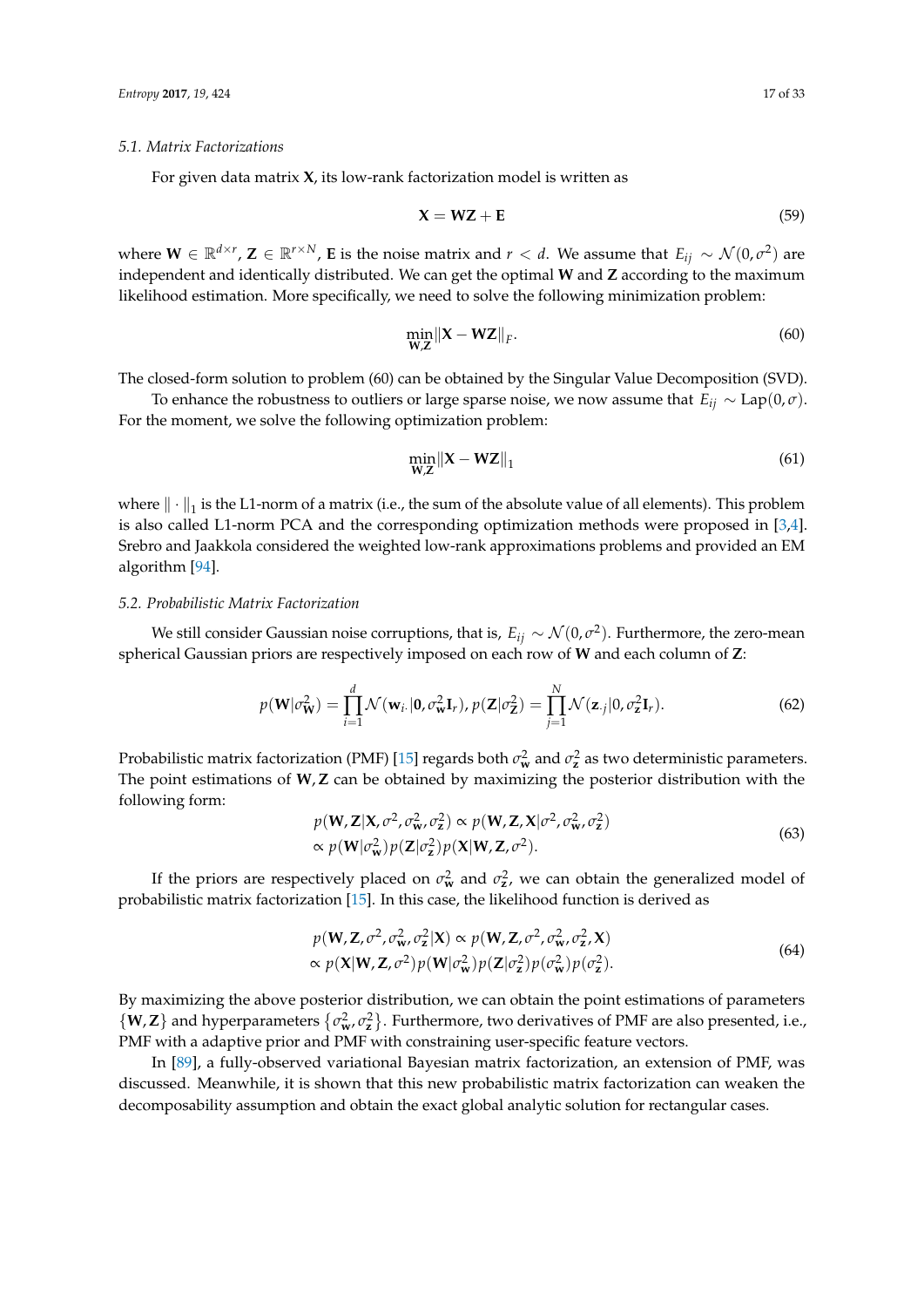#### *5.3. Variational Bayesian Approach to Probabilistic Matrix Factorization*

In PMF, *Wik* are independent and identically distributed and so are *Zkj*. Variational Bayesian PMF [\[14\]](#page-28-1) assumes the entries from different columns of **W** or  $\mathbf{Z}^T$  have different variances, that is,  $W_{ik}$  ∼  $\mathcal{N}(0, \sigma_k^2)$ , Z<sub>kj</sub> ∼  $\mathcal{N}(0, \rho_k^2)$ , k = 1,2,...,r. For given hyperparameters  $\{\sigma^2$ ,  $\sigma_{\mathbf{W}'}^2$ ,  $\rho_{\mathbf{Z}}^2\}$ , we get the joint probability distribution:

$$
p(\mathbf{X}, \mathbf{W}, \mathbf{Z} | \sigma^2, \sigma^2_{\mathbf{W}}, \rho^2_{\mathbf{Z}}) = p(\mathbf{X} | \mathbf{W}, \mathbf{Z}, \sigma^2) p(\mathbf{W} | \sigma^2_{\mathbf{W}}) p(\mathbf{Z} | \rho^2_{\mathbf{Z}})
$$
(65)

where  $\sigma_{\mathbf{W}}^2 = (\sigma_1^2, \sigma_2^2, \dots, \sigma_r^2)^T$  and  $\rho_{\mathbf{Z}}^2 = (\rho_1^2, \rho_2^2, \dots, \rho_r^2)^T$ .

We assume that the trial joint distribution of **W** and **Z** is decomposable, that is,  $q(\mathbf{W}, \mathbf{Z}) =$ *q*(**W**)*q*(**Z**). Using VB method, we can update alternatively *q*(**W**) and *q*(**Z**). The variances  $\{\sigma^2$ ,  $\sigma^2_{\bf W}$ ,  $\rho^2_{\bf Z}\}$ can be determined by maximizing the following lower bound:

$$
L(q(\mathbf{W}, \mathbf{Z})) = \mathbb{E}_{q(\mathbf{W}), q(\mathbf{Z})} \Big[ \ln p\Big( \mathbf{X}, \mathbf{W}, \mathbf{Z} | \sigma^2, \sigma^2_{\mathbf{W}}, \rho^2_{\mathbf{Z}} \Big) - \ln q(\mathbf{W}) q(\mathbf{Z}) \Big]. \tag{66}
$$

The experimental results in Netflix Prize competition show that the Variational Bayesian approach has superiority over MAP and greedy residual fitting.

#### *5.4. Bayesian Probabilistic Matrix Factorizations Using Markov Chain Monte Carlo*

Variational Bayesian approach to PMF only discusses the case that *Wik* (or *Zkj*) are independent and identically distributed and their means are zeros. However, Bayesian PMF [\[16\]](#page-28-3) assumes that **w***i*· (or **z**·*<sup>j</sup>* ) are independent and identically distributed and their mean vectors are not zero vectors. Concretely speaking, we stipulate that

$$
p(\mathbf{W}|\mathbf{\mu_W}, \mathbf{\Lambda_W}) = \prod_{i=1}^d \mathcal{N}\Big(\mathbf{w}_i, |\mathbf{\mu_W}, \mathbf{\Lambda_W^{-1}}\Big), p(\mathbf{Z}|\mathbf{\mu_Z}, \mathbf{\Lambda_Z}) = \prod_{j=1}^N \mathcal{N}\Big(\mathbf{z}_j|\mathbf{\mu_Z}, \mathbf{\Lambda_Z^{-1}}\Big). \tag{67}
$$

Let  $\Theta_W = {\mu_W, \Lambda_W}, \Theta_Z = {\mu_Z, \Lambda_Z}.$  We further suppose the prior distributions of  $\Theta_W$  and  $\Theta_Z$  are Gaussian–Wishart priors:

$$
\begin{cases}\np(\Theta_{\mathbf{W}}|\Theta_{0}) = p(\mu_{\mathbf{W}}|\Lambda_{\mathbf{W}})p(\Lambda_{\mathbf{W}}) = \mathcal{N}\left(\mu_{\mathbf{W}}|\mu_{0}, (\beta_{0}\Lambda_{\mathbf{W}})^{-1}\right) \mathcal{W}(\Lambda_{\mathbf{W}}|\mathbf{W}_{0}, v_{0}) \\
p(\Theta_{\mathbf{Z}}|\Theta_{0}) = p(\mu_{\mathbf{Z}}|\Lambda_{\mathbf{Z}})p(\Lambda_{\mathbf{Z}}) = \mathcal{N}\left(\mu_{\mathbf{Z}}|\mu_{0}, (\beta_{0}\Lambda_{\mathbf{Z}})^{-1}\right) \mathcal{W}(\Lambda_{\mathbf{Z}}|\mathbf{W}_{0}, v_{0})\n\end{cases}
$$
\n(68)

where  $\Theta_0 = {\mu_0, v_0, \mathbf{W}_0}, \beta_0$  is a hyper parameter.

We can initialize the parameters  $\Theta_0$  as follows:  $\mu_0 = 0, v_0 = d, W_0 = I_d$ . In theory, the predictive probability distribution of  $X_{ij}^*$  can be obtained by marginalizing over model parameters and hyperparameters:

$$
p(X_{ij}^*|\mathbf{X},\Theta_0) = \iint \int \int p(X_{ij}^*, \mathbf{W}, \mathbf{Z},\Theta_\mathbf{W},\Theta_\mathbf{Z}|\mathbf{X},\Theta_0) d\mathbf{W} d\mathbf{Z} d\Theta_\mathbf{W} d\Theta_\mathbf{Z}
$$
  
= 
$$
\iint \int \int p(X_{ij}^*|\mathbf{w}_{i\cdot}, \mathbf{z}_{\cdot j}) p(\mathbf{W}, \mathbf{Z}|\mathbf{X},\Theta_\mathbf{W},\Theta_\mathbf{Z}) p(\Theta_\mathbf{W}|\Theta_0) p(\Theta_\mathbf{Z}|\Theta_0) d\mathbf{W} d\mathbf{Z} d\Theta_\mathbf{W} d\Theta_\mathbf{Z}.
$$
 (69)

However, the above integral is analytically intractable due to the fact that it is very difficult to determine the posterior distribution. Based on this, Gibbs sampling, one of the simplest Markov chain Monte Carlo, was proposed to approximate the predictive distribution  $p(X^*_{ij}|\mathbf{X}, \Theta_0)$ . It is noted that MCMC methods for large-scale problems require especial care for efficient proposals and may be very slow if the sample correlation is too long.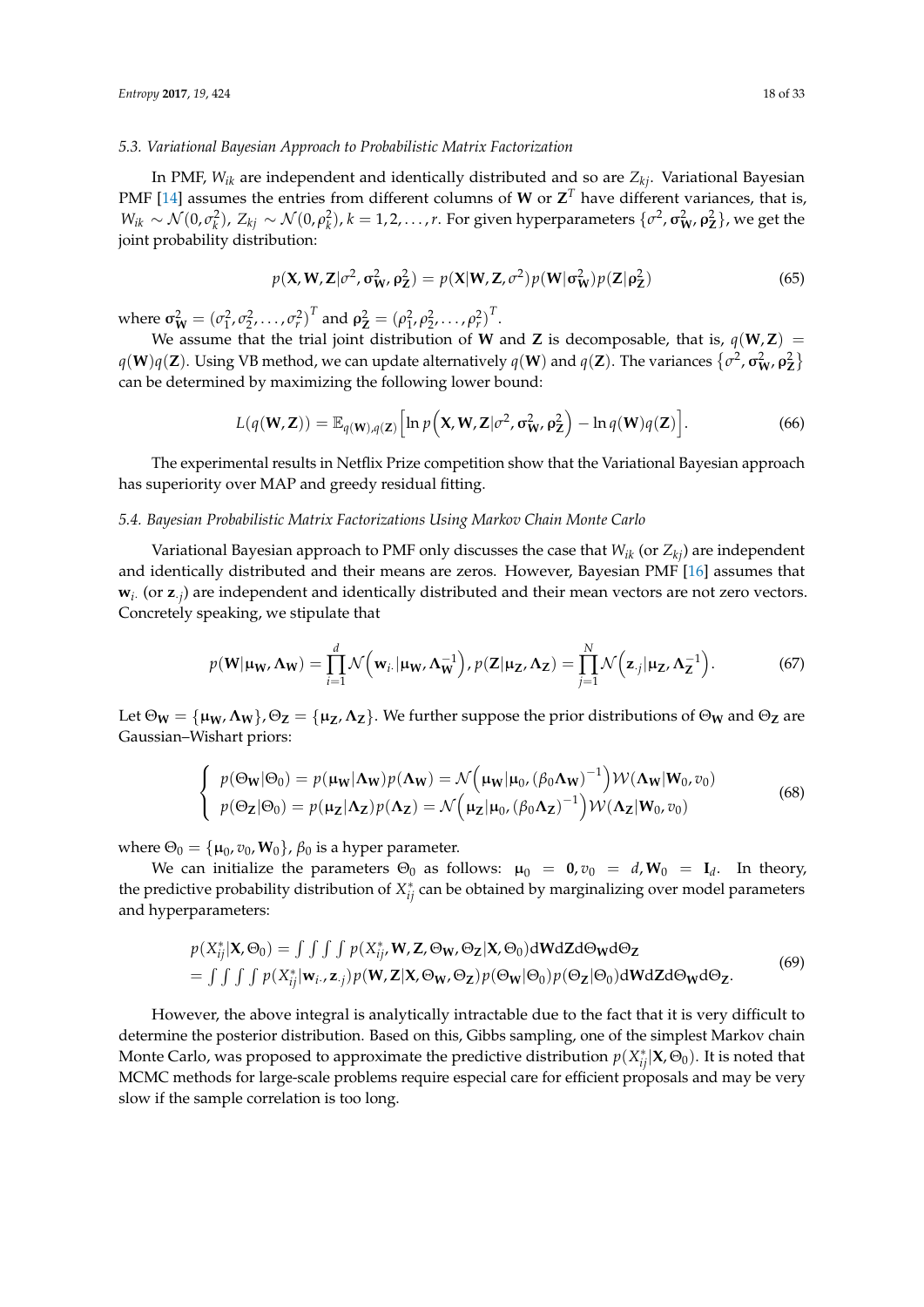## *5.5. Sparse Bayesian Matrix Completion*

We consider the case that some elements of data matrix **X** are missing and the observed index set is denoted by Ω. Matrix completion assumes that **X** is approximately low-rank and its goal is to recover all missing elements from observed elements.

For noise matrix **E**, we assume that  $E_{ij} \sim \mathcal{N}(0, \beta^{-1})$ . In sparse Bayesian matrix completion [\[19\]](#page-28-6), the Gaussian distributions are imposed on two low-rank matrices, that is,

$$
p(\mathbf{W}|\mathbf{\gamma}) = \prod_{i=1}^r \mathcal{N}\left(\mathbf{w}_{\cdot i}|\gamma_i^{-1}\mathbf{I}_d\right), p(\mathbf{Z}|\mathbf{\gamma}) = \prod_{i=1}^r \mathcal{N}\left(\mathbf{z}_{i\cdot}|\gamma_i^{-1}\mathbf{I}_r\right). \tag{70}
$$

Moreover, the priors of  $\gamma_i$  are given by  $\gamma_i \sim \text{Gam}(a, b)$  and the prior of  $\beta$  is assigned the noninformative Jeffrey's prior:  $p(\beta) \propto \beta^{-1}.$  It is obvious that

$$
p(\mathbf{X}|\mathbf{W}, \mathbf{Z}, \beta) = \prod_{(i,j)\in\Omega} \mathcal{N}\Big(X_{ij}|\mathbf{w}_i.\mathbf{z}_{\cdot j}, \beta^{-1}\Big). \tag{71}
$$

Then the joint probability distribution is

$$
p(\mathbf{X}, \mathbf{W}, \mathbf{Z}, \gamma, \beta) = p(\mathbf{X}|\mathbf{W}, \mathbf{Z}, \beta) p(\mathbf{W}|\gamma) p(\mathbf{Z}|\gamma) p(\gamma) p(\beta).
$$
 (72)

Let  $q(\mathbf{W}, \mathbf{Z}, \gamma, \beta)$  be the approximated distribution of  $p(\mathbf{W}, \mathbf{Z}, \gamma, \beta)$ . The approximated procedure can be achieved by VB inference. It is demonstrated that the proposed method achieves a better prediction error in recommendation systems.

#### *5.6. Robust Bayesian Matrix Factorization*

In previous probabilistic models of matrix factorizations, there is no relationship among the variances of  $W_{ik}$ ,  $Z_{ki}$ ,  $E_{ij}$ . Now, we reconsider the probability distributions of  $W_{ik}$ ,  $Z_{ki}$ ,  $E_{ij}$ . The noise  $E_{ij}$ is chosen as the heteroscedastic Gaussian scale mixture distribution:

$$
E_{ij} \sim \mathcal{N}(0, (\tau \alpha_i \beta_j)^{-1})
$$
\n(73)

and the probability distributions of  $w_i$  and  $z_i$  are given by:

$$
p(\mathbf{w}_i,|\alpha_i) = \mathcal{N}(\mathbf{w}_i,|\mathbf{0},(\alpha_i \mathbf{\Lambda_w})^{-1}), p(\mathbf{z}_{.j}|\beta_j) = \mathcal{N}(\mathbf{z}_{.j}|\mathbf{0},(\beta_j \mathbf{\Lambda_z})^{-1}).
$$
\n(74)

We also impose Gamma distribution priors on *α<sup>i</sup>* and *β<sup>j</sup>* :

$$
p(\alpha_i) = \text{Gam}(\alpha_i | a_0/2, b_0/2), p(\beta_j) = \text{Gam}(\beta_j | c_0/2, d_0/2)
$$
 (75)

where  $\{a_0, b_0, c_0, d_0\}$  is a given set of hyper-parameters. To reduce this problem's complexity, we restrict **Λ<sup>W</sup>** and **Λ<sup>Z</sup>** to be diagonal matrices, that is,

$$
\Lambda_{\mathbf{W}}^{-1} = \text{diag}\left(\sigma_1^2, \dots, \sigma_r^2\right), \Lambda_{\mathbf{Z}}^{-1} = \text{diag}\left(\rho_1^2, \dots, \rho_r^2\right). \tag{76}
$$

Let  $\theta = \{\tau, \Lambda_W, \Lambda_Z, a_0, b_0, c_0, d_0\}$ . For the fixed parameters  $\theta$ , the joint probability distribution is

$$
p(\mathbf{X}, \mathbf{W}, \mathbf{Z}, \alpha, \beta | \theta) = p(\mathbf{X} | \mathbf{W}, \mathbf{Z}, \alpha, \beta, \theta) p(\mathbf{W} | \alpha) p(\mathbf{Z} | \beta) p(\alpha | \theta) p(\beta | \theta).
$$
 (77)

We consider two types of approximated posteriors of  $p(\mathbf{W}, \mathbf{Z}, \alpha, \beta | \mathbf{X}, \theta)$ , one is

$$
q(\mathbf{W}, \mathbf{Z}, \alpha, \beta) = q(\mathbf{W})q(\mathbf{Z})q(\alpha)q(\beta)
$$
\n(78)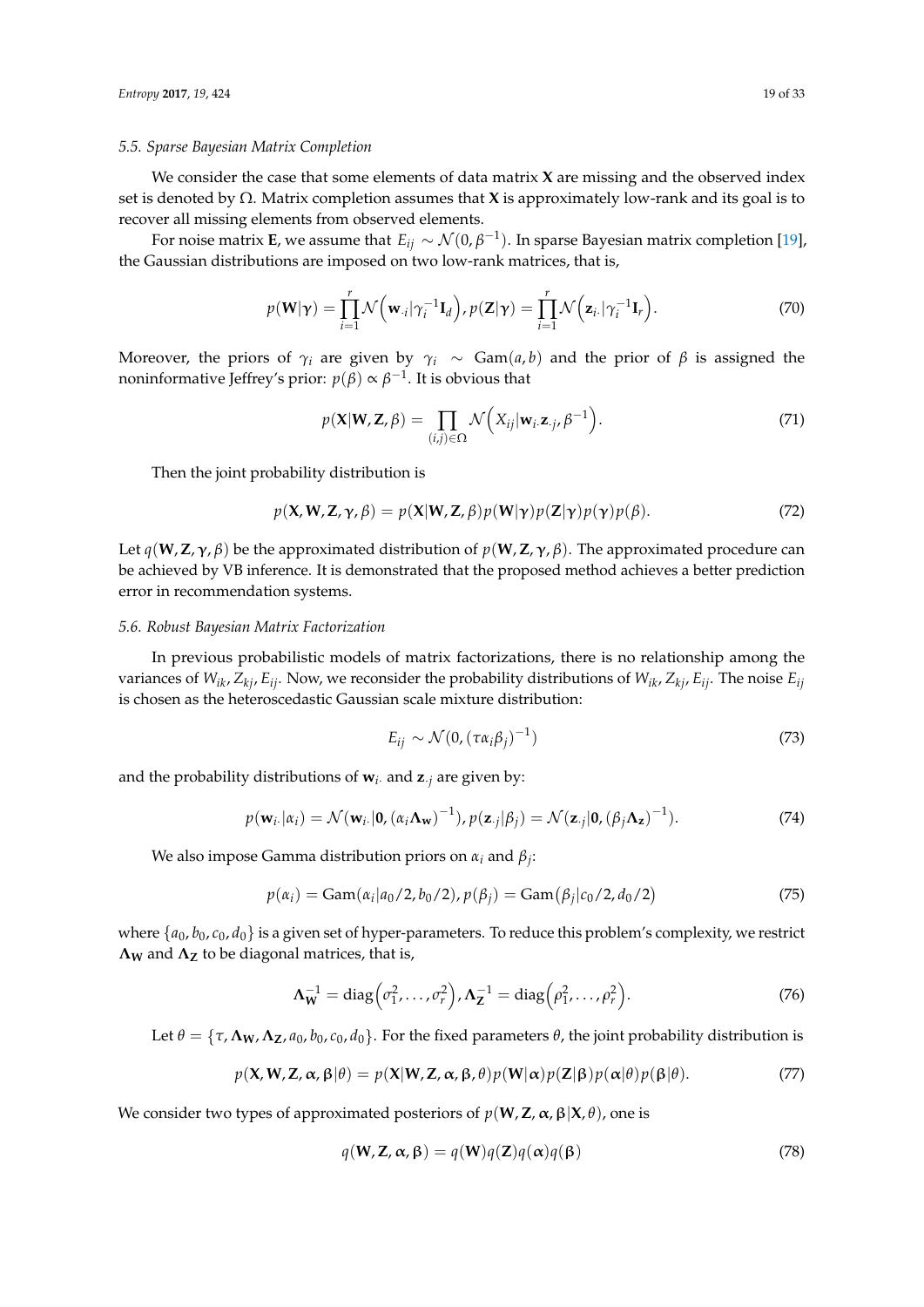and another has the form

$$
q(\mathbf{W}, \mathbf{Z}, \boldsymbol{\alpha}, \boldsymbol{\beta}) = q(\mathbf{W}, \boldsymbol{\alpha})q(\mathbf{Z}, \boldsymbol{\beta}).
$$
\n(79)

For the above two cases, we can obtain respectively the trial probability distribution  $q(\mathbf{W}, \mathbf{Z}, \alpha, \beta)$  by VB method [\[17\]](#page-28-4).

In addition, a structured variational approximation was also proposed in [\[17\]](#page-28-4). We assume that the variational posteriors of **W** and **Z** obey Gaussian distributions:

$$
q(\mathbf{W}|\boldsymbol{\alpha}) = \prod_{i=1}^{d} \mathcal{N}(\mathbf{w}_{i\cdot}|\overline{\mathbf{w}}_{i\cdot}, \alpha_i \overline{\mathbf{S}}_i), q(\mathbf{Z}|\boldsymbol{\beta}) = \prod_{j=1}^{N} \mathcal{N}(\mathbf{z}_{\cdot j}|\overline{\mathbf{z}}_{\cdot j}, \beta_j \overline{\mathbf{R}}_j).
$$
(80)

The free energy function is defined by the negative lower bound:

$$
-L(q) = -\int \int \int \int q(\mathbf{W}, \mathbf{Z}, \alpha, \beta) \ln \frac{p(\mathbf{X}, \mathbf{W}, \mathbf{Z}, \alpha, \beta | \theta)}{q(\mathbf{W}, \mathbf{Z}, \alpha, \beta)} d\mathbf{W} d\mathbf{Z} d\alpha d\beta
$$
(81)

By directly minimizing the free energy function with respect to  $\overline{w}_i$ .,  $S_i$ ,  $\overline{z}_{.j}$ ,  $R_j$ , we can obtain the optimal  $\overline{\mathbf{w}}_i$ ,  $\mathbf{S}_i$ ,  $\overline{\mathbf{z}}_j$ ,  $\mathbf{R}_j$ . The variational posteriors of scale variables α and β can also be recognized as the generalized inverse Gaussians.

The parameters *θ* can be estimated by type II maximum likelihood or empirical Bayes. In other words, we update the parameters by minimizing directly the negative lower bound. Robust Bayesian matrix factorization shows that the heavy-tailed distributions are useful to incorporate robustness information to the probabilistic models.

# *5.7. Probabilistic Robust Matrix Factorization*

The model of probabilistic robust matrix factorization [\[18\]](#page-28-5) considers the sparse noise corruptions. In this model, the Gaussian distributions are also imposed on *Wik* and *Zkj*:

$$
p(W_{ik}|\lambda_{\mathbf{W}}) = \mathcal{N}(W_{ik}|0, \lambda_{\mathbf{W}}^{-1}), p(Z_{kj}|\lambda_{\mathbf{Z}}) = \mathcal{N}(Z_{kj}|0, \lambda_{\mathbf{Z}}^{-1})
$$
\n(82)

and the Laplace noise is placed on *E*<sub>*ij*</sub>, that is, *E*<sub>*ij*</sub> ∼ Lap(0,  $\lambda$ ).

From Bayes' rule, we have

$$
p(\mathbf{W}, \mathbf{Z} | \mathbf{X}, \lambda, \lambda_{\mathbf{W}}, \lambda_{\mathbf{Z}}) \propto p(\mathbf{X} | \mathbf{W}, \mathbf{Z}, \lambda) p(\mathbf{W} | \lambda_{\mathbf{W}}) p(\mathbf{Z} | \lambda_{\mathbf{Z}}).
$$
\n(83)

We construct the hierarchical model for the Laplace distribution:

$$
p(X_{ij}|\mathbf{W},\mathbf{Z},\mathbf{T}) = \mathcal{N}(X_{ij}|\mathbf{w}_i.\mathbf{z}_{\cdot j}, T_{ij}), p(T_{ij}|\lambda) = \text{Exp}(T_{ij}|\lambda/2).
$$
 (84)

We regard  $T$  as a latent variable matrix and denote  $\theta = \{W,Z\}$  ,  $\hat{\theta} = \{\hat{W},\hat{Z}\}$  , where  $\hat{\theta}$  is the current estimation of *θ*. An EM algorithm was proposed to inferring **W** and **Z** [\[18\]](#page-28-5). To this end, we construct the so-called Q-function:

$$
Q(\mathbf{Z}|\hat{\theta}) = \mathbb{E}_{\mathbf{T}}[\log p(\mathbf{Z}|\hat{\mathbf{W}}, \mathbf{X}, \mathbf{T})|\mathbf{X}, \hat{\theta}].
$$
\n(85)

The posterior of complete-data is

$$
p(\mathbf{Z}|\hat{\mathbf{W}}, \mathbf{X}, \mathbf{T}) = \frac{p(\mathbf{Z}, \mathbf{X}|\hat{\mathbf{W}}, \mathbf{T})}{p(\mathbf{X}|\hat{\mathbf{W}}, \mathbf{T})} \propto p(\mathbf{Z}, \mathbf{X}|\hat{\mathbf{W}}, \mathbf{T})
$$
  
 
$$
\propto p(\mathbf{X}|\mathbf{Z}, \hat{\mathbf{W}}, \mathbf{T})p(\mathbf{Z})
$$
 (86)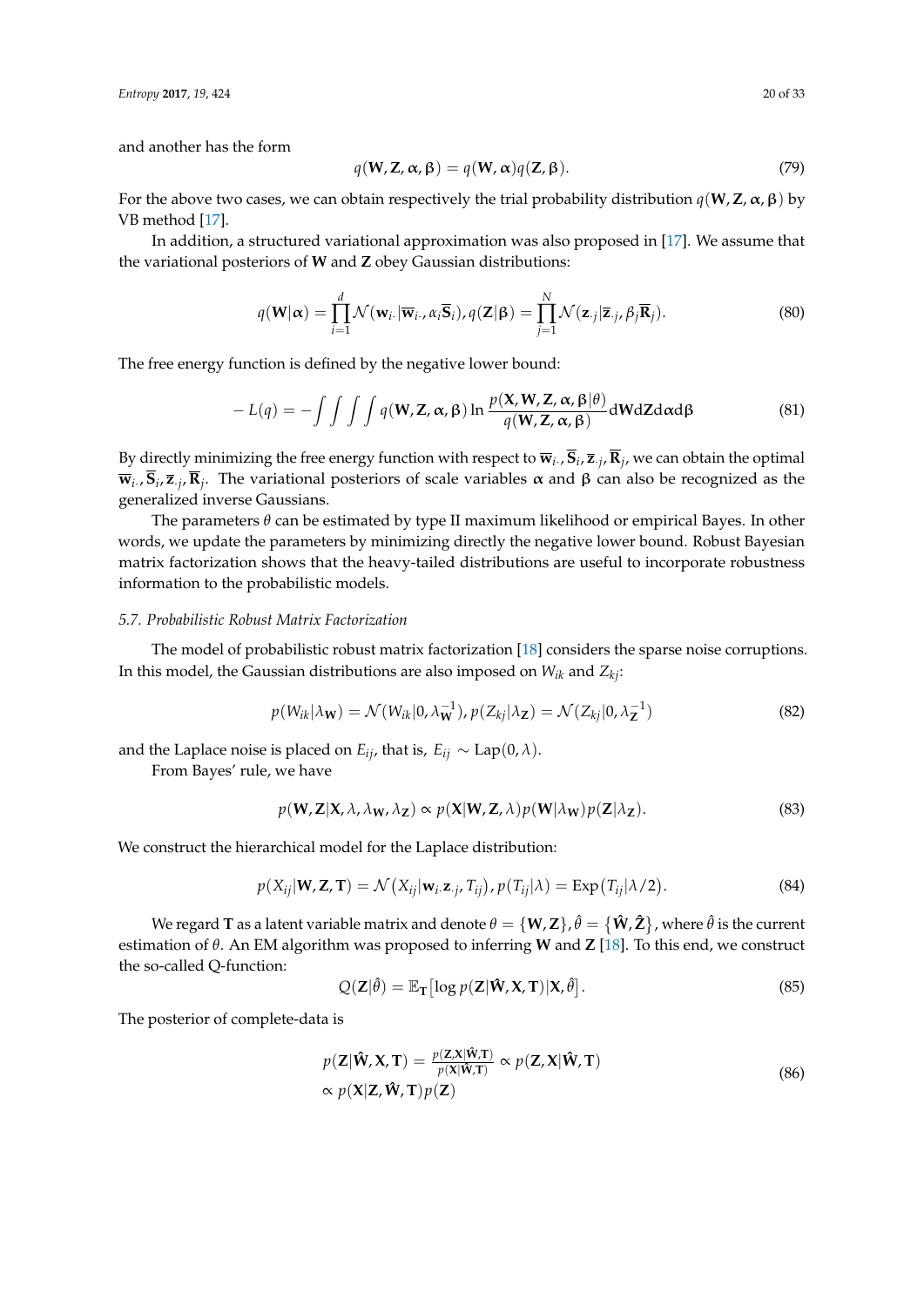*Entropy* **2017**, *19*, 424 21 of 33

Hence, its log is

$$
\log p(\mathbf{Z}|\hat{\mathbf{W}}, \mathbf{X}, \mathbf{T}) = -\frac{1}{2} \sum_{i=1}^{d} \sum_{j=1}^{N} T_{ij}^{-1} (X_{ij} - \hat{\mathbf{w}}_{i\cdot} \mathbf{z}_{\cdot j})^2 - \frac{\lambda_{\mathbf{Z}}}{2} \sum_{j} \mathbf{z}_{\cdot j}^{T} \mathbf{z}_{\cdot j} + \text{const}
$$
(87)

where "const" is a term independent of **Z**.

To compute the expectations of **T**, we derive the conditional probability distribution of **T** as follows:

$$
p(\mathbf{T}|\mathbf{X}, \hat{\mathbf{W}}, \hat{\mathbf{Z}}) = \frac{p(\mathbf{T}, \mathbf{X}|\hat{\mathbf{W}}, \hat{\mathbf{Z}})}{p(\mathbf{X}|\hat{\mathbf{W}}, \hat{\mathbf{Z}})} \propto p(\mathbf{T}, \mathbf{X}|\hat{\mathbf{W}}, \hat{\mathbf{Z}}) \propto p(\mathbf{T})p(\mathbf{X}|\mathbf{T}, \hat{\mathbf{W}}, \hat{\mathbf{Z}}).
$$
 (88)

Hence,  $T_{ij}^{-1}$  follows an inverse Gaussian distribution and its posterior expectation is given by

$$
\mathbb{E}\Big[T_{ij}^{-1}|\mathbf{X},\hat{\mathbf{W}},\hat{\mathbf{Z}}\Big] = \frac{\sqrt{\lambda}}{|\mathbf{X}_{ij} - (\hat{\mathbf{W}}\hat{\mathbf{Z}})_{ij}|}.
$$
\n(89)

Thus, we get  $Q(\mathbf{Z}|\hat{\theta})$ .

To obtain the update of **Z**, we maximize the function  $Q(Z|\hat{\theta})$  with respect to **z**<sub>*j*</sub>. By setting  $\frac{\partial}{\partial z_{.j}}Q(\mathbf{Z}|\hat{\theta}) = \mathbf{0}$ , we can get the closed-form solution of  $\mathbf{z}_{.j}$ . The update rule for **W** is similar to that of **Z**. The proposed probabilistic model is robust again outliers and missing data and equivalent to robust PCA under mild conditions [\[18\]](#page-28-5).

# *5.8. Bayesian Robust Matrix Factorization*

Another robust probabilistic model of matrix factorizations is Bayesian robust matrix factorization [\[20\]](#page-28-7). Gaussian distributions are still imposed on **W** and **Z**, that is,

$$
\mathbf{w}_{i\cdot} \sim \mathcal{N}(\mathbf{\mu}_{\mathbf{W}}, \mathbf{\Lambda}_{\mathbf{W}}^{-1}), \mathbf{z}_{\cdot j} \sim \mathcal{N}(\mathbf{\mu}_{\mathbf{Z}}, \mathbf{\Lambda}_{\mathbf{Z}}^{-1}), i = 1, 2, \dots, d, j = 1, 2, \dots, N. \tag{90}
$$

We further assume both  $(μ<sub>W</sub>, Λ<sub>W</sub>)$  and  $(μ<sub>Z</sub>, Λ<sub>Z</sub>)$  follow Gaussian–Wishart distributions:

$$
\Lambda_{\mathbf{W}} \sim \mathcal{W}(\mathbf{W}_0, v_0), \mu_{\mathbf{W}} \sim \mathcal{N}(\mu_0, (\beta_0 \Lambda_{\mathbf{W}})^{-1}), \Lambda_{\mathbf{Z}} \sim \mathcal{W}(\mathbf{W}_0, v_0), \mu_{\mathbf{Z}} \sim \mathcal{N}(\mu_0, (\beta_0 \Lambda_{\mathbf{Z}})^{-1})
$$
(91)

where  $\mathbf{W}_0$ ,  $v_0$ ,  $\mu_0$ ,  $\beta_0$  are the hyperparameters.

To enhance the robustness, we suppose the noise is the mixture of a Laplace distribution and a GIG distribution. Concretely speaking, the noise term  $E_{ij} \sim \text{Lap}(0, \eta_{ij})$  and the prior of  $\eta_{ij}$  is given by GIG(*p*, *a*, *b*), where *p*, *a*, *b* are three hyperparameters. Hence,  $E_{ij} \sim \text{Lap}(0, \eta_{ij})$  can be represented by two steps:  $E_{ij}$  ∼  $\mathcal{N}(0, T_{ij})$ ,  $T_{ij}$  ∼ Exp( $η_{ij}/2$ ). According to the above probability distributions, we can generate  $Λ_W$ ,  $μ_W$ ,  $W$ ,  $μ_Z$ ,  $Λ_Z$ ,  $Z$ ,  $η$ ,  $T$  and  $X$  in turn.

Gibbs sampling is proposed to infer the posterior distributions. For this purpose, we need to derive the posterior distributions of all random variables. Due to the fact that the derivation process of  $\{\mu_Z, \Lambda_Z, Z\}$  is similar to that of  $\{\mu_W, \Lambda_W, W\}$ , the following only considers approximating the posterior distributions of  $(\mu_W, \Lambda_W, W)$  for brevity. Firstly, the posterior distribution of  $(\mu_W, \Lambda_W)$  is a Gaussian–Wishart distribution because that

$$
p(\mathbf{\mu_W}, \mathbf{\Lambda_W} | \mathbf{W}, \mathbf{W}_0, \mathbf{\mu}_0, v_0, \beta_0) \propto p(\mathbf{\mu_W}, \mathbf{\Lambda_W}, \mathbf{W}, \mathbf{W}_0, \mathbf{\mu}_0, v_0, \beta_0)
$$
  
 
$$
\propto \prod_{i=1}^d p(\mathbf{w}_{i.} | \mathbf{\mu_W}, \mathbf{\Lambda_W}) p(\mathbf{\Lambda_W} | \mathbf{W}_0, v_0) p(\mathbf{\mu_W} | \mathbf{\mu}_0, \mathbf{\Lambda_W}, \beta_0)
$$
 (92)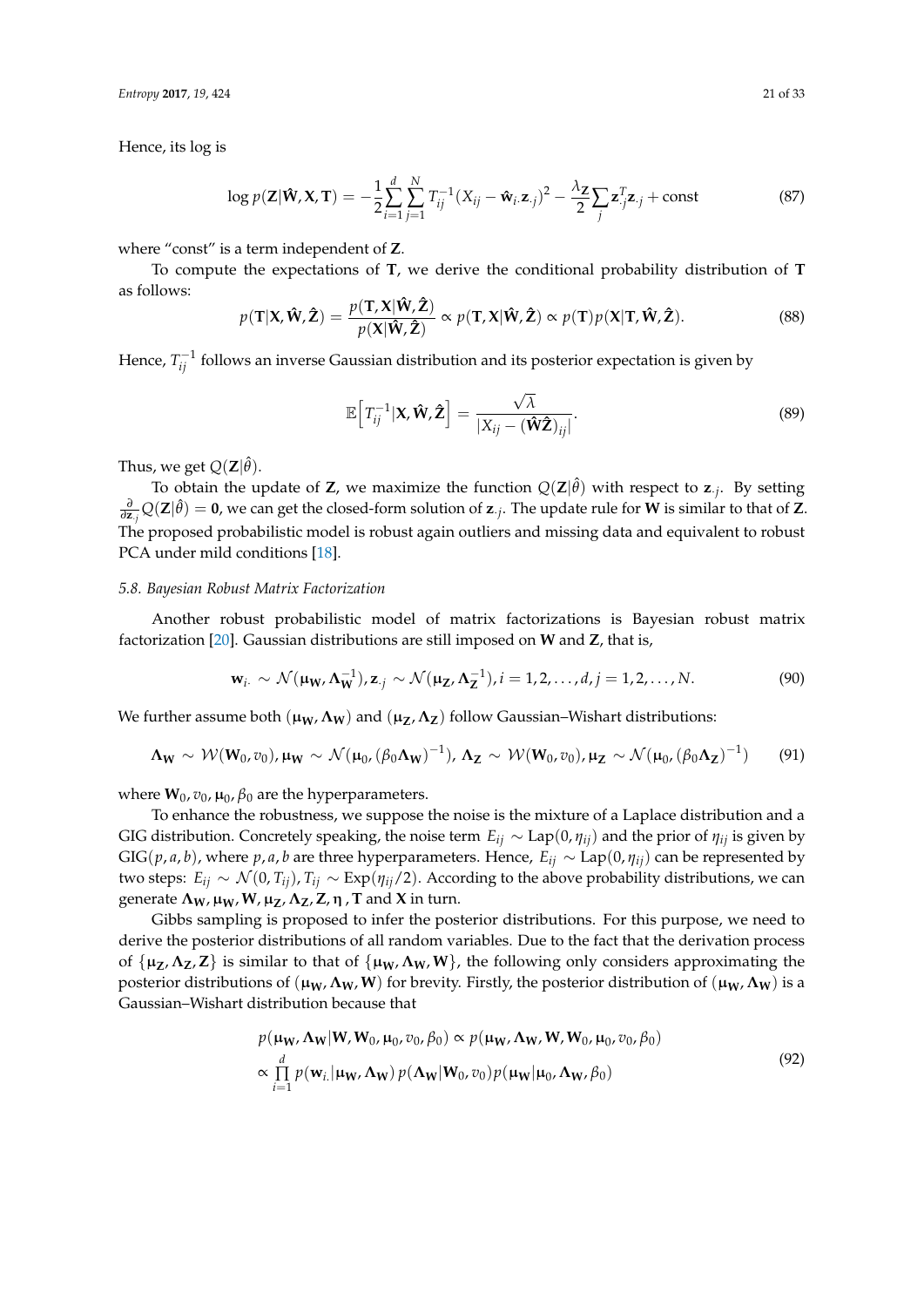Then, we compute the conditional probability distribution of **w***i*. :

$$
p(\mathbf{w}_i, |\mathbf{X}, \mathbf{Z}, \boldsymbol{\mu_W}, \boldsymbol{\Lambda_W}, \mathbf{T}) \propto p(\mathbf{w}_i, \mathbf{X}, \mathbf{Z}, \boldsymbol{\mu_W}, \boldsymbol{\Lambda_W}, \mathbf{T})
$$
  
\n
$$
\propto p(\mathbf{x}_i, |\mathbf{w}_i, \mathbf{z}_{.j}, \mathbf{t}_i) p(\mathbf{w}_i, |\boldsymbol{\mu_W}, \boldsymbol{\Lambda_W})
$$
  
\n
$$
\propto \prod_{j=1}^{N} \mathcal{N}(X_{ij}|\mathbf{w}_i, \mathbf{z}_{.j}, T_{ij}) \mathcal{N}(\mathbf{w}_i, |\boldsymbol{\mu_W}, \boldsymbol{\Lambda_W}).
$$
\n(93)

According to the above Equation,  $p(\mathbf{w}_i|\mathbf{X}, \mathbf{Z}, \mathbf{\mu_W}, \mathbf{\Lambda_W}, \mathbf{T})$  is also Gaussian. Next, for given  $\{X_{ij}, \mathbf{w}_i, \mathbf{z}_{.j}, \eta_{ij}\}$ , the probability distribution of  $T_{ij}$  is derived as below:

$$
p(T_{ij}|X_{ij}, \mathbf{w}_i, \mathbf{z}_{\cdot j}, \eta_{ij}) \propto p(T_{ij}, X_{ij}, \mathbf{w}_i, \mathbf{z}_{\cdot j}, \eta_{ij})
$$
  
 
$$
\propto p(X_{ij}|\mathbf{w}_i, \mathbf{z}_{\cdot j}, t_{ij})p(T_{ij}|\eta_{ij}).
$$
 (94)

So,  $T_{ij}|X_{ij}$ ,  $\mathbf{w}_i$ .,  $\mathbf{z}_{.j}$ ,  $\eta_{ij} \sim$  GIG(1/2,  $\eta_{ij}$ ,  $r_{ij}^2$ ), where  $r_{ij} = X_{ij} - \mathbf{w}_i \mathbf{z}_{.j}$ . Finally, the posterior of *ηij* satisfies that

$$
p(\eta_{ij}|T_{ij}, p, a, b) \propto p(\eta_{ij}, T_{ij}, p, a, b) \propto p(T_{ij}|\eta_{ij})p(\eta_{ij}|p, a, b)
$$
\n(95)

Hence, it holds  $\eta_{ii}|T_{ii}, p, a, b \sim GIG(p+1, T_{ii}+a, b)$ . Bayesian robust matrix factorization incorporates spatial or temporal proximity in computer vision applications and batch algorithms are proposed to infer parameters.

# *5.9. Bayesian Model for L1-Norm Low-Rank Matrix Factorizations*

For low-rank matrix factorizations, L1-norm minimization is more robust than L2-norm minimization in the presence of outliers or non-Gaussian noises. Based on this, we assume that the numinization in the presence of outners of non-Gaussian hoises. Based on this, we assume that the noise  $E_{ij}$  follows the Laplace distribution:  $E_{ij} \sim \text{Lap}(0, \sqrt{\lambda/2})$ . Since the Laplace noise is inconvenient for Bayesian inference, a hierarchical Bayesian model was formulated in [\[21\]](#page-28-8). Concretely speaking, a two-level hierarchical prior is imposed on the Laplace prior:

$$
E_{ij} \sim \mathcal{N}(0, T_{ij}), T_{ij} \sim \text{Exp}(\lambda). \tag{96}
$$

The generative models of **W** and **Z** are constructed as follows:

$$
\mathbf{w}_i. \sim \mathcal{N}(\mathbf{0}, \tau_{\mathbf{W}} \mathbf{I}_r), \mathbf{z}_{.j} \sim \mathcal{N}(\mathbf{0}, \tau_{\mathbf{Z}} \mathbf{I}_r), i = 1, 2, \dots, d, j = 1, 2, \dots, N. \tag{97}
$$

In addition, Gamma priors are placed on the precision parameters of the above Gaussian distributions:

$$
\tau_{\mathbf{W}} \sim \text{Gam}(a_0, b_0), \ \tau_{\mathbf{Z}} \sim \text{Gam}(c_0, d_0). \tag{98}
$$

The trial posterior distribution for  $\{W, Z, \tau_W, \tau_Z, T\}$  is specified as:

$$
q(\mathbf{W}, \mathbf{Z}, \tau_{\mathbf{W}}, \tau_{\mathbf{Z}}, \mathbf{T}) = \prod_{i=1}^{d} q(\mathbf{w}_i) \prod_{j=1}^{N} q(\mathbf{z}_{\cdot j}) q(\tau_{\mathbf{W}}) q(\tau_{\mathbf{Z}}).
$$
\n(99)

And the joint probability distribution is expressed as

$$
p(\mathbf{W}, \mathbf{Z}, \tau_{\mathbf{W}}, \tau_{\mathbf{Z}}, \mathbf{T}, \mathbf{X}) = p(\mathbf{X}|\mathbf{W}, \mathbf{Z}, \mathbf{T})p(\mathbf{W}|\tau_{\mathbf{W}})p(\mathbf{Z}|\tau_{\mathbf{Z}})p(\tau_{\mathbf{W}})p(\tau_{\mathbf{Z}})p(\mathbf{T}).
$$
\n(100)

VB inference was adopted to approximate the full posterior distribution [\[21\]](#page-28-8). Furthermore, varying precision parameters are also considered for different rows of **W** or different columns of **Z**. All parameters are automatically tuned to adapt to the data, and the proposed method is applied in computer vision problems to validate its efficiency and robustness.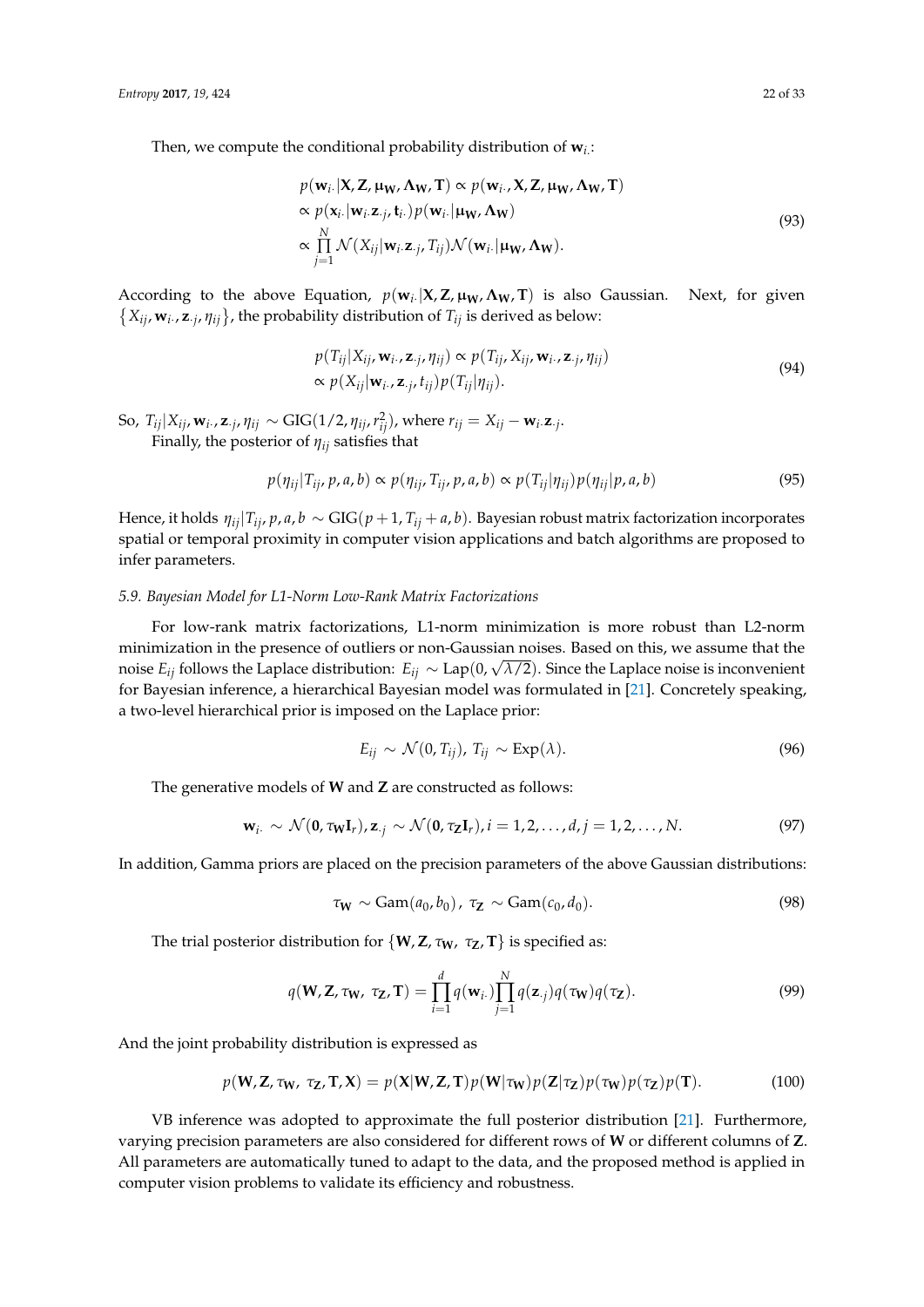In Table [3,](#page-22-1) we list all probabilistic models of matrix factorizations discussed in this section, and compare their probability distributions, priors and solving strategy.

<span id="page-22-1"></span>

| Probabilistic Model                                                  | <b>Random Variables</b>                                                                                                                                                                                                                                                                                                                                                           | <b>Prior Distributions</b>                                                                                                                                                                                                                                                                          | <b>Solving Strategy</b>            |
|----------------------------------------------------------------------|-----------------------------------------------------------------------------------------------------------------------------------------------------------------------------------------------------------------------------------------------------------------------------------------------------------------------------------------------------------------------------------|-----------------------------------------------------------------------------------------------------------------------------------------------------------------------------------------------------------------------------------------------------------------------------------------------------|------------------------------------|
| <b>PMF</b> [15]                                                      | $E_{ij} \sim \mathcal{N}(0, \sigma^2)$ ,<br>$P(\mathbf{W} \sigma_{\mathbf{W}}^2) = \prod_{i=1}^{r} \mathcal{N}(\mathbf{w}_{\cdot i} 0, \sigma_{\mathbf{W}}^2 \mathbf{I}_d),$<br>$P(\mathbf{Z} \sigma_{\mathbf{Z}}^2) = \prod_{j=1}^N \mathcal{N}(\mathbf{z}_{\cdot j} 0, \sigma_{\mathbf{Z}}^2 \mathbf{I}_r).$                                                                    |                                                                                                                                                                                                                                                                                                     | MAP                                |
| Variational Bayesian<br><b>PMF</b> [14]                              | $E_{ii} \sim \mathcal{N}(0, \sigma^2)$ ,<br>$W_{ik} \sim \mathcal{N}(0, \sigma_k^2)$ ,<br>$Z_{kj} \sim \mathcal{N}(0, \rho_k^2)$ .                                                                                                                                                                                                                                                |                                                                                                                                                                                                                                                                                                     | VВ                                 |
| Bayesian PMF [16]                                                    | $E_{ii} \sim \mathcal{N}(0, \beta^{-1}),$<br>$p(\mathbf{W} \mathbf{\mu_W}, \mathbf{\Lambda_W}) = \prod_{i=1}^d \mathcal{N}(\mathbf{w}_i   \mathbf{\mu_W}, \mathbf{\Lambda_W^{-1}}),$<br>$p(\mathbf{Z} \mathbf{\mu}_{\mathbf{Z}}, \mathbf{\Lambda}_{\mathbf{Z}}) = \prod_{i=1}^N \mathcal{N}(\mathbf{z}_{\cdot j} \mathbf{\mu}_{\mathbf{Z}}, \mathbf{\Lambda}_{\mathbf{Z}}^{-1}).$ | $p(\Theta_{\mathbf{W}} \Theta_0) =$<br>$\mathcal{N}(\mu_W \mu_0, (\beta_0 \Lambda_W)^{-1}) \mathcal{W}(\Lambda_W W_0, v_0)$ , Gibbs sampling<br>$p(\Theta_7 \Theta_0) =$<br>$\mathcal{N}(\mu_{\mathbf{Z}} \mu_0, (\beta_0 \Lambda_{\mathbf{Z}})^{-1}) \mathcal{W}(\Lambda_{\mathbf{Z}} W_0, v_0).$  |                                    |
| Sparse Bayesian matrix<br>completion [19]                            | $E_{ii} \sim \mathcal{N}(0, \beta^{-1}),$<br>$p(\mathbf{W} \boldsymbol{\gamma}) = \prod_{i=1}^{r} \mathcal{N}(\mathbf{w}_{\cdot i} \gamma_i^{-1}\mathbf{I}_d),$<br>$p(\mathbf{Z} \boldsymbol{\gamma}) = \prod_{i=1}^r \mathcal{N}(\mathbf{z}_i,  \gamma_i^{-1} \mathbf{I}_r).$                                                                                                    | $\gamma_i \sim \text{Gam}(a, b)$ ,<br>$p(\beta) \propto \beta^{-1}$ .                                                                                                                                                                                                                               | VB                                 |
| Robust Bayesian matrix<br>factorization [17]                         | $E_{ii} \sim \mathcal{N}(0, (\tau \alpha_i \beta_i)^{-1}),$<br>$p(\mathbf{w}_i,  \alpha_i) = \mathcal{N}(\mathbf{w}_i,  \mathbf{0}, (\alpha_i \mathbf{\Lambda_w})^{-1}),$<br>$p(\mathbf{z}_{\cdot i} \beta_i) = \mathcal{N}(\mathbf{z}_{\cdot i} \mathbf{0}, (\beta_i \Lambda_{\mathbf{z}})^{-1}).$                                                                               | $p(\alpha_i) = \text{Gam}(\alpha_i   a_0/2, b_0/2),$<br>$p(\beta_i) = \text{Gam}(\beta_i   c_0 / 2, d_0 / 2).$                                                                                                                                                                                      | VB, type II ML,<br>empirical Bayes |
| Probabilistic robust<br>matrix factorization [18]                    | $E_{ij} \sim \mathcal{N}\big(X_{ij} 0,T_{ij}\big),$<br>$p(W_{ik} \lambda_{\mathbf{W}}) = \mathcal{N}(W_{ik} 0, \lambda_{\mathbf{W}}^{-1}),$<br>$p(Z_{ki} \lambda_{\mathbf{Z}}) = \mathcal{N}(Z_{ki} 0,\lambda_{\mathbf{Z}}^{-1}).$                                                                                                                                                | $T_{ii} \sim \text{Exp}(\lambda/2)$ .                                                                                                                                                                                                                                                               | EM                                 |
| Bayesian robust matrix<br>factorization [20]                         | $E_{ij} \sim \mathcal{N}\big(0, T_{ij}\big),$<br>$\mathbf{w}_i \sim \mathcal{N}(\mathbf{\mu_W}, \mathbf{\Lambda_W^{-1}}),$<br>$\mathbf{z}_{.i} \sim \mathcal{N}(\mathbf{\mu_Z}, \mathbf{\Lambda_Z^{-1}}).$                                                                                                                                                                        | $T_{ij} \sim \text{Exp}(\eta_{ij}/2)$ ,<br>$\Lambda_{\mathbf{W}} \sim \mathcal{W}(\mathbf{W}_0, v_0)$ ,<br>$\mu_W \sim \mathcal{N}(\mu_0, (\beta_0 \Lambda_W)^{-1}),$<br>$\Lambda_{\mathbb{Z}} \sim \mathcal{W}(\mathbf{W}_0, v_0)$ ,<br>$\mu_Z \sim \mathcal{N}(\mu_0, (\beta_0 \Lambda_Z)^{-1}).$ | Gibbs sampling                     |
| Bayesian model for<br>L1-norm low-rank<br>matrix factorizations [21] | $E_{ii} \sim \mathcal{N}(0, T_{ii}),$<br>$\mathbf{w}_{i.} \sim \mathcal{N}(\mathbf{0}, \tau_{\mathbf{W}} \mathbf{I}_{r}).$<br>$\mathbf{z}_{\cdot j} \sim \mathcal{N}(\mathbf{0}, \tau_{\mathbf{Z}} \mathbf{I}_r).$                                                                                                                                                                | $T_{ij} \sim \text{Exp}(\lambda)$ ,<br>$\tau_{\mathbf{W}} \sim \text{Gam}(a_0, b_0)$ ,<br>$\tau_{\mathbf{Z}} \sim \text{Gam}(c_0, d_0).$                                                                                                                                                            | VВ                                 |

**Table 3.** Probabilistic models of matrix factorizations with  $X = WZ + E$ .

# <span id="page-22-0"></span>**6. Probabilistic Models of Robust PCA**

Compared with traditional PCA, robust PCA is more robust to outliers or large sparse noise. Stable robust PCA [\[95\]](#page-31-2), a stable version of robust PCA, decomposes the data matrix into the sum of a low-rank matrix, a sparse noise matrix and a dense noise matrix. The low-rank matrix obtained by solving a relaxed principal component pursuit is simultaneously stable to small noise and robust to gross sparse errors. This section will review probabilistic models of robust PCA.

#### *6.1. Bayesian Robust PCA*

In [\[22\]](#page-28-9), a stable robust PCA is modeled as:

$$
\mathbf{X} = \mathbf{W}(\mathbf{D}\Lambda)\mathbf{Z} + \mathbf{B}.*\mathbf{S} + \mathbf{E}
$$
 (101)

where  $\mathbf{D} = \text{diag}(d_{11}, d_{22}, \ldots, d_{rr})$ ,  $\mathbf{\Lambda} = \text{diag}(\lambda_{11}, \lambda_{22}, \ldots, \lambda_{rr})$ ,  $\mathbf{B} \in \{0, 1\}^{d \times N}$ . The three terms **W**(**DΛ**)**Z**, **B**. ∗ **S** and **E** are the low-rank, the sparse noise and the dense noise terms respectively. If we do not consider the sparse noise term **B**. ∗ **S**, then Equation (101) is equivalent to Equation (59). If all columns of **B**. ∗ **S** are same, then the stable robust PCA becomes to be the PCA model (31).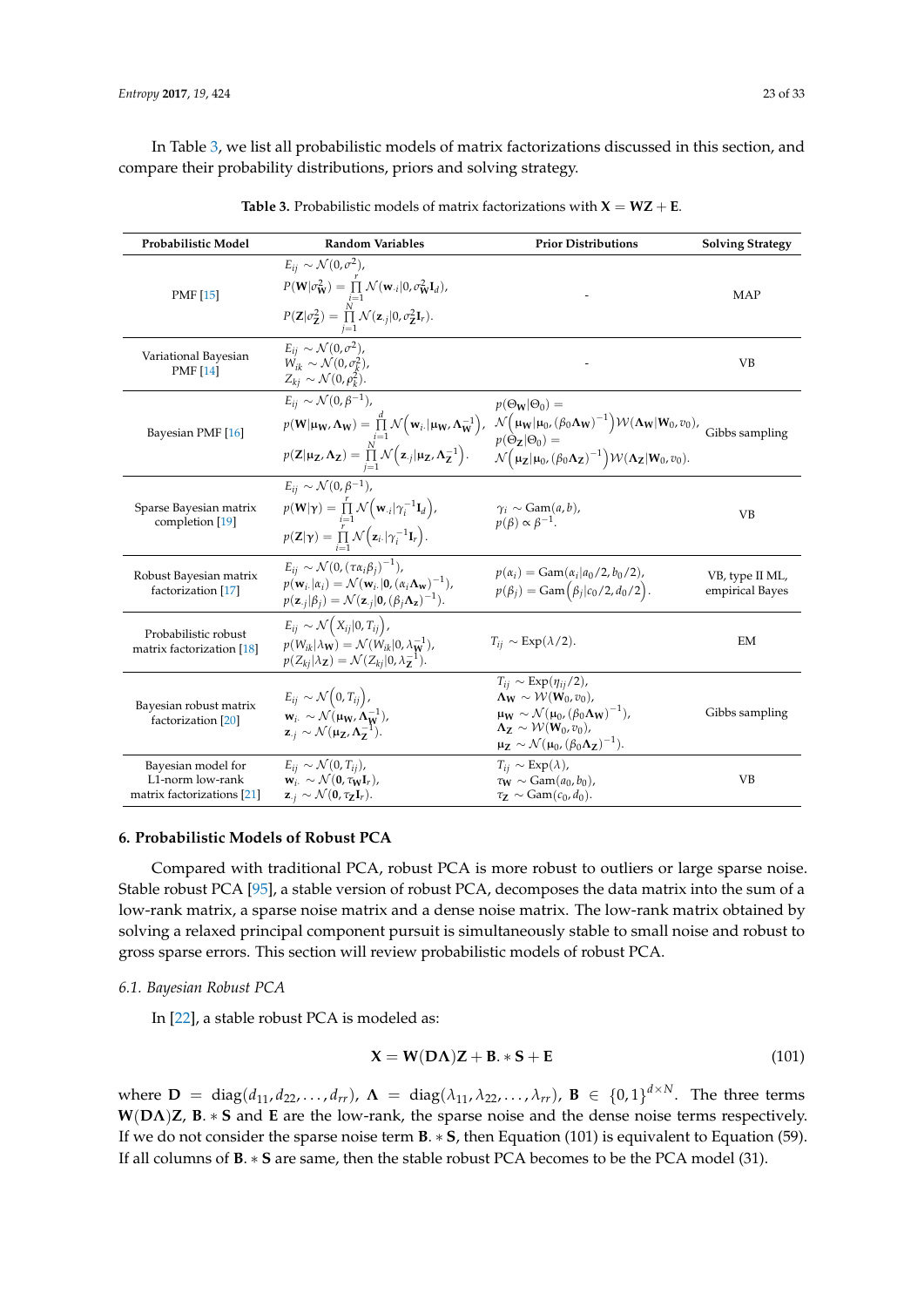The following considers the probability distributions of all matrices in the right of Equation (101). We assume that  $\mathbf{w}_{\cdot i} \sim \mathcal{N}(\mathbf{0}, \mathbf{I}_d/d), d_{ii} \sim \text{Bern}(p_i), \lambda_{ii} \sim \mathcal{N}(0, \tau^{-1}), \mathbf{z}_{\cdot j} \sim \mathcal{N}(0, \mathbf{I}_r/r), \mathbf{b}_{\cdot j} \sim \mathbf{z}_{\cdot j}$ *r* ∏  $\prod_{k=1}^r \text{Bern}(\pi_k)$ ,  $\mathbf{s}_{\cdot j} \sim \mathcal{N}(0, v^{-1} \mathbf{I}_d)$ ,  $E_{ij} \sim \mathcal{N}(0, \gamma^{-1})$ ,  $i = 1, 2, \ldots, r, j = 1, 2, \ldots, N$ . The priors of  $p_i$ ,  $\tau$ ,  $\pi_k$ ,  $v$  and  $\gamma$  are given by  $p_i \sim \text{Beta}(\alpha_0, \beta_0)$ ,  $\tau \sim \text{Gam}(a_0, b_0)$ ,  $\pi_k \sim \text{Beta}(\alpha_1, \beta_1)$ ,  $v \sim \text{Gam}(c_0, d_0)$ and  $\gamma \sim \text{Gam}(e_0, f_0)$  respectively.

Two methods were proposed in [\[22\]](#page-28-9), that is, Gibbs sampling and VB inference. For the second method, the joint probability distribution is

$$
p(\mathbf{X}, \mathbf{W}, \mathbf{Z}, \mathbf{D}, \mathbf{\Lambda}, \mathbf{B}, \mathbf{S}, \mathbf{p}, \tau, \pi, v, \gamma)
$$
  
=  $p(\mathbf{X}|\mathbf{W}, \mathbf{Z}, \mathbf{D}, \mathbf{\Lambda}, \mathbf{B}, \mathbf{S}, \gamma)p(\mathbf{W})p(\mathbf{Z})p(\tau)p(\mathbf{\Lambda}|\tau)p(\mathbf{D}|\mathbf{p})p(\mathbf{p})$   
 $p(\pi)p(\mathbf{B}|\pi)p(v)p(\mathbf{S}|v)p(\gamma).$  (102)

VB inference is employed to approximating the posterior distribution  $p(\mathbf{W}, \mathbf{Z}, \mathbf{D}, \mathbf{\Lambda}, \mathbf{B}, \mathbf{S}, \mathbf{p}, \tau, \pi, v, \gamma | \mathbf{X})$ . Bayesian robust PCA is robust to different noise levels without changing model hyperparameters and exploits additional structure of the matrix in video applications.

# *6.2. Variational Bayes Approach to Robust PCA*

In Equation (101), if both **D** and **Λ** are set to be identical matrices, then we have another form of stable robust PCA:

$$
\mathbf{X} = \mathbf{WZ} + \mathbf{B} \cdot \mathbf{s} + \mathbf{E}.\tag{103}
$$

Essentially, both Equations (101) and (103) are equivalent. Formally, Equation (103) can also be transformed into another formula:

$$
X = WZ + B. * S + (1 - B). * E.
$$
 (104)

We assume that  $\mathbf{w}_{\cdot i} \sim \mathcal{N}(\mathbf{\mu}_0, \sigma_0^2 \mathbf{I}_d)$ ,  $\mathbf{z}_{j\cdot} \sim \mathcal{N}(\mathbf{v}_0, \sigma_0^2 \mathbf{I}_N)$ ,  $b_{ij} \sim \text{Bern}(b_0)$ . Let the means of  $S_{ij}$  and *E*<sub>ij</sub> be zeros and their precision be *τ***s** and *τ***E** respectively. The priors of *τ***s** and *τ***E** are given by

$$
\tau_{\mathbf{S}} \sim \text{Gam}(\alpha_{\mathbf{S}}, \beta_{\mathbf{S}}), \tau_{\mathbf{E}} \sim \text{Gam}(\alpha_{\mathbf{E}}, \beta_{\mathbf{E}}). \tag{105}
$$

A naïve VB approach was proposed in [\[23\]](#page-28-10). The trial distribution is stipulated as

$$
q(\mathbf{W}, \mathbf{Z}, \mathbf{B}, \tau_{\mathbf{S}}, \tau_{\mathbf{E}}) = q(\mathbf{W})q(\mathbf{Z})q(\mathbf{B})q(\tau_{\mathbf{S}})q(\tau_{\mathbf{E}}).
$$
\n(106)

The likelihood function is constructed as

$$
L = p(\mathbf{X}|\mathbf{W}, \mathbf{Z}, \mathbf{B}, \tau_{\mathbf{S}}, \tau_{\mathbf{E}}) = \prod_{i,j} \mathcal{N}(X_{ij} - \mathbf{w}_i \cdot \mathbf{z}_{\cdot j} | \tau_{\mathbf{S}})^{B_{ij}} \mathcal{N}(X_{ij} - \mathbf{w}_i \cdot \mathbf{z}_{\cdot j} | \tau_{\mathbf{E}})^{1 - B_{ij}}.
$$
 (107)

The prior distribution is represented by

$$
\pi(\mathbf{W}, \mathbf{Z}, \mathbf{B}, \tau_{\mathbf{S}}, \tau_{\mathbf{E}}) = p(\mathbf{W} | \mathbf{\mu}_0, \sigma_0^2 \mathbf{I}_d) p(\mathbf{Z} | \mathbf{v}_0, \sigma_0^2 \mathbf{I}_N) p(\mathbf{B}) p(\tau_{\mathbf{S}}) p(\tau_{\mathbf{E}}).
$$
(108)

We first construct a function:  $G(q) = \mathbb{E}_q[\log L] - D_{KL}(q||\pi)$ . To simplify this problem, we let

$$
q(\mathbf{w}_{i\cdot}) \sim \mathcal{N}(\mathbf{\mu}_{\mathbf{w}i\cdot} \mathbf{\Sigma}_{\mathbf{w}i}), q(\mathbf{z}_{\cdot i}) \sim \mathcal{N}(\mathbf{\mu}_{\mathbf{z}i\cdot} \mathbf{\Sigma}_{\mathbf{z}i}).
$$
\n(109)

To find the updates for **W**, **Z**, we can maximize the function G with respect to  $\mu_{wi}$ ,  $\Sigma_{wi}$ ,  $\mu_{zi}$ ,  $\Sigma_{zi}$ respectively. The main advantage of the proposed approach is that it can incorporate additional prior information and cope with missing data.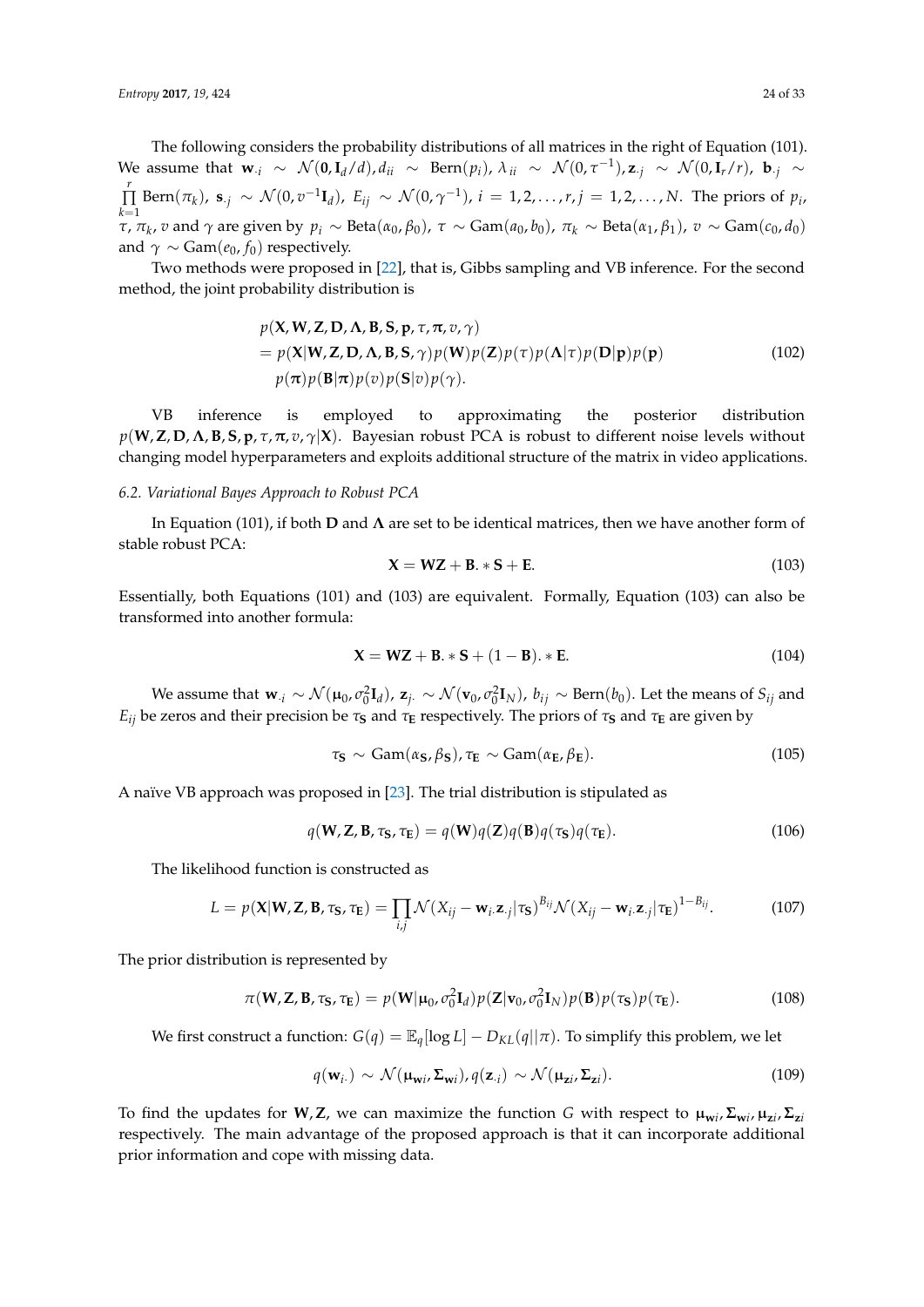#### *6.3. Sparse Bayesian Robust PCA*

In Equation (101), we replace **B**. ∗ **S** by **S** for the sake of simplicity. Thus, we have a model of sparse Bayesian robust PCA [\[19\]](#page-28-6). Assume that  $\mathbf{w}_{\cdot k} \sim \mathcal{N}(\mathbf{0}, \gamma_k^{-1} \mathbf{I}_d)$ ,  $\mathbf{z}_k$ .  $\sim \mathcal{N}(0, \gamma_k^{-1} \mathbf{I}_N)$ ,  $S_{ij} \sim \mathcal{N}(0, \alpha_{ij}^{-1})$  and  $E_{ij} \sim \mathcal{N}(0, \beta^{-1})$ , where  $k = 1, 2, \ldots, r$ ,  $i = 1, 2, \ldots, d$ ,  $j = 1, 2, \ldots, N$ . The priors of  $\gamma_k$  are given by  $\gamma_k \sim \text{Gam}(a, b)$ . What's more, we assign Jeffrey's priors to  $\alpha_{ij}$  and  $\beta$ :

$$
p(\beta) = \beta^{-1}, \ p(\alpha_{ij}) = \alpha_{ij}^{-1}, i = 1, 2, ..., d, j = 1, 2, ..., N.
$$
 (110)

The joint distribution is expressed as

$$
p(\mathbf{X}, \mathbf{W}, \mathbf{Z}, \mathbf{S}, \gamma, \alpha, \beta) = p(\mathbf{X}|\mathbf{W}, \mathbf{Z}, \mathbf{S}, \beta) p(\mathbf{W}|\gamma) p(\mathbf{Z}|\gamma) p(\mathbf{S}|\alpha) p(\gamma) p(\alpha) p(\beta).
$$
 (111)

VB inference was used to approximate the posterior distributions of all variables matrices [\[19\]](#page-28-6). Experimental results in video background/foreground separation show that the proposed method is more effective than MAP and Gibbs sampling.

# <span id="page-24-0"></span>**7. Probabilistic Models of Non-Negative Matrix Factorization**

Non-negative matrix factorization (NMF) decomposes a non-negative data matrix into the product of two non-negative low-rank matrices. Mathematically, we can formulate NMF as follows:

$$
X = WZ + E \tag{112}
$$

where *Xij*, *Wik*, *Zkj* are non-negative. Multiplicative algorithms [\[96\]](#page-31-3) are often used to obtain the point estimations of both **W** and **Z**. This section will introduce probabilistic models of NMF.

#### *7.1. Probabilistic Non-Negative Matrix Factorization*

Equation (112) can be rewritten as  $\mathbf{X} \approx \mathbf{WZ} = \sum_{k=1}^{r} \mathbf{w}_{k,k} \mathbf{z}_{k}$ . Let  $\theta_k = {\mathbf{w}_{k,k} \mathbf{z}_{k}}$  and  $\theta =$ {*θ*1, *θ*2, . . . , *θr*}. Probabilistic non-negative matrix factorization [\[24\]](#page-28-11) introduces a generative model:

$$
X_{ij} = \sum_{k=1}^{r} C_{k,ij}, \ C_{k,ij} \sim p(C_{k,ij}|\theta_k).
$$
 (113)

The probability distributions of *Ck*,*ij* can be assumed to follow Gaussian or Poisson distributions because they are closed under summation. This assumption means that we can get easily the probability distributions of *Xij*. Four algorithms were proposed in [\[24\]](#page-28-11), that is, multiplicative, EM, Gibbs sampling and VB algorithms.

# *7.2. Bayesian Inference for Nonnegative Matrix Factorization*

For arbitrary  $k \in \{1, 2, ..., r\}$ , Bayesian non-negative matrix factorization [\[25\]](#page-28-20) introduces variables  $S_k = \left\{S_{ikj}|i=1,2,\ldots,d, \, j=1,2,\ldots,N\right\}$  as latent sources. The hierarchical model of  $X_{ij}$  is given by

$$
S_{ikj} \sim \text{Poiss}(W_{ik}Z_{kj}), X_{ij} = \sum_{k=1}^{r} S_{ikj}.
$$
 (114)

In view of the fact that a Gamma distribution is the conjugate prior to Poisson distribution, the hierarchical priors of *Wik* and *Zkj* are proposed as follows

$$
W_{ik} \sim \text{Gam}(a_{ik}^{\mathbf{W}}, b_{ik}^{\mathbf{W}}), Z_{kj} \sim \text{Gam}(a_{ik}^{\mathbf{Z}}, b_{ik}^{\mathbf{Z}}). \tag{115}
$$

Let  $\Theta = \{a_{ik}^W, b_{ik}^W, a_{ik'}^Z, b_{ik}^Z\}$  and  $S = \{S_1, S_2, \ldots, S_r\}$ . For given  $\Theta$  and  $X$ , the posterior distribution is expressed as  $p(\mathbf{W}, \mathbf{Z}, S | \mathbf{X}, \Theta)$ . We assume the trial distribution of  $p(\mathbf{W}, \mathbf{Z}, S | \mathbf{X}, \Theta)$  is factorable: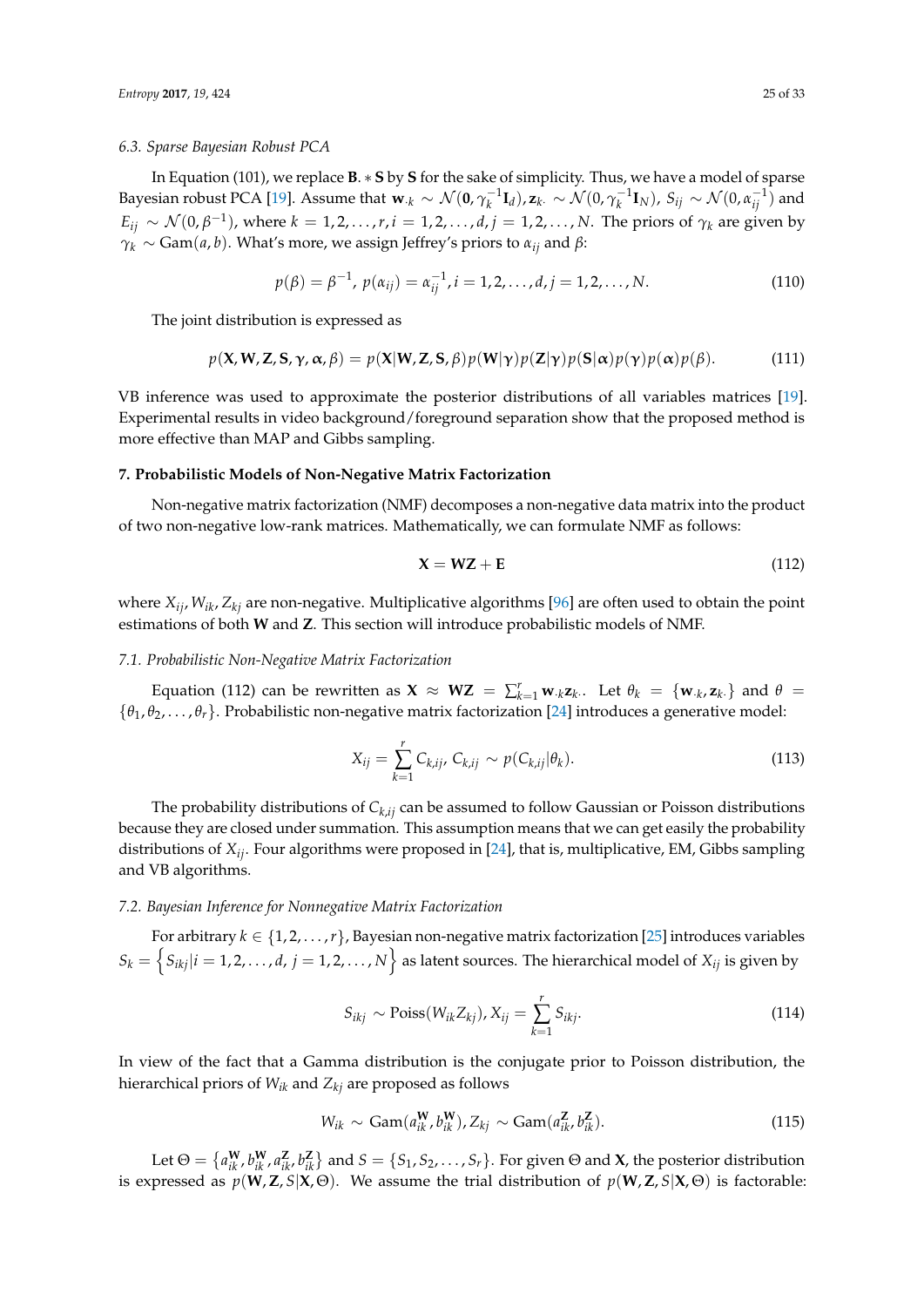$q(\mathbf{W}, \mathbf{Z}, S) = q(\mathbf{W})q(\mathbf{Z})q(S)$ . Both VB inference and Gibbs sampling were proposed to infer the probability distributions of all variables [\[25\]](#page-28-20).

The above Bayesian nonnegative matrix factorization is not a matrix factorization approach to latent Dirichlet allocation. To this end, another Bayesian extension of the nonnegative matrix factorization algorithm was proposed in [\[27\]](#page-28-21). What's more, Paisley et al. also provided a correlated nonnegative matrix factorization based on the correlated topic model [\[27\]](#page-28-21). The stochastic variational inference algorithms were presented to solve the proposed two models.

# *7.3. Bayesian Nonparametric Matrix Factorization*

Gamma process nonnegative matrix factorization (GaP-NMF) was developed in [\[26\]](#page-28-22). This Bayesian nonparametric matrix factorization considers the case that the number of sources *r* is unknown. Let non-negative hidden variable *θ<sup>k</sup>* be the overall gain of the *k-*th source and *L* a large number of sources. We assume that

$$
W_{ik} \sim \text{Gam}(a, a), Z_{kj} \sim \text{Gam}(b, b), X_{ij} \sim \text{Exp}(\sum_{k=1}^{r} \theta_k W_{ik} Z_{kj}), \theta_k \sim \text{Gam}(\alpha / L, \alpha c). \tag{116}
$$

The posterior distribution is expressed as  $p(\mathbf{W}, \mathbf{Z}, \boldsymbol{\theta} | \mathbf{X}, a, b, \alpha, c)$  for given hyperparameters  $a, b, \alpha, c$ . The trial distribution of θ,**W**,**Z** is assumed to be factorable, that is, *q*(**W**,**Z**, θ) = *q*(**W**)*q*(**Z**)*q*(θ). The flexible generalized inverse-Gaussian distributions are imposed on *Wik*, *Zkj* and *θ<sup>k</sup>* respectively,

$$
q(W_{ik}) \sim \text{GIG}(\gamma_{ik}^{\mathbf{W}}, \rho_{ik}^{\mathbf{W}}, \tau_{ik}^{\mathbf{W}}), q(Z_{kj}) \sim \text{GIG}(\gamma_{kj}^{\mathbf{Z}}, \rho_{kj}^{\mathbf{Z}}, \tau_{kj}^{\mathbf{Z}}), q(\theta_k) \sim \text{GIG}(\gamma_k^{\theta}, \rho_k^{\theta}, \tau_k^{\theta}).
$$
 (117)

The lower bound of the marginal likelihood is computed as

$$
\log p(\mathbf{X}, a, b, \alpha, c) \ge \mathbb{E}_q[\log p(\mathbf{X}|\mathbf{W}, \mathbf{Z}, \boldsymbol{\theta})]
$$
  
+ $\mathbb{E}_q[\log p(\mathbf{W}|a)] - \mathbb{E}_q[\log q(\mathbf{W})]$   
+ $\mathbb{E}_q[\log p(\mathbf{Z}|b)] - \mathbb{E}_q[\log q(\mathbf{Z})]$   
+ $\mathbb{E}_q[\log p(\boldsymbol{\theta}|\alpha, c)] - \mathbb{E}_q[\log q(\boldsymbol{\theta})]$  (118)

By maximizing the lower bound of  $\log p(\mathbf{X}, a, b, \alpha, c)$ , we can yield an approximation distribution of  $q(W, Z, \theta)$ . GaP-NMF is applied in recorded music and the number of latent sources is discovered automatically.

# *7.4. Beta-Gamma Non-Negative Matrix Factorization*

For the moment, we do not factorize the data matrix **X** into the product of two low-rank matrices. Different from previous probabilistic models of NMF, we assume that *Xij* is generated from a Beta distribution: Beta $(A_{ij}, B_{ij})$ . For two matrices **A** and **B**, we jointly factorize them as

$$
\mathbf{A} \approx \mathbf{C} \mathbf{H}, \, \mathbf{B} \approx \mathbf{D} \mathbf{H} \tag{119}
$$

where  $\mathbf{C} \in \mathbb{R}_+^{d \times r}$ ,  $\mathbf{D} \in \mathbb{R}_+^{d \times r}$ ,  $\mathbf{H} \in \mathbb{R}_+^{r \times N}$ .

In Beta-Gamma non-negative matrix factorization [\[28\]](#page-28-12), the generative model is given by

$$
X_{ij} \sim \text{Beta}(\sum_{k=1}^{r} C_{ik} H_{kj}, \sum_{k=1}^{r} D_{ik} H_{kj}), C_{ik} \sim \text{Gam}(\mu_0, \alpha_0), D_{ik} \sim \text{Gam}(v_0, \beta_0), H_{kj} \sim \text{Gam}(\rho_0, \varsigma_0)
$$
 (120)

Variational inference framework was adopted and a new lower-bound was proposed to approximate the objective function to derive an analytically tractable approximate solution of the posterior distribution. Beta-Gamma non-negative matrix factorization is used in source separation, collaborative filtering and cancer epigenomics analysis.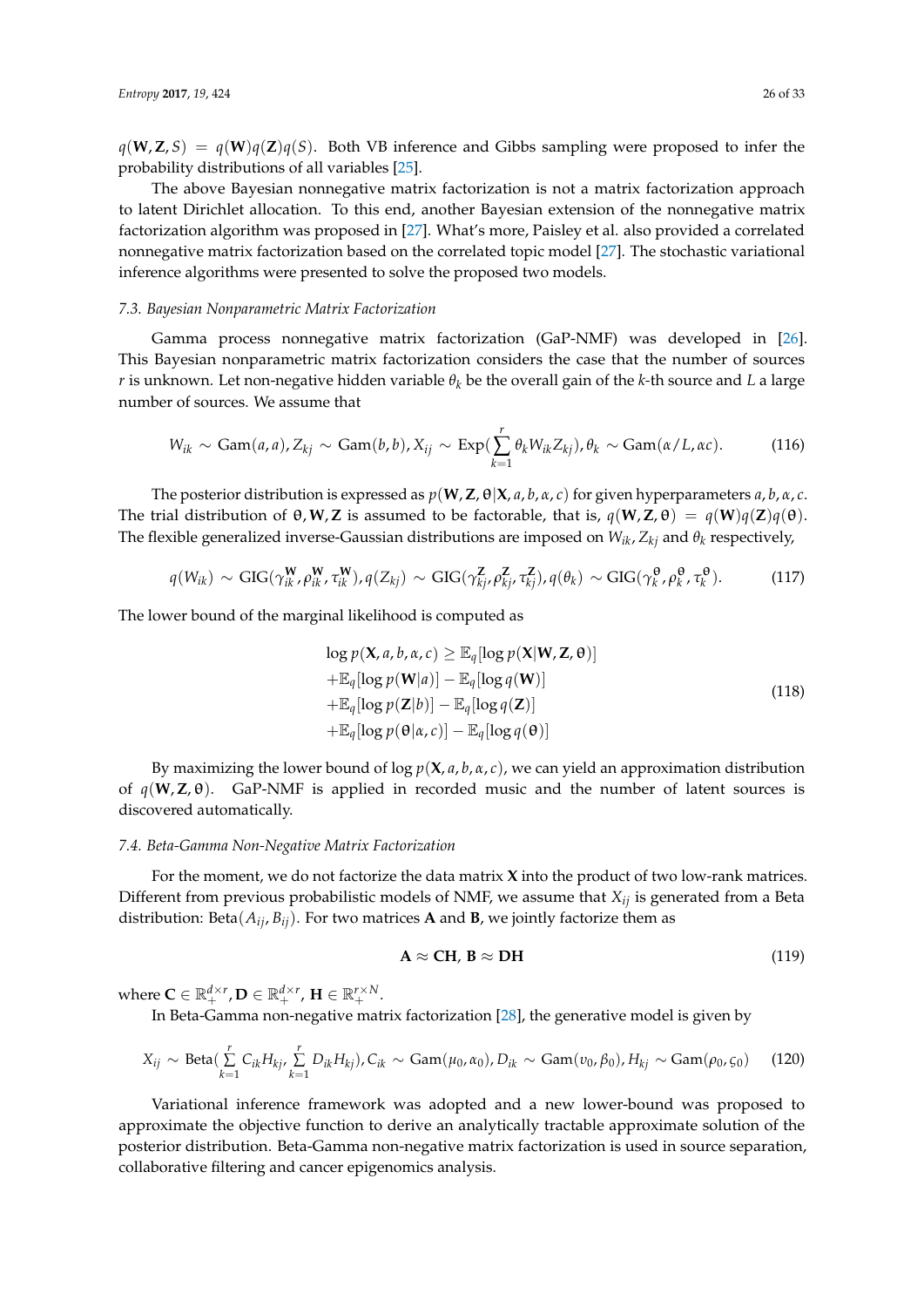## <span id="page-26-0"></span>**8. Other Probabilistic Models of Low-Rank Matrix/Tensor Factorizations**

Besides the probabilistic models discussed in foregoing sections, there are many other types of probabilistic low-rank matrix factorization models. A successful application of probabilistic low-rank matrix factorization is the collaborative filtering in recommendation systems. In collaborative filtering, there are several other Poisson models in which the observations are usually modeled with a Poisson distribution, and these models mainly include [\[97](#page-31-4)[–105\]](#page-31-5). As a matter of fact, the Poisson factorization roots in the nonnegative matrix factorization and takes advantage of the sparse essence of user behavior data and scales [\[103\]](#page-31-6).For some probabilistic models with respect to collaborative filtering, the Poisson distribution is changed into other probability distributions and this change deals with logistic function [\[106–](#page-31-7)[108\]](#page-31-8), Heaviside step function [\[107,](#page-31-9)[109\]](#page-31-10), Gaussian cumulative density function [\[110\]](#page-31-11) and so on. In addition, side information on the a low-dimensional latent presentations is integrated into probabilistic low-rank matrix factorization models [\[111](#page-31-12)[–113\]](#page-31-13), and the case that the data is missing not at random is taken into consideration [\[109,](#page-31-10)[114](#page-31-14)[,115\]](#page-32-0).

It is worthy to pay attention to other applications of probabilistic low-rank matrix factorization models. For instance, [\[116\]](#page-32-1) developed a probabilistic model for low-rank subspace clustering. In [\[88\]](#page-30-12), a sparse additive matrix factorization was proposed by a Bayesian regularization effect and the corresponding model was applied into a foreground/background video separation problem.

Recently, probabilistic low-rank matrix factorizations have been extended into the case of tensor decompositions (factorizations). Tucker decomposition and CP decomposition are two popular tensor decomposition approaches. The probabilistic Tucker decomposition models mainly include probabilistic Tucker decomposition [\[34\]](#page-28-18), exponential family tensor factorization [\[35\]](#page-28-23) and InfTucker model [\[36\]](#page-28-19). Probabilistic Tucker decomposition was closely related to probabilistic PCA. In [\[35\]](#page-28-23), an integration method was proposed to model heterogeneously attributed data tensors. InfTucker, a tensor-variate latent nonparametric Bayesian model, conducted Tucker decomposition in an infinite feature space.

More probabilistic models of tensor factorizations focus on CP tensor decomposition model. For example, Ermis and Cemgil investigated variational inference for probabilistic latent tensor factorization [\[37\]](#page-29-0). Based on hierarchical dirichlet process, a Bayesian probabilistic model for unsupervised tensor factorization was proposed [\[38\]](#page-29-6). In [\[39\]](#page-29-7), a novel probabilistic tensor factorization was proposed by extending probabilistic matrix factorization. A probabilistic latent tensor factorization was proposed in [\[40\]](#page-29-8) to address the task of link pattern prediction. Based on the Polya-Gamma augmentation strategy and online expectation maximization algorithm, [\[41\]](#page-29-9) proposed a scalable probabilistic tensor factorization framework. As the generalization of Poisson matrix factorization, Poisson tensor factorization was presented in [\[42\]](#page-29-10). In [\[43\]](#page-29-11), a Bayesian tensor factorization models was proposed to infer the latent group structures from dynamic pairwise interaction patterns. In [\[44\]](#page-29-12), a Bayesian non-negative tensor factorization model was presented for count-valued tensor data and scalable inference algorithms were developed. A scalable Bayesian framework for low-rank CP decomposition was presented and it can analyses both continuous and binary datasets [\[45\]](#page-29-13). A zero-truncated Poisson tensor factorization for binary tensors was proposed in [\[46\]](#page-29-14). A Bayesian robust tensor factorization [\[47\]](#page-29-15) was proposed and it is the extension of probabilistic stable robust PCA. And in [\[48\]](#page-29-1), the CP factorization was formulated by a hierarchical probabilistic model.

#### <span id="page-26-1"></span>**9. Conclusions and Future Work**

In this paper, we have made a survey on probabilistic models of low-rank matrix factorizations and the related works. To classify the main probabilistic models, we divide low-rank matrix factorizations into several groups such as PCA, matrix factorizations, robust PCA, non-negative matrix factorization and so on. For each category, we list representative probabilistic models, describe the probability distributions of all random matrices or latent variables, present the corresponding inference methods and compare their similarity and difference. Besides, we further provide an overview of probabilistic models of low-rank tensor factorizations and discuss other probabilistic matrix factorizations models.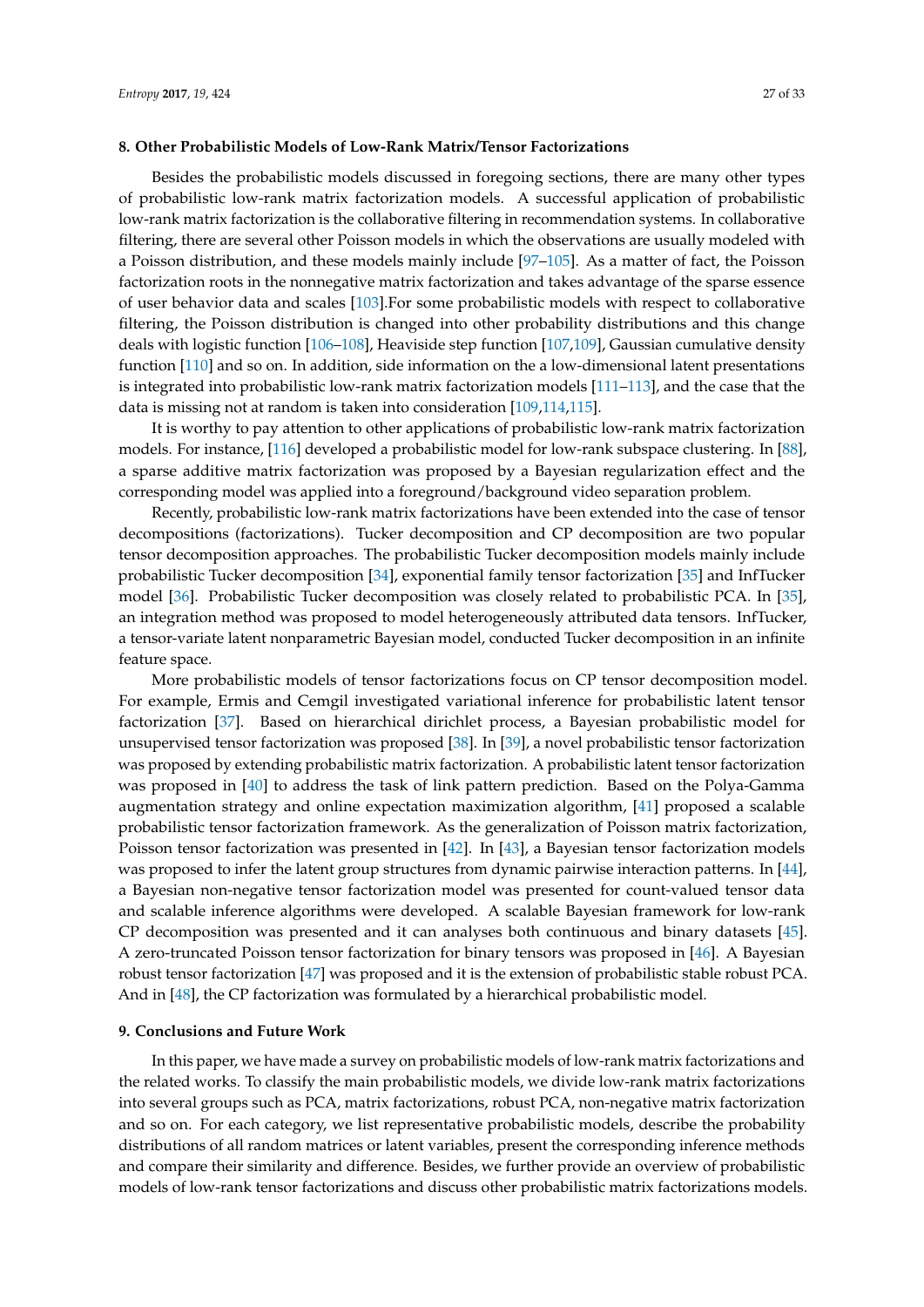Although probabilistic low-rank matrix/tensor factorizations have made some progresses, we still face some challenges in theories and applications. Future research may concern the following aspects:

- Scalable algorithms to infer the probability distributions and parameters. Although both Gibbs sampling and variational Bayesian inference have their own advantages, they need large computation cost for real large-scale problems. A promising future direction is to design scalable algorithms.
- Constructing new probabilistic models of low-rank matrix factorizations. It is necessary to develop other probabilistic models according to the actual situation. For example, we can consider different types of sparse noise and different probability distributions (including the prior distributions) of low-rank components or latent variables.
- Probabilistic models of non-negative tensor factorizations. There is not much research on this type of probabilistic models. Compared with probabilistic models of tensor factorizations, the probabilistic non-negative tensor factorizations models are more complex and difficult in inferring the posterior distributions.
- Probabilistic TT format. In contrast to both CP and Tucker decompositions, the TT format provides stable representations and is formally free from the curse of dimensionality. Hence, probabilistic model of the TT format would be an interesting research issue.

**Acknowledgments:** This work is partially supported by the National Natural Science Foundation of China (No. 61403298, No. 11401457), China Postdoctoral Science Foundation (No. 2017M613087) and the Scientific Research Program Funded by the Shaanxi Provincial Education Department (No. 16JK1435).

**Author Contributions:** Jiarong Shi reviewed probabilistic models of low-rank matrix factorizations and wrote the manuscript. Xiuyun Zheng wrote the preliminaries. Wei Yang presented literature search and wrote other probabilistic models of low-rank matrix factorizations. All authors were involved in organizing and refining the manuscript. All authors have read and approved the final manuscript.

**Conflicts of Interest:** The authors declare no conflict of interest.

# **References**

- <span id="page-27-0"></span>1. Jolliffe, I. *Principal Component Analysis*; John Wiley & Sons, Ltd.: Mississauga, ON, Canada, 2002.
- <span id="page-27-1"></span>2. Golub, G.H.; Reinsch, C. Singular value decomposition and least squares solutions. *Numer. Math.* **1970**, *14*, 403–420. [\[CrossRef\]](http://dx.doi.org/10.1007/BF02163027)
- <span id="page-27-2"></span>3. Ke, Q.; Kanade, T. Robust L1 norm factorizations in the presence of outliers and missing data by alternative convex programming. In *2005 IEEE Computer Society Conference on Computer Vision and Pattern Recognition (CVPR)*; IEEE Computer Society: Washington, DC, USA, 2005.
- <span id="page-27-3"></span>4. Kwak, N. Principal component analysis based on L1-norm maximization. *IEEE Trans. Pattern Anal. Mach. Intell.* **2008**, *30*, 1672–1680. [\[CrossRef\]](http://dx.doi.org/10.1109/TPAMI.2008.114) [\[PubMed\]](http://www.ncbi.nlm.nih.gov/pubmed/18617723)
- <span id="page-27-4"></span>5. Nie, F.; Huang, H. Non-greedy L21-norm maximization for principal component analysis. *arXiv* **2016**, arXiv:1603.08293.
- <span id="page-27-5"></span>6. Candès, E.J.; Li, X.; Ma, Y.; Wright, J. Robust principal component analysis? *J. ACM* **2011**, *58*, 11. [\[CrossRef\]](http://dx.doi.org/10.1145/1970392.1970395)
- <span id="page-27-6"></span>7. Lee, D.D.; Seung, H.S. Learning the parts of objects by non-negative matrix factorizations. *Nature* **1999**, *401*, 788–791. [\[PubMed\]](http://www.ncbi.nlm.nih.gov/pubmed/10548103)
- <span id="page-27-7"></span>8. Kolda, T.G.; Bader, B.W. Tensor decompositions and applications. *SIAM Rev.* **2009**, *51*, 455–500. [\[CrossRef\]](http://dx.doi.org/10.1137/07070111X)
- <span id="page-27-8"></span>9. Candès, E.J.; Recht, B. Exact matrix completion via convex optimization. *Found. Comput. Math.* **2009**, *9*, 717–772. [\[CrossRef\]](http://dx.doi.org/10.1007/s10208-009-9045-5)
- <span id="page-27-9"></span>10. Tipping, M.E.; Bishop, C.M. Probabilistic principal component analysis. *J. R. Stat. Soc. Ser. B* **1999**, *21*, 611–622. [\[CrossRef\]](http://dx.doi.org/10.1111/1467-9868.00196)
- <span id="page-27-10"></span>11. Bishop, C.M. Variational principal components. In Proceedings of the Ninth International Conference on Artificial Neural Networks, Edinburgh, UK, 7–10 September 1999.
- <span id="page-27-11"></span>12. Gao, J. Robust L1 principal component analysis and its Bayesian variational inference. *Neural Comput.* **2008**, *20*, 55–572. [\[CrossRef\]](http://dx.doi.org/10.1162/neco.2007.11-06-397) [\[PubMed\]](http://www.ncbi.nlm.nih.gov/pubmed/18045015)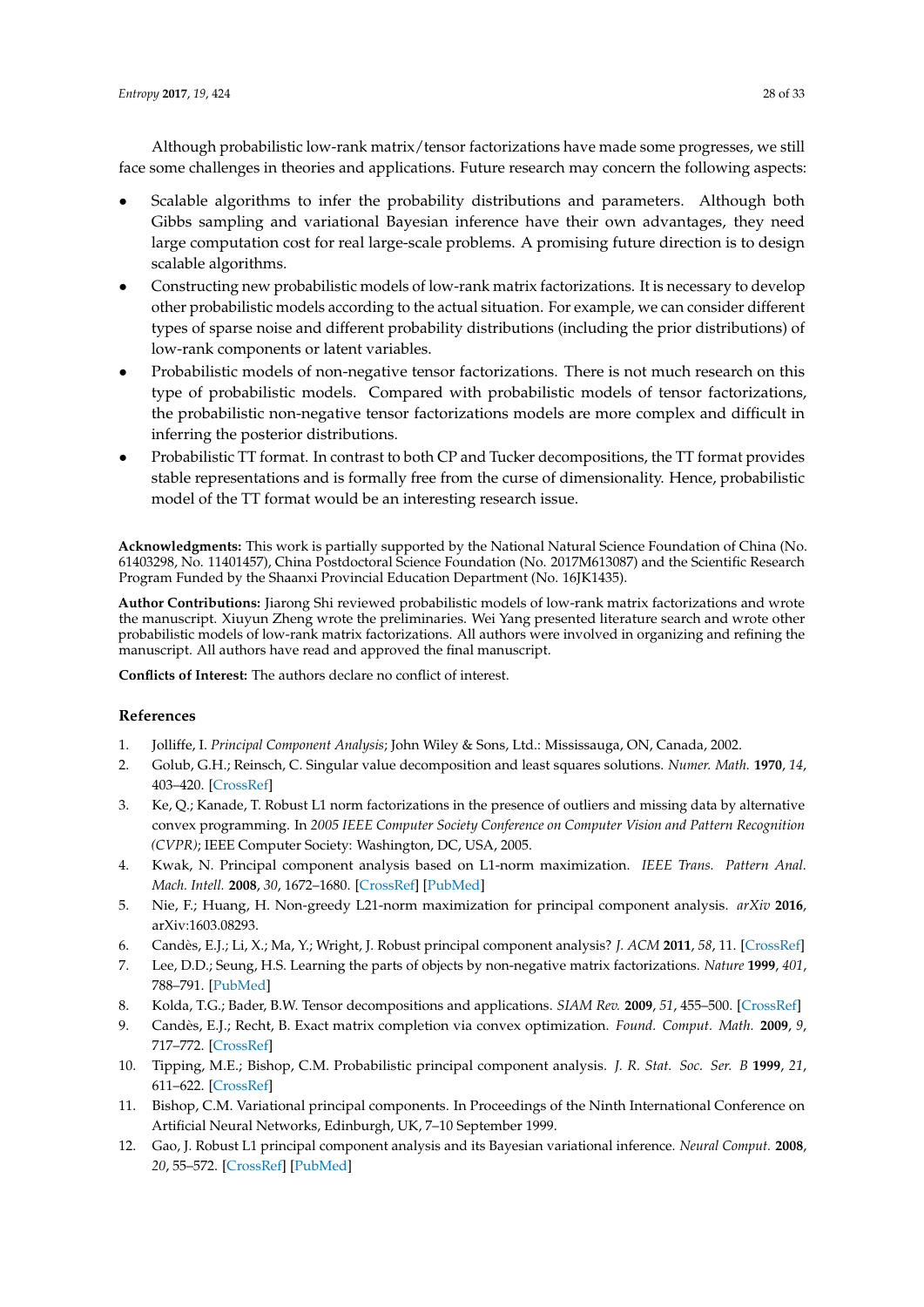- <span id="page-28-0"></span>13. Luttinen, J.; Ilin, A.; Karhunen, J. Bayesian robust PCA of incomplete data. *Neural Process. Lett.* **2012**, *36*, 189–202. [\[CrossRef\]](http://dx.doi.org/10.1007/s11063-012-9230-4)
- <span id="page-28-1"></span>14. Lim, Y.J.; Teh, Y.W. Variational Bayesian approach to movie rating prediction. In Proceedings of the KDD Cup and Workshop, San Jose, CA, USA, 12 August 2007.
- <span id="page-28-2"></span>15. Salakhutdinov, R.; Mnih, A. Probabilistic matrix factorization. In Proceedings of the 20th Advances in Neural Information Processing Systems, Vancouver, BC, Canada, 3–6 December 2007.
- <span id="page-28-3"></span>16. Salakhutdinov, R.; Mnih, A. Bayesian probabilistic matrix factorization using Markov chain Monte Carlo. In Proceedings of the 25th International Conference on Machine Learning, Helsinki, Finland, 5–9 July 2008.
- <span id="page-28-4"></span>17. Lakshminarayanan, B.; Bouchard, G.; Archambeau, C. Robust Bayesian matrix factorization. In Proceedings of the International Conference on Artificial Intelligence and Statistics, Lauderdale, FL, USA, 11–13 April 2011.
- <span id="page-28-5"></span>18. Wang, N.; Yao, T.; Wang, J.; Yeung, D.-Y. A probabilistic approach to robust matrix factorization. In Proceedings of the 12th European Conference on Computer Vision (ECCV), Florence, Italy, 7–13 October 2012.
- <span id="page-28-6"></span>19. Babacan, S.D.; Luessi, M.; Molina, R.; Katsaggelos, K. Sparse Bayesian methods for low-rank matrix estimation. *IEEE Trans. Signal Process.* **2012**, *60*, 3964–3977. [\[CrossRef\]](http://dx.doi.org/10.1109/TSP.2012.2197748)
- <span id="page-28-7"></span>20. Wang, N.; Yeung, D.-Y. Bayesian robust matrix factorization for image and video processing. In Proceedings of the IEEE International Conference on Computer Vision, Sydney, Australia, 1–8 December 2013.
- <span id="page-28-8"></span>21. Zhao, Q.; Meng, D.; Xu, Z.; Zuo, W.; Yan, Y. L1-norm low-rank matrix factorization by variational Bayesian method. *IEEE Trans. Neural Netw. Learn. Syst.* **2015**, *26*, 825–839. [\[CrossRef\]](http://dx.doi.org/10.1109/TNNLS.2014.2387376) [\[PubMed\]](http://www.ncbi.nlm.nih.gov/pubmed/25608312)
- <span id="page-28-9"></span>22. Ding, X.; He, L.; Carin, L. Bayesian robust principal component analysis. *IEEE Trans. Image Process.* **2011**, *20*, 3419–3430. [\[CrossRef\]](http://dx.doi.org/10.1109/TIP.2011.2156801) [\[PubMed\]](http://www.ncbi.nlm.nih.gov/pubmed/21606026)
- <span id="page-28-10"></span>23. Aicher, C. A variational Bayes approach to robust principal component analysis. In *SFI REU 2013 Report*; University of Colorado Boulder: Boulder, CO, USA, 2013.
- <span id="page-28-11"></span>24. Févotte, C.; Cemgil, A.T. Nonnegative matrix factorizations as probabilistic inference in composite models. In Proceedings of the IEEE 17th European Conference on Signal Processing, Glasgow, UK, 24–28 August 2009.
- <span id="page-28-20"></span>25. Cemgil, A.T. Bayesian inference for nonnegative matrix factorization models. *Comput. Intell. Neurosci.* **2009**, *2009*, 785152. [\[CrossRef\]](http://dx.doi.org/10.1155/2009/785152) [\[PubMed\]](http://www.ncbi.nlm.nih.gov/pubmed/19536273)
- <span id="page-28-22"></span>26. Hoffman, M.; Cook, P.R.; Blei, D.M. Bayesian nonparametric matrix factorization for recorded music. In Proceedings of the International Conference on Machine Learning, Washington, DC, USA, 12–14 December 2010.
- <span id="page-28-21"></span>27. Paisley, J.; Blei, D.; Jordan, M. Bayesian nonnegative matrix factorization with stochastic variational inference. In *Handbook of Mixed Membership Models and Their Applications, Chapman and Hall*; CRC: Boca Raton, FL, USA, 2014.
- <span id="page-28-12"></span>28. Ma, Z.; Teschendorff, A.E.; Leijon, A.; Qiao, Y.; Zhang, H.; Guo, J. Variational Bayesian matrix factorizations for bounded support data. *IEEE Trans. Pattern Anal. Mach. Intell.* **2015**, *37*, 876–889. [\[CrossRef\]](http://dx.doi.org/10.1109/TPAMI.2014.2353639) [\[PubMed\]](http://www.ncbi.nlm.nih.gov/pubmed/26353300)
- <span id="page-28-13"></span>29. Hackbusch, W.; Kühn, S. A new scheme for the tensor representation. *J. Fourier Anal. Appl.* **2009**, *15*, 706–722. [\[CrossRef\]](http://dx.doi.org/10.1007/s00041-009-9094-9)
- <span id="page-28-14"></span>30. Grasedyck, L.; Hackbusch, W. An introduction to hierarchical (H-) rank and TT-rank of tensors with examples. *Comput. Methods Appl. Math.* **2011**, *11*, 291–304. [\[CrossRef\]](http://dx.doi.org/10.2478/cmam-2011-0016)
- <span id="page-28-15"></span>31. Oseledets, I.V.; Tyrtyshnikov, E.E. Breaking the curse of dimensionality, or how to use SVD in many dimensions. *Soc. Ind. Appl. Math.* **2009**, *31*, 3744–3759. [\[CrossRef\]](http://dx.doi.org/10.1137/090748330)
- <span id="page-28-17"></span><span id="page-28-16"></span>32. Oseledets, I.V. Tensor-train decomposition. *SIAM J. Sci. Comput.* **2011**, *33*, 2295–2317. [\[CrossRef\]](http://dx.doi.org/10.1137/090752286)
- 33. Holtz, S.; Rohwedder, T.; Schneider, R. The alternating linear scheme for tensor optimization in the tensor train format. *SIAM J. Sci. Comput.* **2012**, *34*, A683–A713. [\[CrossRef\]](http://dx.doi.org/10.1137/100818893)
- <span id="page-28-18"></span>34. Chu, W.; Ghahramani, Z. Probabilistic models for incomplete multi-dimensional arrays. In Proceedings of the Twelfth International Conference on Artificial Intelligence and Statistics (AISTATS), Clearwater, FL, USA, 16–18 April 2009.
- <span id="page-28-23"></span>35. Hayashi, K.; Takenouchi, T.; Shibata, T.; Kamiya, Y.; Kato, D.; Kunieda, K.; Yamada, K.; Ikeda, K. Exponential family tensor factorizations for missing-values prediction and anomaly detection. In Proceedings of the IEEE 10th International Conference on Data Mining, Sydney, Australia, 13–17 December 2010.
- <span id="page-28-19"></span>36. Xu, Z.; Yan, F.; Qi, Y. Bayesian nonparametric models for multiway data analysis. *IEEE Trans. Pattern Anal. Mach. Intell.* **2015**, *37*, 475–487. [\[CrossRef\]](http://dx.doi.org/10.1109/TPAMI.2013.201) [\[PubMed\]](http://www.ncbi.nlm.nih.gov/pubmed/26353255)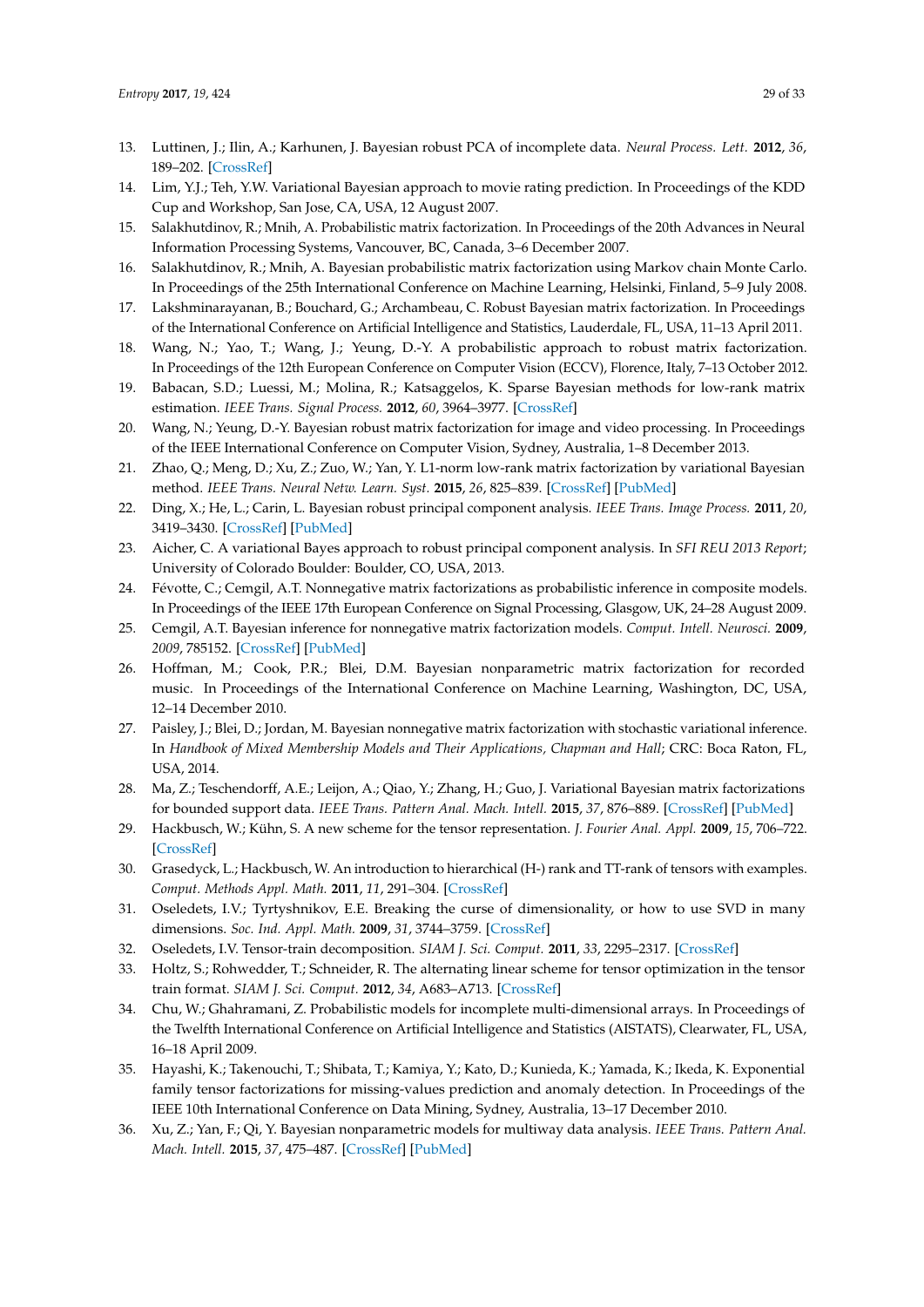- <span id="page-29-0"></span>37. Ermis, B.; Cemgil, A. A Bayesian tensor factorization model via variational inference for link prediction. *arXiv* **2014**, arXiv:1409.8276.
- <span id="page-29-6"></span>38. Porteous, I.; Bart, E.; Welling, M. Multi-HDP: A nonparametric Bayesian model for tensor factorization. In Proceedings of the National Conference on Artificial Intelligence, Chicago, IL, USA, 13–17 July 2008.
- <span id="page-29-7"></span>39. Xiong, L.; Chen, X.; Huang, T.; Schneiderand, J.G.; Carbonell, J.G. Temporal collaborative filtering with Bayesian probabilistic tensor factorization. In Proceedings of the SIAM Data Mining, Columbus, OH, Canada, 29 April–1 May 2010.
- <span id="page-29-8"></span>40. Gao, S.; Denoyer, L.; Gallinari, P.; Guo, J. Probabilistic latent tensor factorizations model for link pattern prediction in multi-relational networks. *J China Univ. Posts Telecommun.* **2012**, *19*, 172–181. [\[CrossRef\]](http://dx.doi.org/10.1016/S1005-8885(11)60425-1)
- <span id="page-29-9"></span>41. Rai, P.; Wang, Y.; Guo, S.; Chen, G.; Dunson, D.; Carin, L. Scalable Bayesian low-rank decomposition of incomplete multiway tensors. In Proceedings of the International Conference on Machine Learning, Beijing, China, 21–26 June 2014.
- <span id="page-29-10"></span>42. Schein, A.; Paisley, J.; Blei, D.M.; Wallach, H. Inferring polyadic events with Poisson tensor factorization. In Proceedings of the NIPS 2014 Workshop on Networks: From Graphs to Rich Data, Montreal, QC, Canada, 13 December 2014.
- <span id="page-29-11"></span>43. Schein, A.; Paisley, J.; Blei, D.M. Bayesian Poisson tensor factorization for inferring multilateral relations from sparse dyadic event counts. In Proceedings of the 21th ACM SIGKDD International Conference on Knowledge Discovery and Data Mining, ACM, Sydney, Australia, 10–13 August 2015.
- <span id="page-29-12"></span>44. Hu, C.; Rai, P.; Chen, C.; Harding, M.; Carin, L. Scalable Bayesian non-negative tensor factorization for massive count data. In *Joint European Conference on Machine Learning and Knowledge Discovery in Databases*; Springer International Publishing AG: Cham, Switzerland, 2015.
- <span id="page-29-13"></span>45. Rai, P.; Hu, C.; Harding, M.; Carin, L. Scalable probabilistic tensor factorization for binary and count data. In Proceedings of the 24th International Conference on Artificial Intelligence, Buenos Aires, Argentina, 25–31 July 2015.
- <span id="page-29-14"></span>46. Hu, C.; Rai, P.; Carin, L. Zero-truncated Poisson tensor factorization for massive binary tensors. *arXiv* **2015**, arXiv:1508.04210.
- <span id="page-29-15"></span>47. Zhao, Q.; Zhou, G.; Zhang, L.; Cichocki, A.; Amari, S.I. Bayesian robust tensor factorization for incomplete multiway data. *IEEE Trans. Neural Netw. Learn. Syst.* **2016**, *27*, 736–748. [\[CrossRef\]](http://dx.doi.org/10.1109/TNNLS.2015.2423694) [\[PubMed\]](http://www.ncbi.nlm.nih.gov/pubmed/26068876)
- <span id="page-29-1"></span>48. Zhao, Q.; Zhang, L.; Cichocki, A. Bayesian CP factorization of incomplete tensors with automatic rank determination. *IEEE Trans. Pattern Anal. Mach. Intell.* **2016**, *37*, 1751–1763. [\[CrossRef\]](http://dx.doi.org/10.1109/TPAMI.2015.2392756) [\[PubMed\]](http://www.ncbi.nlm.nih.gov/pubmed/26353124)
- <span id="page-29-2"></span>49. Dempster, A.P.; Laird, N.M.; Rubin, D.B. Maximum Likelihood from Incomplete Data via the EM Algorithm. *J. R. Stat. Soc. Ser. B* **1977**, *39*, 1–38.
- 50. Jeff Wu, C.F. On the convergence properties of the EM algorithm. *Ann. Stat.* **1983**, *11*, 95–103.
- 51. Xu, L.; Jordan, M.I. On convergence properties of the EM algorithm for Gaussian mixtures. *Neural Comput.* **1995**, *8*, 129–151. [\[CrossRef\]](http://dx.doi.org/10.1162/neco.1996.8.1.129)
- 52. Hunter, D.R.; Lange, K. A tutorial on MM algorithms. *Am. Stat.* **2004**, *58*, 30–37. [\[CrossRef\]](http://dx.doi.org/10.1198/0003130042836)
- <span id="page-29-5"></span>53. Gelman, A.; Carlin, J.; Stern, H.S.; Dunson, D.; Vehtari, A.; Rubin, D. *Bayesian Data Analysis*; CRC Press: Boca Raton, FL, USA, 2014.
- <span id="page-29-3"></span>54. Bishop, C. *Pattern Recognition and Machine Learning*; Springer: New York, NY, USA, 2006.
- 55. Geman, S.; Geman, D. Stochastic relaxation, Gibbs distributions, and the Bayesian restoration of images. *IEEE Trans. Pattern Anal. Mach. Intell.* **1984**, *6*, 721–741. [\[CrossRef\]](http://dx.doi.org/10.1109/TPAMI.1984.4767596) [\[PubMed\]](http://www.ncbi.nlm.nih.gov/pubmed/22499653)
- 56. Casella, G.; George, E.I. Explaining the Gibbs sampler. *Am. Stat.* **1992**, *46*, 167–174.
- 57. Gilks, W.R.; Wild, P. Adaptive rejection sampling for Gibbs sampling. *J. R. Stat. Soc. Ser. C Appl. Stat.* **1992**, *41*, 337–348. [\[CrossRef\]](http://dx.doi.org/10.2307/2347565)
- 58. Liu, J.S. The collapsed Gibbs sampler in Bayesian computations with applications to a gene regulation problem. *J. Am. Stat. Assoc.* **1994**, *89*, 958–966. [\[CrossRef\]](http://dx.doi.org/10.1080/01621459.1994.10476829)
- 59. Gilks, W.R.; Best, N.G.; Tan, K.K.C. Adaptive rejection metropolis sampling within Gibbs sampling. *J. R. Stat. Soc. Ser. C Appl. Stat.* **1995**, *44*, 455–472. [\[CrossRef\]](http://dx.doi.org/10.2307/2986138)
- 60. Martino, L.; Míguez, J. A generalization of the adaptive rejection sampling algorithm. *Stat. Comput.* **2010**, *21*, 633–647. [\[CrossRef\]](http://dx.doi.org/10.1007/s11222-010-9197-9)
- 61. Martino, L.; Read, J.; Luengo, D. Independent doubly adaptive rejection metropolis sampling within Gibbs sampling. *IEEE Trans. Signal Process.* **2015**, *63*, 3123–3138. [\[CrossRef\]](http://dx.doi.org/10.1109/TSP.2015.2420537)
- <span id="page-29-4"></span>62. Bernardo, J.M.; Smith, A.F.M. *Bayesian Theory*; John Wiley & Sons: Hoboken, NJ, USA, 2001.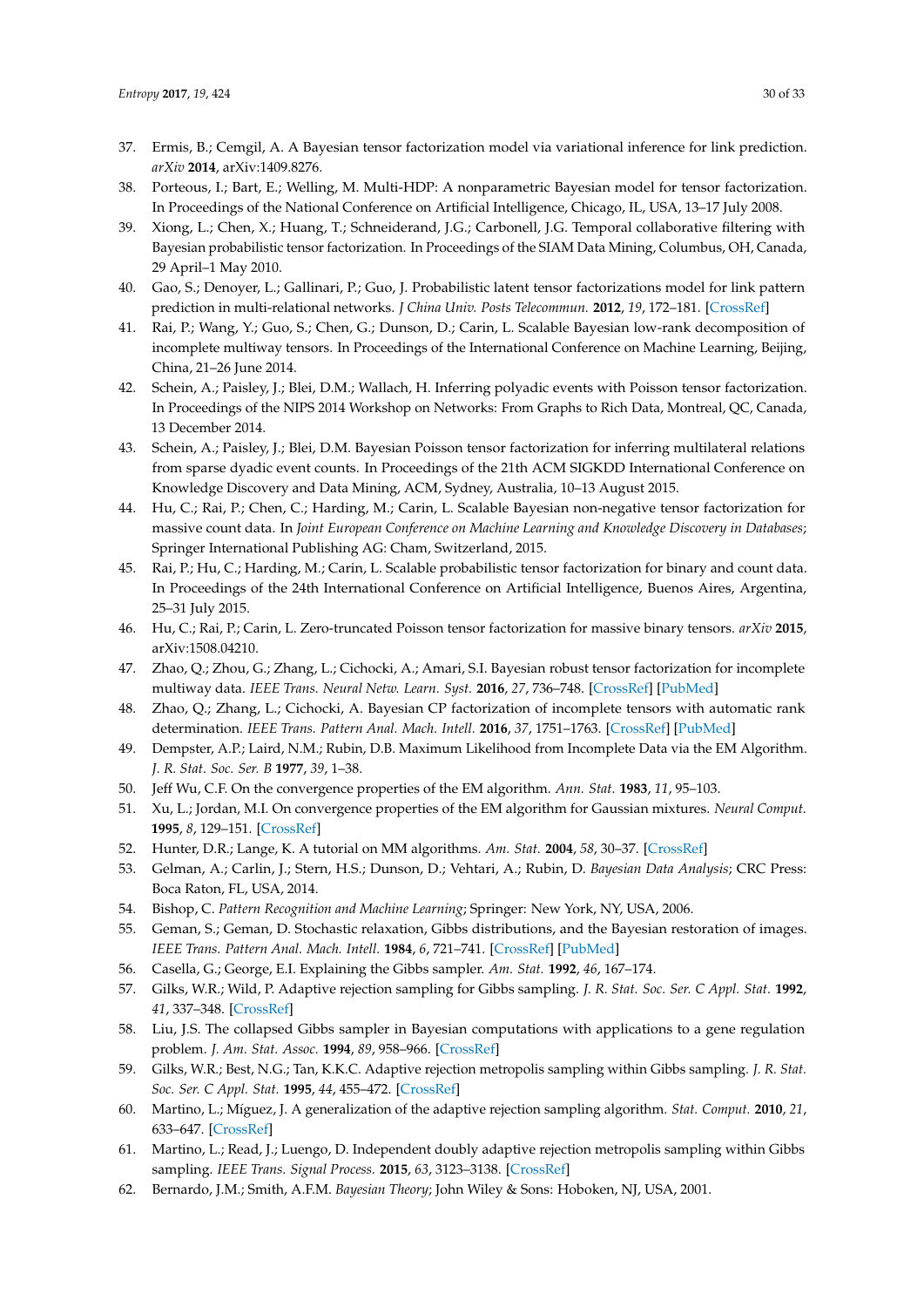- 63. Jordan, M.I.; Ghahramani, Z.; Jaakkola, T.; Saul, L.K. An introduction to variational methods for graphical models. *Mach. Learn.* **1999**, *37*, 183–233. [\[CrossRef\]](http://dx.doi.org/10.1023/A:1007665907178)
- 64. Attias, H. A variational Bayesian framework for graphical models. *Adv. Neural Inf. Process. Syst.* **2000**, *12*, 209–215.
- 65. Beal, M.J. *Variational Algorithms for Approximate Bayesian Inference*; University of London: London, UK, 2003.
- <span id="page-30-2"></span>66. Smídl, V.; Quinn, A. *The Variational Bayes Method in Signal Processing*; Springer: New York, NY, USA, 2005.
- 67. Blei, D.; Jordan, M. Variational inference for Dirichlet process mixtures. *Bayesian Anal.* **2006**, *1*, 121–144. [\[CrossRef\]](http://dx.doi.org/10.1214/06-BA104)
- 68. Beal, M.J.; Ghahramani, Z. The variational Bayesian EM algorithm for incomplete data: With application to scoring graphical model structures. In Proceedings of the IEEE International Conference on Acoustics Speech & Signal Processing, Toulouse, France, 14–19 May 2006.
- 69. Schölkopf, B.; Platt, J.; Hofmann, T. A collapsed variational Bayesian inference algorithm for latent Dirichlet allocation. In *Advances in Neural Information Processing Systems*; The MIT Press: Cambridge, MA, USA, 2007.
- <span id="page-30-1"></span>70. Tzikas, D.G.; Likas, A.C.; Galatsanos, N.P. The variational approximation for Bayesian inference. *IEEE Signal Process. Mag.* **2008**, *25*, 131–146. [\[CrossRef\]](http://dx.doi.org/10.1109/MSP.2008.929620)
- <span id="page-30-0"></span>71. Chen, Z.; Babacan, S.D.; Molina, R.; Katsaggelos, A.K. Variational Bayesian methods for multimedia problems. *IEEE Trans. Multimed.* **2014**, *16*, 1000–1017. [\[CrossRef\]](http://dx.doi.org/10.1109/TMM.2014.2307692)
- <span id="page-30-3"></span>72. Fink, D. A Compendium of Conjugate Priors. Available online: <https://www.johndcook.com/Compendium> <OfConjugatePriors.pdf> (accessed on 17 August 2017).
- <span id="page-30-4"></span>73. Pearl, J. Evidential reasoning using stochastic simulation. *Artif. Intell.* **1987**, *32*, 245–257. [\[CrossRef\]](http://dx.doi.org/10.1016/0004-3702(87)90012-9)
- 74. Tierney, L. Markov chains for exploring posterior distributions. *Ann. Stat.* **1994**, *22*, 1701–1762. [\[CrossRef\]](http://dx.doi.org/10.1214/aos/1176325750)
- 75. Besag, J.; Green, P.J.; Hidgon, D.; Mengersen, K. Bayesian computation and stochastic systems. *Stat. Sci.* **1995**, *10*, 3–66. [\[CrossRef\]](http://dx.doi.org/10.1214/ss/1177010123)
- 76. Gilks, W.R.; Richardson, S.; Spiegelhalter, D.J. *Markov Chain Monte Carlo in Practice*; Chapman and Hall: Suffolk, UK, 1996.
- 77. Brooks, S.P. Markov chain Monte Carlo method and its application. *J. R. Stat. Soc. Ser. D Stat.* **1998**, *47*, 69–100. [\[CrossRef\]](http://dx.doi.org/10.1111/1467-9884.00117)
- 78. Beichl, I.; Sullivan, F. The Metropolis algorithm. *Comput. Sci. Eng.* **2000**, *2*, 65–69. [\[CrossRef\]](http://dx.doi.org/10.1109/5992.814660)
- <span id="page-30-5"></span>79. Liu, J.S. *Monte Carlo Strategies in Scientific Computing*; Springer: Berlin, Germany, 2001.
- 80. Andrieu, C.; Freitas, N.D.; Doucet, A.; Jordan, M.I. An Introduction to MCMC for machine learning. *Mach. Learn.* **2003**, *50*, 5–43. [\[CrossRef\]](http://dx.doi.org/10.1023/A:1020281327116)
- <span id="page-30-6"></span>81. Von der Linden, W.; Dose, V.; von Toussaint, U. *Bayesian Probability Theory: Applications in the Physical Sciences*; Cambridge University Press: Cambridge, UK, 2014.
- <span id="page-30-7"></span>82. Liu, J.S.; Liang, F.; Wong, W.H. The Multiple-try method and local optimization in Metropolis sampling. *J. Am. Stat. Assoc.* **2000**, *95*, 121–134. [\[CrossRef\]](http://dx.doi.org/10.1080/01621459.2000.10473908)
- <span id="page-30-8"></span>83. Martino, L.; Read, J. On the flexibility of the design of multiple try Metropolis schemes. *Comput. Stat.* **2013**, *28*, 2797–2823. [\[CrossRef\]](http://dx.doi.org/10.1007/s00180-013-0429-2)
- <span id="page-30-9"></span>84. Kullback, S.; Leibler, R.A. On information and sufficiency. *Ann. Math. Stat.* **1951**, *22*, 79–86. [\[CrossRef\]](http://dx.doi.org/10.1214/aoms/1177729694)
- <span id="page-30-11"></span>85. Kullback, S. *Information Theory and Statistics*; John Wiley & Sons: Hoboken, NJ, USA, 1959.
- 86. Johnson, D.H.; Sinanovic, S. Symmetrizing the Kullback–Leibler distance. *IEEE Trans. Inf. Theory* **2001**, *9*, 96–99.
- <span id="page-30-10"></span>87. Erven, T.V.; Harremos, P.H. Rényi divergence and Kullback–Leibler divergence. *IEEE Trans. Inf. Theory* **2013**, *60*, 3797–3820. [\[CrossRef\]](http://dx.doi.org/10.1109/TIT.2014.2320500)
- <span id="page-30-12"></span>88. Nakajima, S.; Sugiyama, M.; Babacan, S.D. Variational Bayesian sparse additive matrix factorization. *Mach. Learn.* **2013**, *92*, 319–347. [\[CrossRef\]](http://dx.doi.org/10.1007/s10994-013-5347-6)
- <span id="page-30-13"></span>89. Nakajima, S.; Sugiyama, M.; Babacan, S.D. Global analytic solution of fully-observed variational Bayesian matrix factorization. *J. Mach. Learn. Res.* **2013**, *14*, 1–37.
- <span id="page-30-14"></span>90. Paisley, J.; Blei, D.; Jordan, M. Variational Bayesian inference with stochastic search. *arXiv* **2012**, arXiv:1206.6430.
- <span id="page-30-15"></span>91. Hoffman, M.; Blei, D.; Wang, C.; Paisley, J. Stochastic variational inference. *J Mach. Learn. Res.* **2013**, *14*, 1303–1347.
- <span id="page-30-16"></span>92. Tipping, M.E.; Bishop, C.M. Mixtures of probabilistic principal component analyzers. *Neural Comput.* **1999**, *11*, 443–482. [\[CrossRef\]](http://dx.doi.org/10.1162/089976699300016728) [\[PubMed\]](http://www.ncbi.nlm.nih.gov/pubmed/9950739)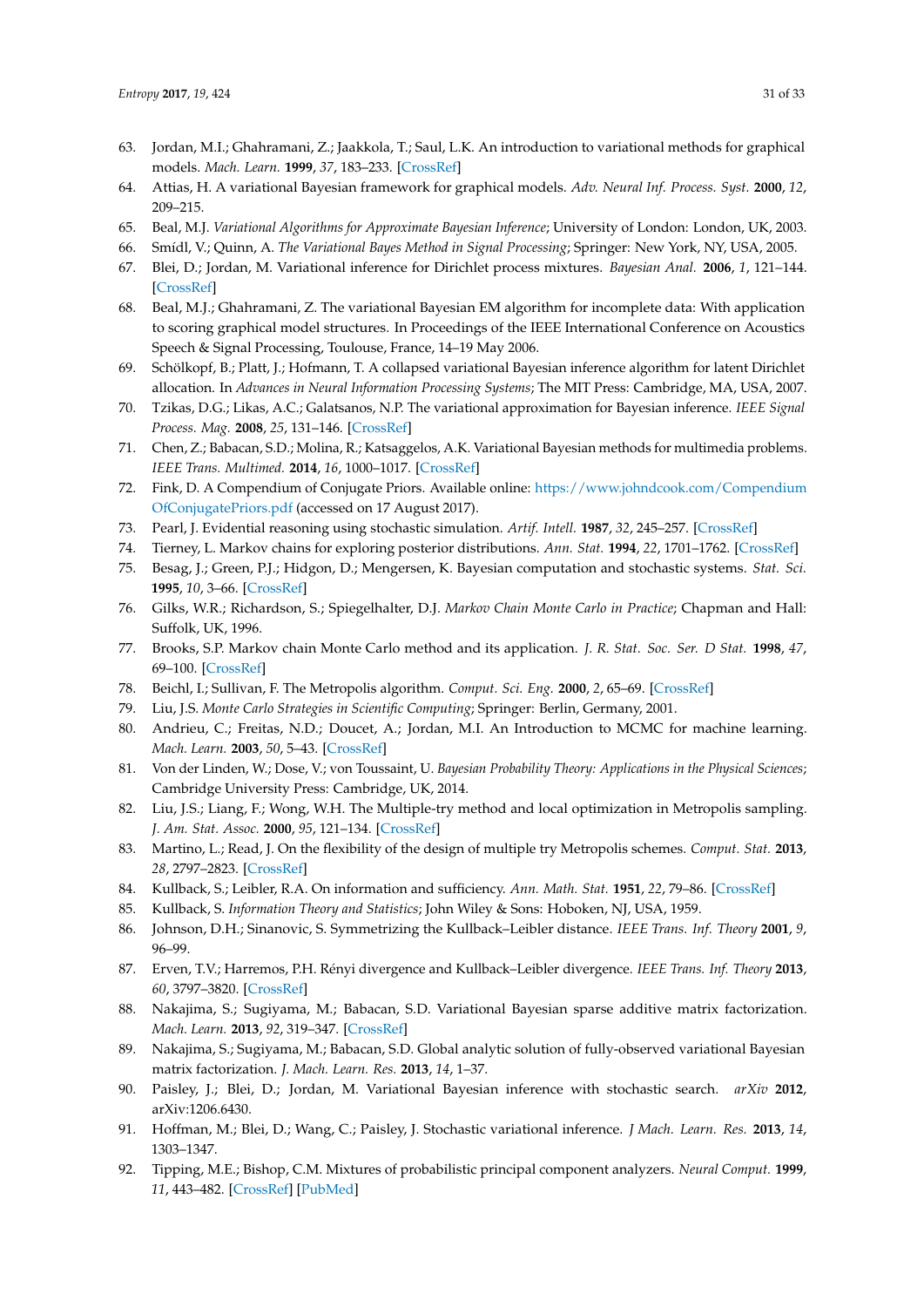- <span id="page-31-0"></span>93. Khan, M.E.; Young, J.K.; Matthias, S. Scalable collaborative Bayesian preference learning. In Proceedings of the 17th International Conference on Artificial Intelligence and Statistics, Reykjavik, Iceland, 22–24 April 2014.
- <span id="page-31-1"></span>94. Srebro, N.; Tommi, J. Weighted low-rank approximations. In Proceedings of the International Conference on Machine Learning, Washington, DC, USA, 21–24 August 2003.
- <span id="page-31-2"></span>95. Zhou, Z.; Li, X.; Wright, J.; Candès, E.J.; Ma, Y. Stable principal component pursuit. In Proceedings of the IEEE International Symposium on Information Theory, Austin, TX, USA, 13–18 June 2010.
- <span id="page-31-3"></span>96. Lee, D.D.; Seung, H.S. Algorithms for non-negative matrix factorization. In *Advances in Neural Information Processing Systems*; The MIT Press: Cambridge, MA, USA, 2011.
- <span id="page-31-4"></span>97. Ma, H.; Liu, C.; King, I.; Lyu, M.R. Probabilistic factor models for web site recommendation. In Proceedings of the 34th international ACM SIGIR Conference on Research and Development in Information Retrieval, Beijing, China, 24–28 July 2011.
- 98. Seeger, M.; Bouchard, G. Fast variational Bayesian inference for non-conjugate matrix factorization models. *J. Mach. Learn. Res. Proc. Track* **2012**, *22*, 1012–1018.
- 99. Hoffman, M. Poisson-uniform nonnegative matrix factorization. In Proceedings of the Acoustics, Speech and Signal Processing (ICASSP), Kyoto, Japan, 25–30 March 2012.
- 100. Gopalan, P.; Hofman, J.M.; Blei, D.M. Scalable recommendation with Poisson factorization. *arXiv* **2014**, arXiv:1311.1704.
- 101. Gopalan, P.; Ruiz, F.; Ranganath, R.; Blei, D. Bayesian nonparametric Poisson factorization for recommendation systems. In Proceedings of the Seventeenth International Conference on Artificial Intelligence and Statistics, Reykjavik, Iceland, 22–25 April 2014.
- 102. Gopalan, P.; Charlin, L.; Blei, D. Content-based recommendations with Poisson factorization. In *Advances in Neural Information Processing Systems*; The MIT Press: Cambridge, MA, USA, 2014.
- <span id="page-31-6"></span>103. Gopalan, P.; Ruiz, F.; Ranganath, R.; Blei, D. Bayesian nonparametric Poisson factorization for recommendation systems. *J. Mach. Learn. Res.* **2014**, *33*, 275–283.
- 104. Gopalan, P.; Hofman, J.M.; Blei, D. Scalable Recommendation with hierarchical Poisson factorization. In Proceedings of the Conference on Uncertainty in Artificial Intelligence, Amsterdam, The Netherlands, 6–10 July 2015.
- <span id="page-31-5"></span>105. Gopalan, P.; Hofman, J.; Blei, D. Scalable recommendation with Poisson factorization. In Proceedings of the Thirty-First Conference on Uncertainty in Artificial Intelligence, Amsterdam, The Netherlands, 6–10 July 2015.
- <span id="page-31-7"></span>106. Ma, H.; Yang, H.; Lyu, M.R.; King, I. SoRec: Social recommendation using probabilistic matrix factorization. In Proceedings of the 17th ACM Conference on Information and Knowledge Management, Napa Valley, CA, USA, 26–30 October 2008.
- <span id="page-31-9"></span>107. Paquet, U.; Koenigstein, N. One-class collaborative filtering with random graphs. In Proceedings of the 22nd International Conference on World Wide Web, ACM, Rio de Janeiro, Brazil, 13–17 May 2013.
- <span id="page-31-8"></span>108. Liu, Y.; Wu, M.; Miao, C. Neighborhood regularized logistic matrix factorization for drug-target interaction prediction. *PLoS Comput. Biol.* **2016**, *12*, e1004760. [\[CrossRef\]](http://dx.doi.org/10.1371/journal.pcbi.1004760) [\[PubMed\]](http://www.ncbi.nlm.nih.gov/pubmed/26872142)
- <span id="page-31-10"></span>109. Hernández-Lobato, J.M.; Houlsby, N.; Ghahramani, Z. Probabilistic matrix factorization with non-random missing data. In Proceedings of the International Conference on Machine Learning, Beijing, China, 21–26 June 2014.
- <span id="page-31-11"></span>110. Koenigstein, N.; Nice, N.; Paquet, U.; Schleyen, N. The Xbox recommender system. In Proceedings of the Sixth ACM Conference on Recommender Systems, Dublin, Ireland, 9–13 September 2012.
- <span id="page-31-12"></span>111. Shan, H.; Banerjee, A. Generalized probabilistic matrix factorizations for collaborative filtering. In Proceedings of the Data Mining (ICDM), Sydney, Australia, 13–17 December 2010.
- 112. Zhou, T.; Shan, H.; Banerjee, A.; Sapiro, G. Kernelized probabilistic matrix factorization: Exploiting graphs and side information. In Proceedings of the 2012 SIAM International Conference on Data Mining, Anaheim, CA, USA, 26–28 April 2012.
- <span id="page-31-13"></span>113. Gonen, M.; Suleiman, K.; Samuel, K. Kernelized Bayesian matrix factorization. In Proceedings of the International Conference on Machine Learning, Atlanta, GA, USA, 16–21 June 2013.
- <span id="page-31-14"></span>114. Marlin, B.M.; Zemel, R.S. Collaborative prediction and ranking with non-random missing data. In Proceedings of the Third ACM Conference on Recommender Systems, New York, NY, USA, 23–25 October 2009.